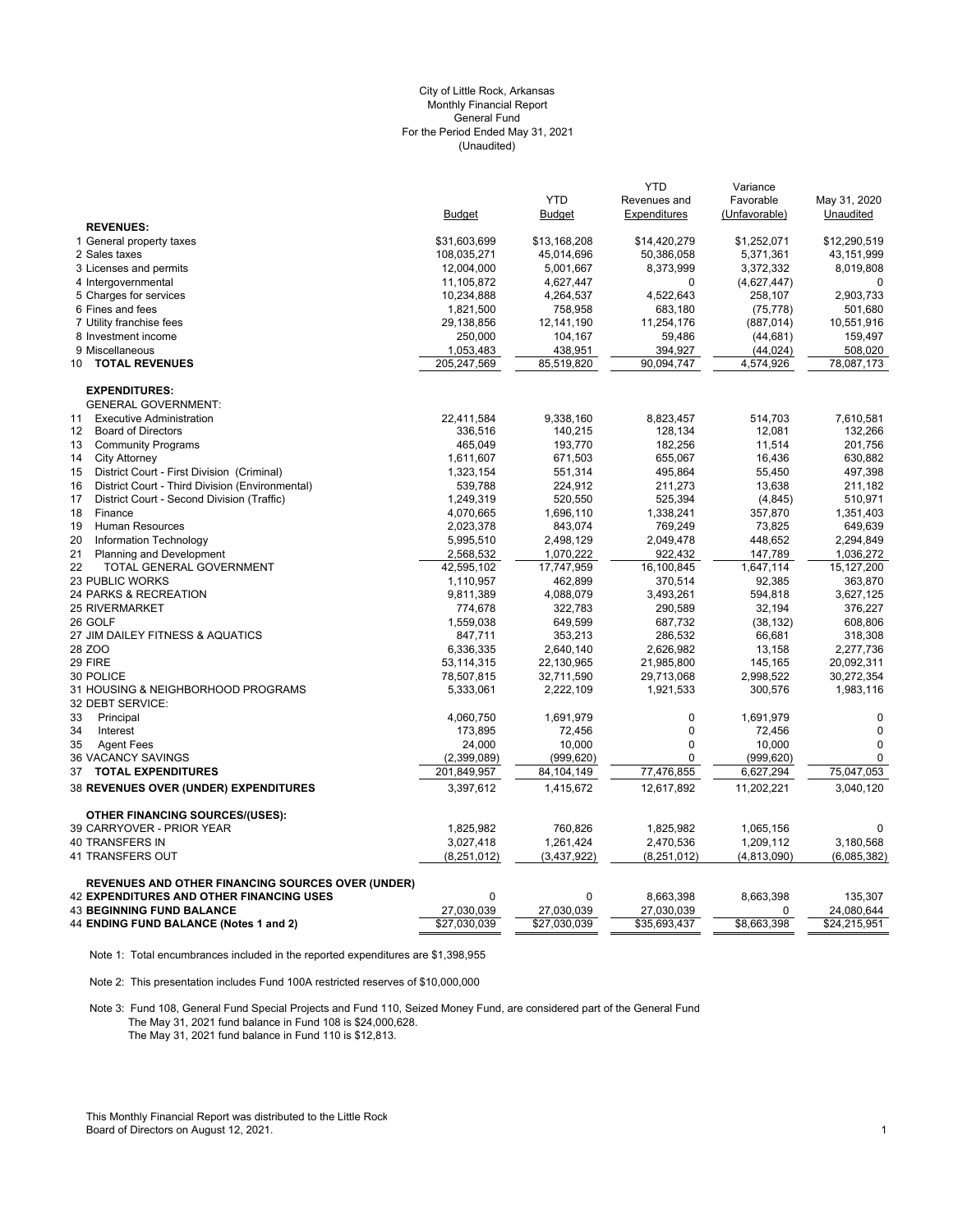### (Unaudited) City of Little Rock, Arkansas Monthly Financial Report General Fund Special Projects Fund For the Period Ended May 31, 2021

|                                                          |               | <b>YTD</b>    | <b>YTD</b>                   | Variance<br>Favorable    |                           |
|----------------------------------------------------------|---------------|---------------|------------------------------|--------------------------|---------------------------|
|                                                          | <b>Budget</b> | <b>Budget</b> | Revenues and<br>Expenditures | (Unfavorable)            | May 31, 2020<br>Unaudited |
| <b>REVENUES:</b>                                         |               |               |                              |                          |                           |
| 1 Charges for services                                   | \$0           | \$0           | \$86,974                     | \$86,974                 | \$87,695                  |
| 2 Fines and fees                                         | $\Omega$      | $\mathbf 0$   | 13,886                       | 13,886                   | 26,310                    |
| 3 Intergovernmental                                      | 0             | 0             | 0                            | 0                        | 0                         |
| 4 Interest income                                        | 0             | $\mathbf 0$   | $\Omega$                     | $\Omega$                 | $\Omega$                  |
| 5 Miscellaneous                                          | 0             | 0             | 301,015                      | 301,015                  | 586,399                   |
| <b>TOTAL REVENUES</b><br>6                               | $\mathbf 0$   | $\mathbf 0$   | 401,874                      | 401.874                  | 700,404                   |
| <b>EXPENDITURES:</b>                                     |               |               |                              |                          |                           |
| 7 Executive Administration                               | 0             | 0             | 1,244,811                    | (1,244,811)              | 1,118,430                 |
| 8 City Attorney                                          | $\Omega$      | $\mathbf 0$   | 1,007                        | (1,007)                  | 0                         |
| 9 Finance                                                | 0             | $\mathbf 0$   | 39,274                       | (39, 274)                | 1,236                     |
| 10 Information Technology                                | 0             | 0             | 77,910                       | (77, 910)                | 171,881                   |
| 12 Human Resources                                       | $\Omega$      | 0             | 20,925                       | (20, 925)                | 13,387                    |
| 13 Planning                                              | 0             | 0             | 10,000                       | (10,000)                 | 116,054                   |
| 14 Community Programs                                    | 0             | 0             | 795,218                      | (795, 218)               | 1,309,255                 |
| 15 Public Works                                          | 0             | $\mathbf 0$   | 480,151                      | (480, 151)               | 194,932                   |
| 16 Parks and Recreation                                  | 0             | 0             | 220,151                      | (220, 151)               | 142,343                   |
| 17 Jim Dailey Fitness and Aquatics                       | 0             | 0             | 0                            | 0                        | 72,416                    |
| 18 Fire                                                  | 0             | 0             | 877                          | (877)                    | 1,762                     |
| 19 Police                                                | 0             | 0             | $\Omega$                     | 0                        | 34,645                    |
| 20 Housing                                               | 0             | 0             | 275,735                      | (275, 735)               | 339,202                   |
| 21 Fleet                                                 | 0             | 0             | 1,175,569                    | (1, 175, 569)            | 7,175                     |
| 22 Zoo                                                   | 0             | 0             | 13,510                       | (13, 510)                | 111,982                   |
| 23 TOTAL EXPENDITURES                                    | 0             | $\mathbf 0$   | 4,355,136                    | $\overline{(4,355,136)}$ | 3,634,701                 |
| <b>24 REVENUES OVER (UNDER) EXPENDITURES</b>             | $\mathbf 0$   | $\mathbf 0$   | (3,953,262)                  | (3,953,262)              | (2,934,296)               |
| <b>OTHER FINANCING SOURCES (USES):</b>                   |               |               |                              |                          |                           |
| 25 Transfers In                                          | $\mathbf 0$   | 0             | 8,932,512                    | 12,419,984               | 6,030,200                 |
| 26 Transfers Out                                         | $\Omega$      | $\mathbf 0$   | (1,969,921)                  | (1,969,921)              | (482, 290)                |
| <b>REVENUES AND OTHER FINANCING SOURCES OVER (UNDER)</b> |               |               |                              |                          |                           |
| 27 EXPENDITURES AND OTHER FINANCING USES                 | $\mathbf 0$   | $\mathbf 0$   | 3,009,329                    | 6,496,801                | 2,613,613                 |
| <b>28 BEGINNING FUND BALANCE</b>                         | 0             | 0             | 20,991,299                   | 20,991,299               | 15,028,827                |
| 29 ENDING FUND BALANCE (Note 1)                          | \$0           | \$0           | \$24,000,628                 | \$27,488,100             | \$17,642,440              |
|                                                          |               |               |                              |                          |                           |

Note 1: As of May 31, 2021, fund balance is composed of 222 projects utilizing full fund balance.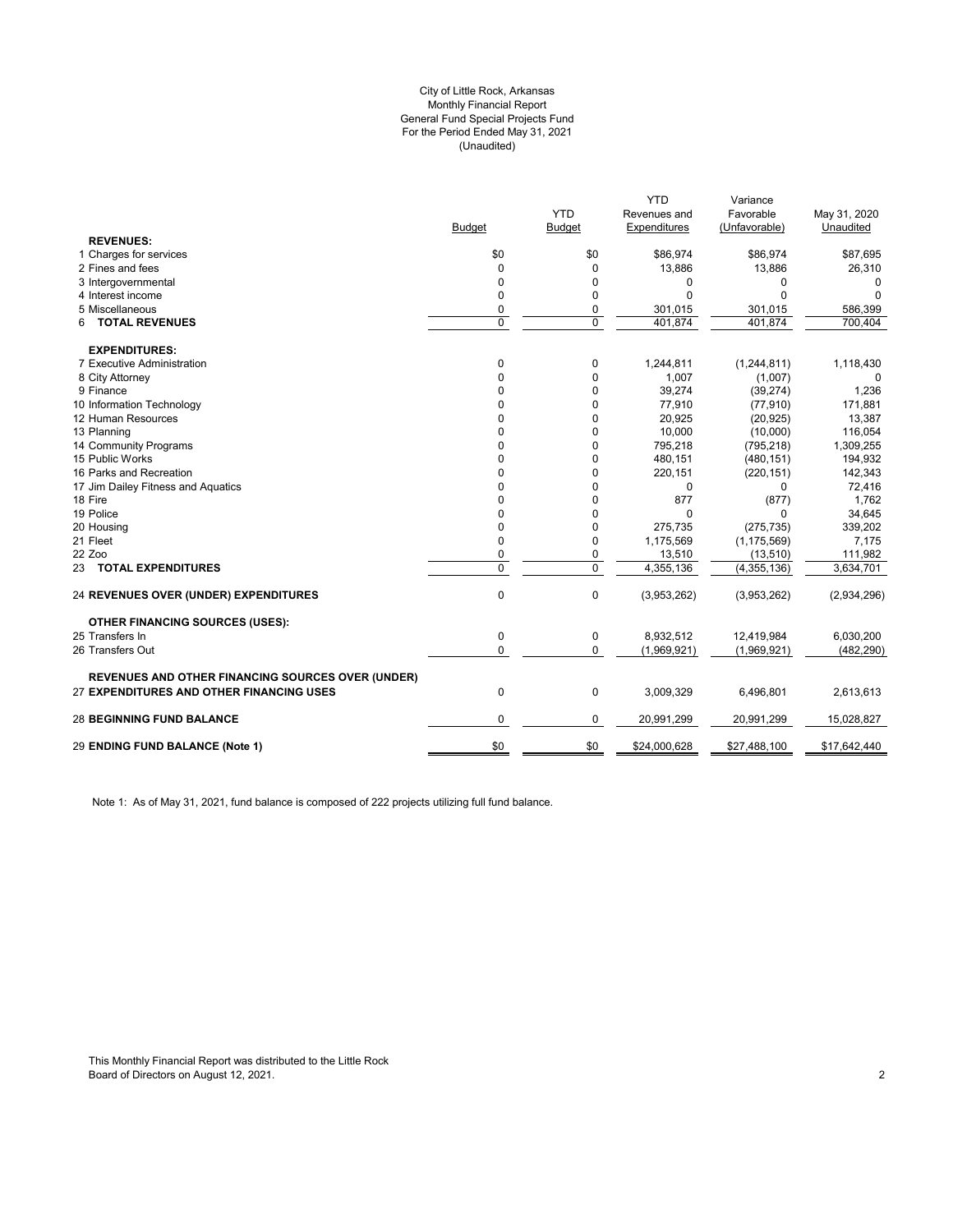#### City of Little Rock, Arkansas Monthly Financial Report Franchise Fee Collection Fund For the Period Ended May 31, 2021 (Unaudited)

|                                                          | <b>Budget</b> | <b>YTD</b><br><b>Budget</b> | <b>YTD</b><br>Revenues and<br>Expenditures | Variance<br>Favorable<br>(Unfavorable) | May 31, 2020<br>Unaudited |
|----------------------------------------------------------|---------------|-----------------------------|--------------------------------------------|----------------------------------------|---------------------------|
| <b>REVENUES:</b>                                         |               |                             |                                            |                                        |                           |
| 1 Utility franchise fees                                 | \$0           | \$0                         | \$428,000                                  | \$428,000                              | \$464,000                 |
| 2 Interest income                                        |               | ი                           |                                            |                                        |                           |
| 3 Miscellaneous                                          |               | 0                           |                                            |                                        |                           |
| <b>TOTAL REVENUES</b>                                    | $\Omega$      | 0                           | 428,000                                    | 428,000                                | 464,000                   |
| <b>EXPENDITURES:</b>                                     |               |                             |                                            |                                        |                           |
| 5 General Government                                     | 0             | 0                           | 0                                          | 0                                      | 0                         |
| <b>TOTAL EXPENDITURES</b><br>6.                          | $\Omega$      | 0                           | $\Omega$                                   | $\Omega$                               | 0                         |
| 7 REVENUES OVER (UNDER) EXPENDITURES                     | 0             | 0                           | 428,000                                    | 428,000                                | 464,000                   |
| OTHER FINANCING SOURCES (USES):                          |               |                             |                                            |                                        |                           |
| 8 Transfers In                                           | 0             | 0                           | $\Omega$                                   | $\Omega$                               | 0                         |
| 9 Transfers Out                                          | $\Omega$      | 0                           | $\Omega$                                   | <sup>0</sup>                           | 0                         |
| <b>REVENUES AND OTHER FINANCING SOURCES OVER (UNDER)</b> |               |                             |                                            |                                        |                           |
| <b>10 EXPENDITURES AND OTHER FINANCING USES</b>          | 0             | 0                           | 428,000                                    | 428,000                                | 464,000                   |
| <b>11 BEGINNING FUND BALANCE</b>                         | 0             | 0                           | (1)                                        | (1)                                    | (1)                       |
| <b>12 ENDING FUND BALANCE</b>                            | \$0           | \$0                         | \$427,999                                  | \$427,999                              | \$463,999                 |

NOTE: Franchise revenues pledged to the 2017 Capital Improvement Revenue Refunding Bonds are initially deposited into the Franchise Fee Collection Fund. The debt service requirement is transferred on a monthly basis to the Trustee for deposit in the 2017 Capital Improvement Revenue Refunding Bond Debt Service Fund. After the monthly debt service requirement is met, franchise revenues are transferred into the General Fund.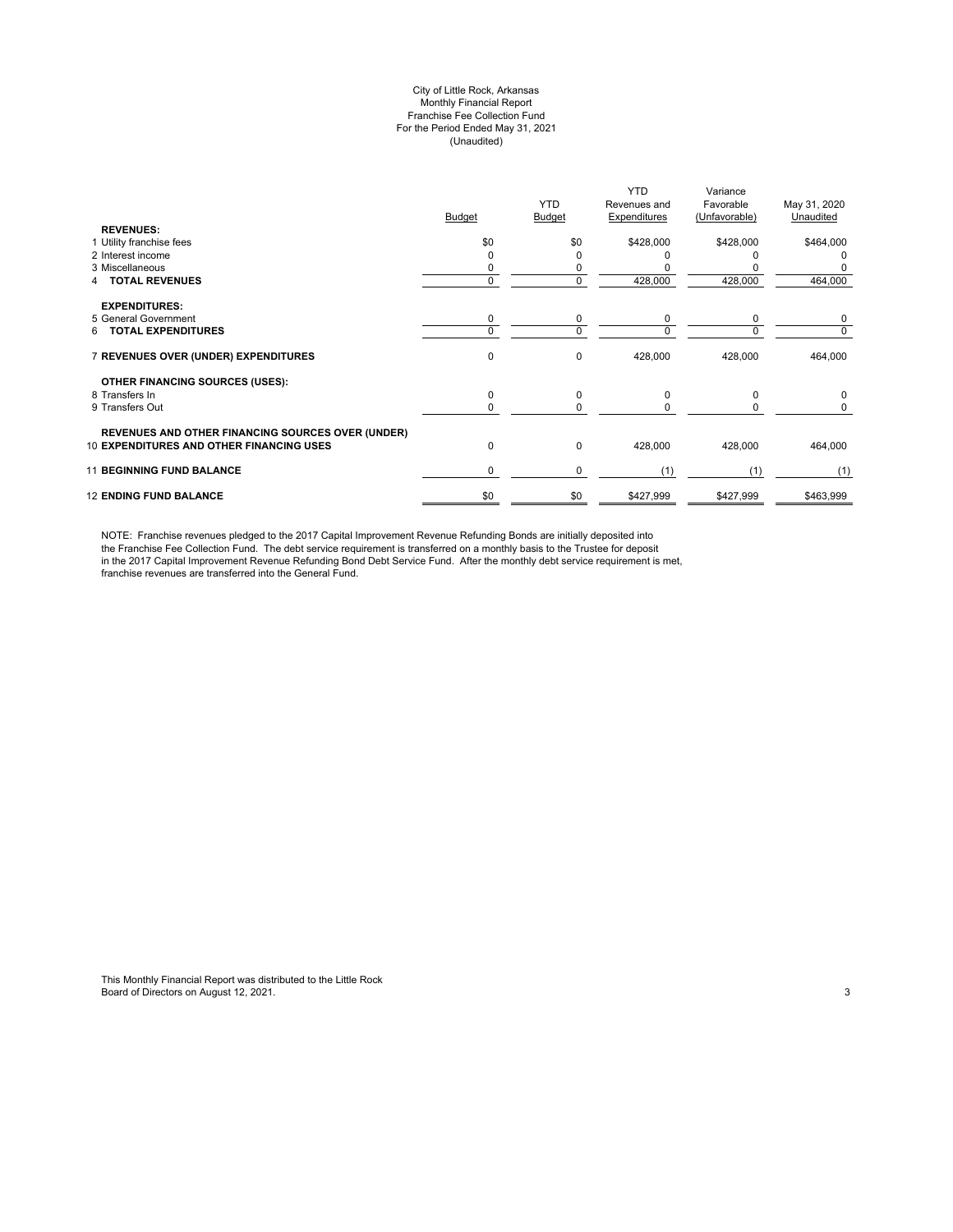## City of Little Rock, Arkansas (Unaudited) For the Period Ended May 31, 2021 Seized Money Fund Monthly Financial Report

| <b>REVENUES:</b>                                         | <b>Budget</b> | <b>YTD</b><br><b>Budget</b> | <b>YTD</b><br>Revenues and<br>Expenditures | Variance<br>Favorable<br>(Unfavorable) | May 31, 2020<br>Unaudited |
|----------------------------------------------------------|---------------|-----------------------------|--------------------------------------------|----------------------------------------|---------------------------|
| 1 Charges for services                                   | \$0           | \$0                         | \$0                                        | \$0                                    | \$0                       |
| 2 Interest income                                        |               | 0                           | 1,094                                      | 1,094                                  | 1,854                     |
| 3 Miscellaneous                                          |               | 0                           | 1,504                                      | 1,504                                  | 6,022                     |
| <b>4 TOTAL REVENUES</b>                                  |               | 0                           | 2,598                                      | 2,598                                  | 7,876                     |
| <b>EXPENDITURES:</b>                                     |               |                             |                                            |                                        |                           |
| 5 Police                                                 | 0             | 0                           | 27,232                                     | (27, 232)                              | 127,418                   |
| 6 TOTAL EXPENDITURES                                     | 0             | 0                           | 27,232                                     | (27, 232)                              | 127,418                   |
| 7 REVENUES OVER (UNDER) EXPENDITURES                     | $\mathbf 0$   | 0                           | (24, 634)                                  | (24, 634)                              | (119, 542)                |
| <b>OTHER FINANCING SOURCES (USES):</b>                   |               |                             |                                            |                                        |                           |
| 8 Transfers In                                           | $\mathbf 0$   | 0                           | 0                                          | 0                                      | 0                         |
| 9 Transfers Out                                          | 0             | 0                           | $\Omega$                                   |                                        | 0                         |
| <b>REVENUES AND OTHER FINANCING SOURCES OVER (UNDER)</b> |               |                             |                                            |                                        |                           |
| <b>10 EXPENDITURES AND OTHER FINANCING USES</b>          | $\mathbf 0$   | 0                           | (24, 634)                                  | (24, 634)                              | (119, 542)                |
| <b>11 BEGINNING FUND BALANCE</b>                         | $\Omega$      | 0                           | 37,447                                     | 37,447                                 | 70,507                    |
| <b>12 ENDING FUND BALANCE</b>                            | \$0           | \$0                         | \$12,813                                   | \$12,813                               | (\$49,035)                |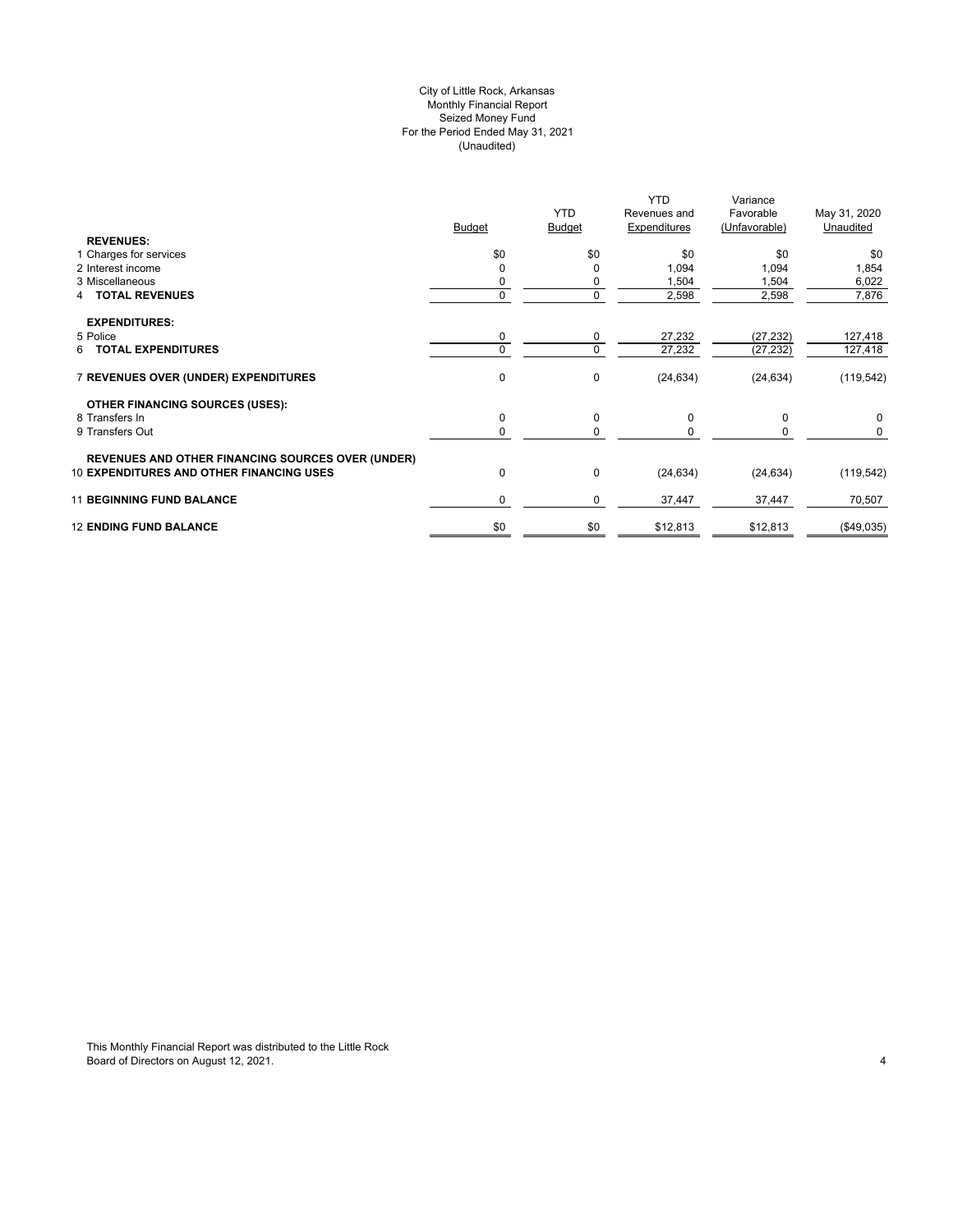#### (Unaudited) City of Little Rock, Arkansas Monthly Financial Report Street Fund For the Period Ended May 31, 2021

|                                                                                                      |               |               | <b>YTD</b>             | Variance      |              |
|------------------------------------------------------------------------------------------------------|---------------|---------------|------------------------|---------------|--------------|
|                                                                                                      |               | <b>YTD</b>    | Revenues and           | Favorable     | May 31, 2020 |
|                                                                                                      | <b>Budget</b> | <b>Budget</b> | Expenditures           | (Unfavorable) | Unaudited    |
| <b>REVENUES:</b>                                                                                     |               |               |                        |               |              |
| 1 General property taxes                                                                             | \$6,406,003   | \$2,669,168   | \$2,981,219            | \$312,051     | \$2,542,737  |
| 2 Licenses and permits                                                                               | 21,860        | 9,108         | 18,990                 | 9,882         | 22,300       |
| 3 Intergovernmental                                                                                  | 14,032,400    | 5,846,833     | 6,690,835              | 844,002       | 5,819,487    |
| 4 Charges for services                                                                               | 16.700        | 6,958         | 14,981                 | 8.023         | 5,411        |
| 5 Investment income                                                                                  | 220,000       | 91,667        | 32,644                 | (59, 022)     | 143,075      |
| 6 Miscellaneous                                                                                      | 32,000        | 13,333        | 23,992                 | 10,659        | 22,919       |
| <b>7 TOTAL REVENUES</b>                                                                              | 20,728,963    | 8,637,068     | $\overline{9,762,662}$ | 1,125,594     | 8,555,929    |
| <b>EXPENDITURES:</b>                                                                                 |               |               |                        |               |              |
| Public Works:                                                                                        |               |               |                        |               |              |
| <b>General Administration</b><br>8                                                                   | 2,844,425     | 1,185,177     | 1,025,359              | 159,818       | 979,051      |
| 9<br><b>Operations Administration</b>                                                                | 628,576       | 261,907       | 203,825                | 58,082        | 214,999      |
| 10<br>Street & Drainage Maintenance                                                                  | 6,793,881     | 2,830,784     | 2,672,530              | 158,254       | 2,429,796    |
| 11<br>Storm Drainage Maintenance                                                                     | 1,114,150     | 464,229       | 369,771                | 94,458        | 364,999      |
| Work Pool<br>12                                                                                      | 130,796       | 54,498        | 47,719                 | 6,779         | 36,968       |
| 13<br>Resource Control & Scheduling                                                                  | 414,498       | 172,708       | 155,392                | 17,315        | 148,995      |
| 14<br><b>Control Devices</b>                                                                         | 908,261       | 378,442       | 361,018                | 17,424        | 355,996      |
| 15<br>Signals                                                                                        | 1,006,502     | 419,376       | 423,153                | (3,777)       | 327,083      |
| <b>Parking Meters</b><br>16                                                                          | 123,456       | 51,440        | 43,288                 | 8,152         | 47,306       |
| 17<br><b>Civil Engineering</b>                                                                       | 1,700,674     | 708,614       | 669,233                | 39,381        | 614,063      |
| <b>Traffic Engineering</b><br>18                                                                     | 3,150,827     | 1,312,845     | 1,294,334              | 18,511        | 1,343,869    |
| 19<br><b>Parking Enforcement</b>                                                                     | 335,356       | 139,732       | 86,354                 | 53,378        | 96,928       |
| <b>TOTAL EXPENDITURES</b><br>20                                                                      | 19,151,402    | 7,979,751     | 7,351,976              | 627,775       | 6,960,051    |
| 21 REVENUES OVER (UNDER) EXPENDITURES                                                                | 1,577,561     | 657,317       | 2,410,686              | 1,753,369     | 1,595,878    |
| <b>OTHER FINANCING SOURCES (USES):</b>                                                               |               |               |                        |               |              |
| 22 CARRYOVER - PRIOR YEAR                                                                            | 0             | 0             | 82,456                 | 82,456        | 0            |
| 23 Transfers In                                                                                      | 550.156       | 229,232       | 467,700                | 238,468       | 467,700      |
| 24 Transfers Out                                                                                     | (2, 127, 717) | (886, 549)    | (2,595,467)            | (1,708,918)   | (1,947,217)  |
| <b>REVENUES AND OTHER FINANCING SOURCES OVER (UNDER)</b><br>25 EXPENDITURES AND OTHER FINANCING USES | 0             | 0             | 365,375                | 365,375       | 116,361      |
| <b>26 BEGINNING FUND BALANCE</b>                                                                     | 17,747,931    | 17,747,931    | 17,747,931             | 0             | 19,853,242   |
| 27 ENDING FUND BALANCE (Note 1)                                                                      | \$17,747,931  | \$17,747,931  | \$18,113,306           | \$365,375     | \$19,969,603 |
|                                                                                                      |               |               |                        |               |              |

Note 1: Fund 205, Street Special Projects Fund, is considered part of the Street Fund. The May 31, 2021 fund balance in Fund 205 is \$3,559,198.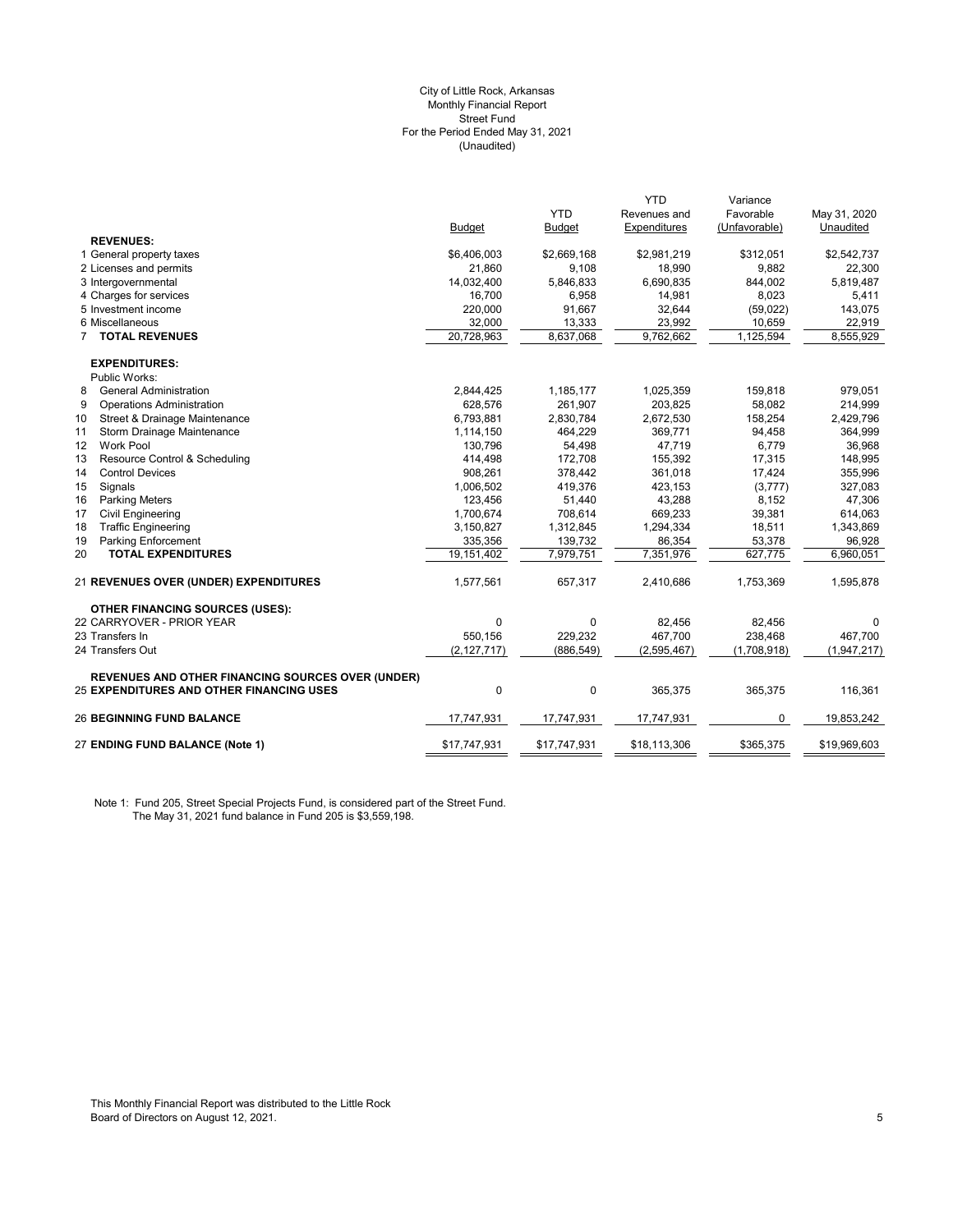## (Unaudited) City of Little Rock, Arkansas Monthly Financial Report Street Fund Special Projects Fund For the Period Ended May 31, 2021

|                                                          |        |               | <b>YTD</b>   | Variance      |              |
|----------------------------------------------------------|--------|---------------|--------------|---------------|--------------|
|                                                          |        | <b>YTD</b>    | Revenues and | Favorable     | May 31, 2020 |
|                                                          | Budget | <b>Budget</b> | Expenditures | (Unfavorable) | Unaudited    |
| <b>REVENUES:</b>                                         |        |               |              |               |              |
| 1 Charges for services                                   | \$0    | \$0           | \$0          | \$0           | \$0          |
| 2 Interest income                                        |        | $\Omega$      |              |               | $\Omega$     |
| 3 Miscellaneous                                          |        | 0             | 11,453       | 11,453        | 38,830       |
| <b>TOTAL REVENUES</b><br>4                               | 0      | 0             | 11,453       | 11,453        | 38,830       |
| <b>EXPENDITURES:</b>                                     |        |               |              |               |              |
| 5 Public Works                                           | 0      | 0             | 1,494,854    | (1,494,854)   | 1,365,584    |
| <b>TOTAL EXPENDITURES</b><br>6                           | 0      | 0             | 1,494,854    | (1,494,854)   | 1,365,584    |
| <b>7 REVENUES OVER (UNDER) EXPENDITURES</b>              | 0      | 0             | (1,483,401)  | (1,483,401)   | (1,326,754)  |
| <b>OTHER FINANCING SOURCES (USES):</b>                   |        |               |              |               |              |
| 8 Transfers In                                           | 0      | 0             | 2,117,750    | 2,117,750     | 1,470,000    |
| 9 Transfers Out                                          | 0      | 0             |              | 0             | (1,318)      |
| <b>REVENUES AND OTHER FINANCING SOURCES OVER (UNDER)</b> |        |               |              |               |              |
| <b>10 EXPENDITURES AND OTHER FINANCING USES</b>          | 0      | 0             | 634,349      | 634,349       | 141,928      |
| <b>11 BEGINNING FUND BALANCE</b>                         | 0      | 0             | 2,924,849    | 2,924,849     | 3,477,323    |
| 12 ENDING FUND BALANCE (Note 1)                          | \$0    | \$0           | \$3,559,198  | \$3,559,198   | \$3,619,251  |
|                                                          |        |               |              |               |              |

Note 1: As of May 31, 2021, special project commitments for 35 projects utilizing full fund balance.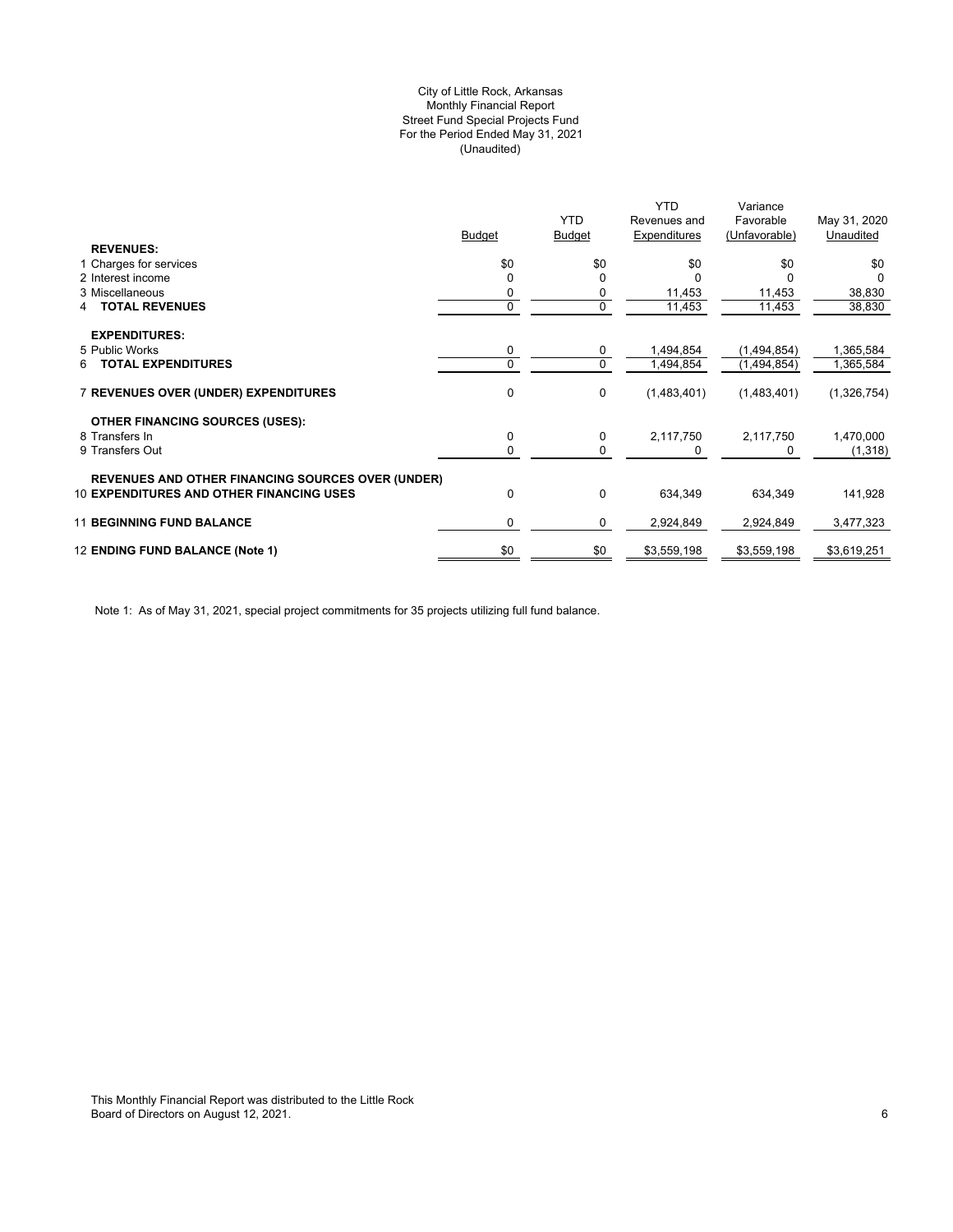#### City of Little Rock, Arkansas (Unaudited) For the Period Ended May 31, 2021 Special Projects Fund Monthly Financial Report

|                                                                                                      | <b>Budget</b> | <b>YTD</b><br>Budget | <b>YTD</b><br>Revenues and<br>Expenditures | Variance<br>Favorable<br>(Unfavorable) | May 31, 2020<br>Unaudited |
|------------------------------------------------------------------------------------------------------|---------------|----------------------|--------------------------------------------|----------------------------------------|---------------------------|
| <b>REVENUES:</b>                                                                                     |               |                      |                                            |                                        |                           |
| 1 Licenses and permits                                                                               | \$0           | \$0                  | \$37,968                                   | \$37,968                               | \$46,381                  |
| 2 Intergovernmental                                                                                  | 0             | 0                    | 44,852                                     | 44,852                                 | 38,673                    |
| 3 Charges for services                                                                               | $\Omega$      | $\Omega$             | 179,574                                    | 179.574                                | 511,486                   |
| 4 Fines and fees                                                                                     | $\mathbf 0$   | 0                    | 261,865                                    | 261,865                                | 232,925                   |
| 5 Interest income                                                                                    | $\mathbf 0$   | 0                    | 2,694                                      | 2,694                                  | 5,827                     |
| 6 Miscellaneous                                                                                      | 0             | 0                    | 466,046                                    | 466,046                                | 570,821                   |
| 7 TOTAL REVENUES                                                                                     | $\mathbf 0$   | $\mathbf 0$          | 992,999                                    | 992,999                                | 1,406,114                 |
| <b>EXPENDITURES:</b>                                                                                 |               |                      |                                            |                                        |                           |
| 8 Executive Administration                                                                           | 0             | 0                    | 33,403                                     | (33, 403)                              | 67,536                    |
| 9 Community Programs                                                                                 | $\mathbf 0$   | 0                    | 0                                          | 0                                      | 0                         |
| 10 City Attorney                                                                                     | $\Omega$      | 0                    | $\Omega$                                   | 0                                      | $\Omega$                  |
| 11 District Court - First Division (Criminal)                                                        | 0             | 0                    | $\Omega$                                   | 0                                      | 7,879                     |
| 12 District Court - Second Division (Traffic)                                                        | 0             | 0                    | 3,939                                      | (3,939)                                | 19,006                    |
| 13 District Court - Third Division (Environmental)                                                   | $\Omega$      | 0                    | $\Omega$                                   | $\Omega$                               | 327                       |
| 14 Finance                                                                                           | $\Omega$      | 0                    | 117,130                                    | (117, 130)                             | 151,613                   |
| 15 Human Resources                                                                                   | 0             | 0                    | 68,843                                     | (68, 843)                              | 85,433                    |
| 16 Information Technology                                                                            | $\Omega$      | 0                    | $\Omega$                                   | 0                                      | $\Omega$                  |
| 17 Planning                                                                                          | 0             | 0                    | 32,247                                     | (32, 247)                              | 29,814                    |
| 18 Fleet                                                                                             | 0             | 0                    | 92,841                                     | (92, 841)                              | 643,225                   |
| 19 Public Works                                                                                      | $\Omega$      | 0                    | 71,593                                     | (71, 593)                              | 4,840                     |
| 20 Parks and Recreation                                                                              | 0             | 0                    | 231,714                                    | (231, 714)                             | 794,542                   |
| 21 Jim Dailey Fitness & Aquatics                                                                     | $\Omega$      | 0                    | $\Omega$                                   | $\Omega$                               | $\mathbf 0$               |
| 22 Fire                                                                                              | $\Omega$      | 0                    | 133,022                                    | (133, 022)                             | 174,841                   |
| 23 Police                                                                                            | $\mathbf 0$   | 0                    | 78,254                                     | (78, 254)                              | 52,024                    |
| 24 Housing                                                                                           | $\mathbf 0$   | 0                    | 6,349                                      | (6, 349)                               | 58,881                    |
| 25 Zoo                                                                                               | $\Omega$      | 0                    | 8,124                                      | (8, 124)                               | 0                         |
| 26 TOTAL EXPENDITURES                                                                                | $\mathbf 0$   | 0                    | 877,459                                    | (877, 459)                             | 2,089,961                 |
| <b>27 REVENUES OVER (UNDER) EXPENDITURES</b>                                                         | $\mathbf 0$   | $\pmb{0}$            | 115,541                                    | 115,541                                | (683, 847)                |
| <b>OTHER FINANCING SOURCES (USES):</b>                                                               |               |                      |                                            |                                        |                           |
| 28 Transfers In                                                                                      | $\mathbf 0$   | $\pmb{0}$            | $\mathbf 0$                                | $\mathbf 0$                            | 0                         |
| 29 Transfers Out                                                                                     | $\mathbf 0$   | $\mathbf 0$          | $\Omega$                                   | $\mathbf 0$                            | $\mathbf 0$               |
| REVENUES AND OTHER FINANCING SOURCES OVER (UNDER)<br><b>30 EXPENDITURES AND OTHER FINANCING USES</b> | $\mathbf 0$   | 0                    | 115,541                                    | 115,541                                | (683, 847)                |
|                                                                                                      |               |                      |                                            |                                        |                           |
| 31 BEGINNING FUND BALANCE                                                                            | $\mathbf 0$   | 0                    | 4,061,274                                  | 4,061,274                              | 3,852,264                 |
| 32 ENDING FUND BALANCE (Note 1)                                                                      | \$0           | \$0                  | \$4,176,815                                | \$4,176,815                            | \$3,168,417               |

Note 1: Fund balance is comprised of 112 special projects with appropriations totaling \$6,480,270 and 12 special projects with negative balances of \$2,303,456.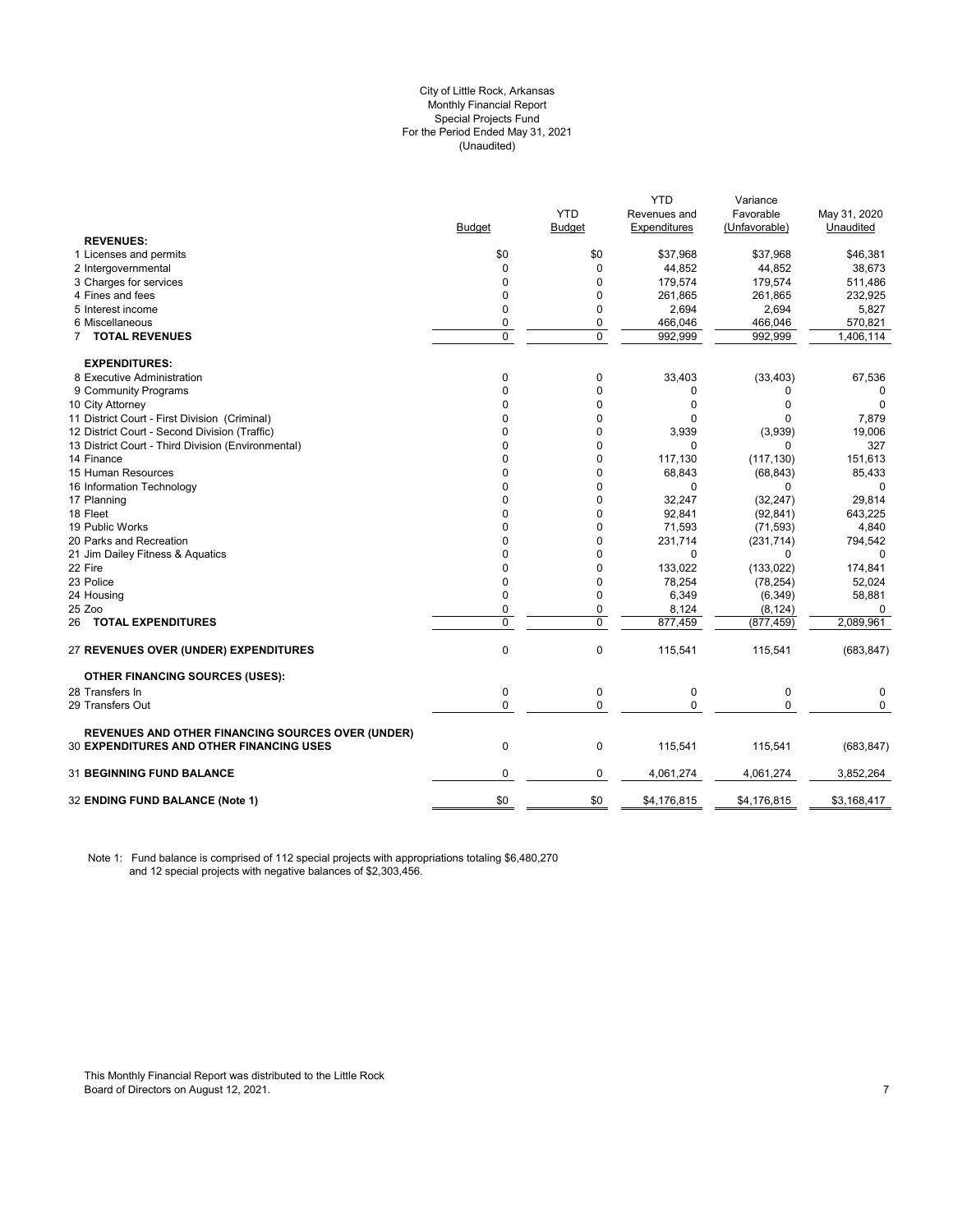#### (Unaudited) City of Little Rock, Arkansas Monthly Financial Report Grant Fund For the Period Ended May 31, 2021

| \$0<br>$\Omega$<br>0<br>$\Omega$<br>0<br>$\overline{0}$ | <b>YTD</b><br><b>Budget</b><br>\$0<br>$\Omega$<br>0<br>$\mathbf 0$<br>0<br>$\overline{0}$ | Revenues and<br><b>Expenditures</b><br>\$3,612,800<br>$\Omega$<br>2,053<br>n<br>110,885<br>3,725,738 | Favorable<br>(Unfavorable)<br>\$3,612,800<br>0<br>2,053<br>0<br>110,885<br>3,725,738 | May 31, 2020<br>Unaudited<br>\$2,295,429<br>0<br>5,145<br>15,526<br>2,316,101 |
|---------------------------------------------------------|-------------------------------------------------------------------------------------------|------------------------------------------------------------------------------------------------------|--------------------------------------------------------------------------------------|-------------------------------------------------------------------------------|
|                                                         |                                                                                           |                                                                                                      |                                                                                      |                                                                               |
|                                                         |                                                                                           |                                                                                                      |                                                                                      |                                                                               |
|                                                         |                                                                                           |                                                                                                      |                                                                                      |                                                                               |
|                                                         |                                                                                           |                                                                                                      |                                                                                      |                                                                               |
|                                                         |                                                                                           |                                                                                                      |                                                                                      |                                                                               |
|                                                         |                                                                                           |                                                                                                      |                                                                                      |                                                                               |
|                                                         |                                                                                           |                                                                                                      |                                                                                      |                                                                               |
|                                                         |                                                                                           |                                                                                                      |                                                                                      |                                                                               |
|                                                         |                                                                                           |                                                                                                      |                                                                                      |                                                                               |
|                                                         |                                                                                           |                                                                                                      |                                                                                      |                                                                               |
| $\Omega$                                                |                                                                                           |                                                                                                      |                                                                                      | 708,558                                                                       |
| n                                                       | $\Omega$                                                                                  |                                                                                                      |                                                                                      | 4,297,964                                                                     |
|                                                         | 0                                                                                         |                                                                                                      |                                                                                      | 440,147                                                                       |
|                                                         | 0                                                                                         |                                                                                                      |                                                                                      |                                                                               |
|                                                         | $\Omega$                                                                                  |                                                                                                      |                                                                                      |                                                                               |
| 0                                                       | 0                                                                                         | 570,939                                                                                              | (570, 939)                                                                           | 463,207                                                                       |
| 0                                                       | 0                                                                                         | 25,806                                                                                               | (25, 806)                                                                            | 24,202                                                                        |
| $\Omega$                                                | $\mathbf 0$                                                                               | 7,986,738                                                                                            | (7,986,738)                                                                          | 5,934,078                                                                     |
| $\mathbf 0$                                             | 0                                                                                         | (4,261,000)                                                                                          | (4,261,000)                                                                          | (3,617,977)                                                                   |
|                                                         |                                                                                           |                                                                                                      |                                                                                      |                                                                               |
| $\mathbf 0$                                             | 0                                                                                         | 0                                                                                                    | 0                                                                                    | 0                                                                             |
| $\Omega$                                                | $\Omega$                                                                                  | $\Omega$                                                                                             | 0                                                                                    | 0                                                                             |
|                                                         |                                                                                           |                                                                                                      |                                                                                      |                                                                               |
| $\mathbf 0$                                             | 0                                                                                         | (4,261,000)                                                                                          | (4,261,000)                                                                          | (3,617,977)                                                                   |
| $\Omega$                                                | $\mathbf 0$                                                                               | 16,142                                                                                               | 16,142                                                                               | 99,534                                                                        |
| \$0                                                     | \$0                                                                                       | (\$4,244,858)                                                                                        | (\$4,244,858)                                                                        | (\$3,518,443)                                                                 |
|                                                         |                                                                                           | 0                                                                                                    | 4,762,413<br>2,449,629<br>177,951                                                    | (4,762,413)<br>(2,449,629)<br>(177, 951)                                      |

Expenditures include: Expended \$4,032,227 Encumbered 3,954,511

\$7,986,738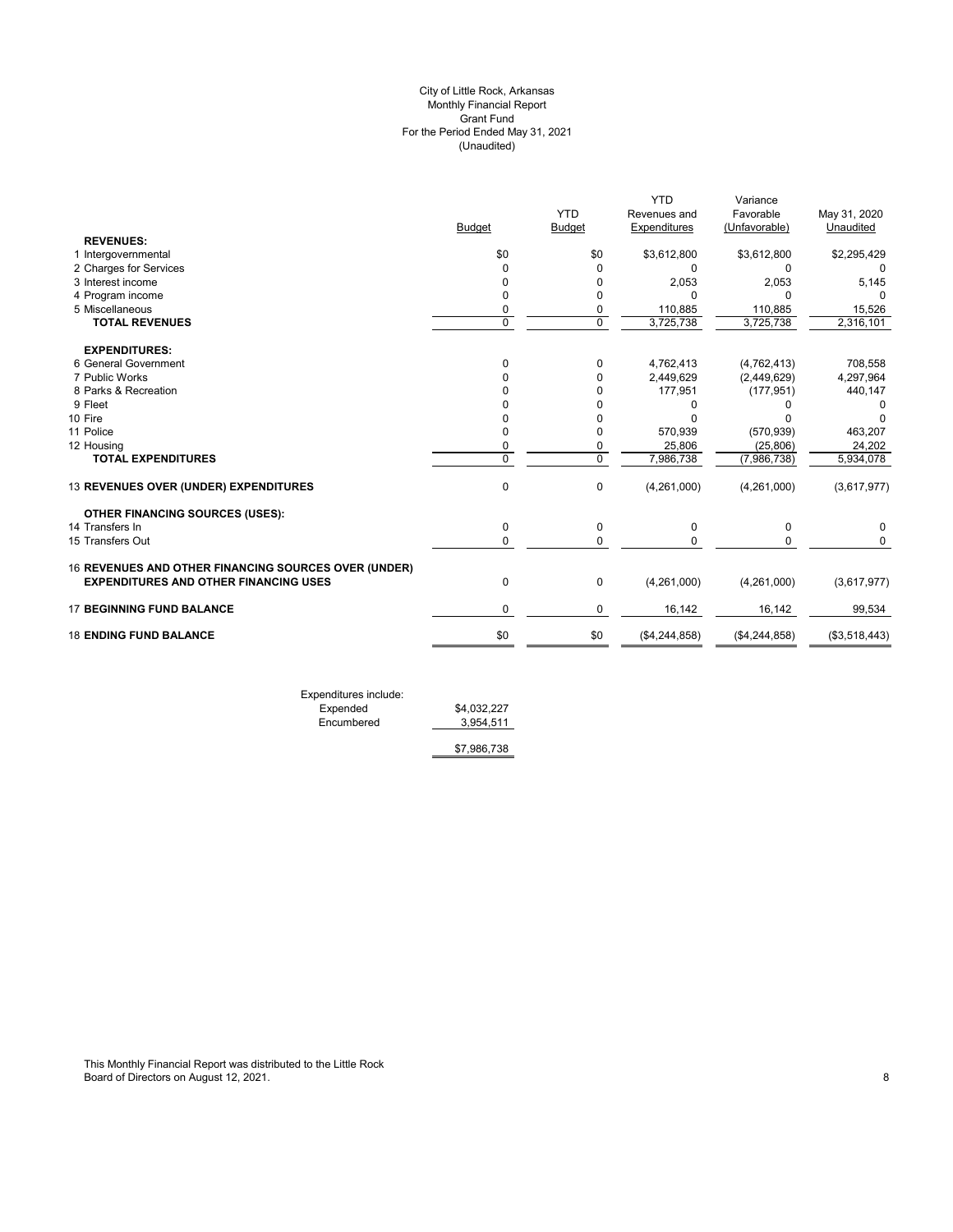## City of Little Rock, Arkansas Monthly Financial Report American Rescue Plan Act Fund For the Period Ended May 31, 2021 (Unaudited)

|             |                      | Revenues and         | Favorable           | May 31, 2020         |
|-------------|----------------------|----------------------|---------------------|----------------------|
|             | <b>YTD</b>           |                      |                     | Unaudited            |
|             |                      |                      |                     |                      |
|             |                      |                      |                     | \$0                  |
| $\Omega$    | $\Omega$             | $\Omega$             | $\Omega$            | 0                    |
| 0           | O                    | 3,337                | 3,337               | 0                    |
| 0           | 0                    | O                    | $\mathbf 0$         | 0                    |
| 0           | 0                    |                      | 0                   | 0                    |
| $\mathbf 0$ | $\mathbf 0$          | 3,337                | 3,337               | 0                    |
|             |                      |                      |                     |                      |
| $\Omega$    | 0                    | 0                    | $\Omega$            | 0                    |
|             |                      |                      | n                   | 0                    |
|             |                      |                      |                     | 0                    |
|             |                      |                      |                     | 0                    |
|             |                      |                      |                     | 0                    |
| O           | O                    | 0                    | n                   | 0                    |
| 0           | 0                    | 0                    | 0                   | 0                    |
| $\Omega$    | 0                    | $\Omega$             | $\Omega$            | 0                    |
| $\mathbf 0$ | $\mathbf 0$          | 3,337                | 3,337               | 0                    |
|             |                      |                      |                     |                      |
| $\mathbf 0$ | 0                    | 0                    | $\mathbf 0$         | 0                    |
| 0           | 0                    | $\Omega$             | 0                   | 0                    |
|             |                      |                      |                     |                      |
| $\mathbf 0$ | $\mathbf 0$          | 3,337                | 3,337               | 0                    |
| 0           | 0                    | <sup>0</sup>         | $\mathbf 0$         | 0                    |
| \$0         | \$0                  | \$3,337              | \$3,337             | \$0                  |
|             | <b>Budget</b><br>\$0 | <b>Budget</b><br>\$0 | Expenditures<br>\$0 | (Unfavorable)<br>\$0 |

\$0

Expenditures include: Expended \$0 Encumbered 0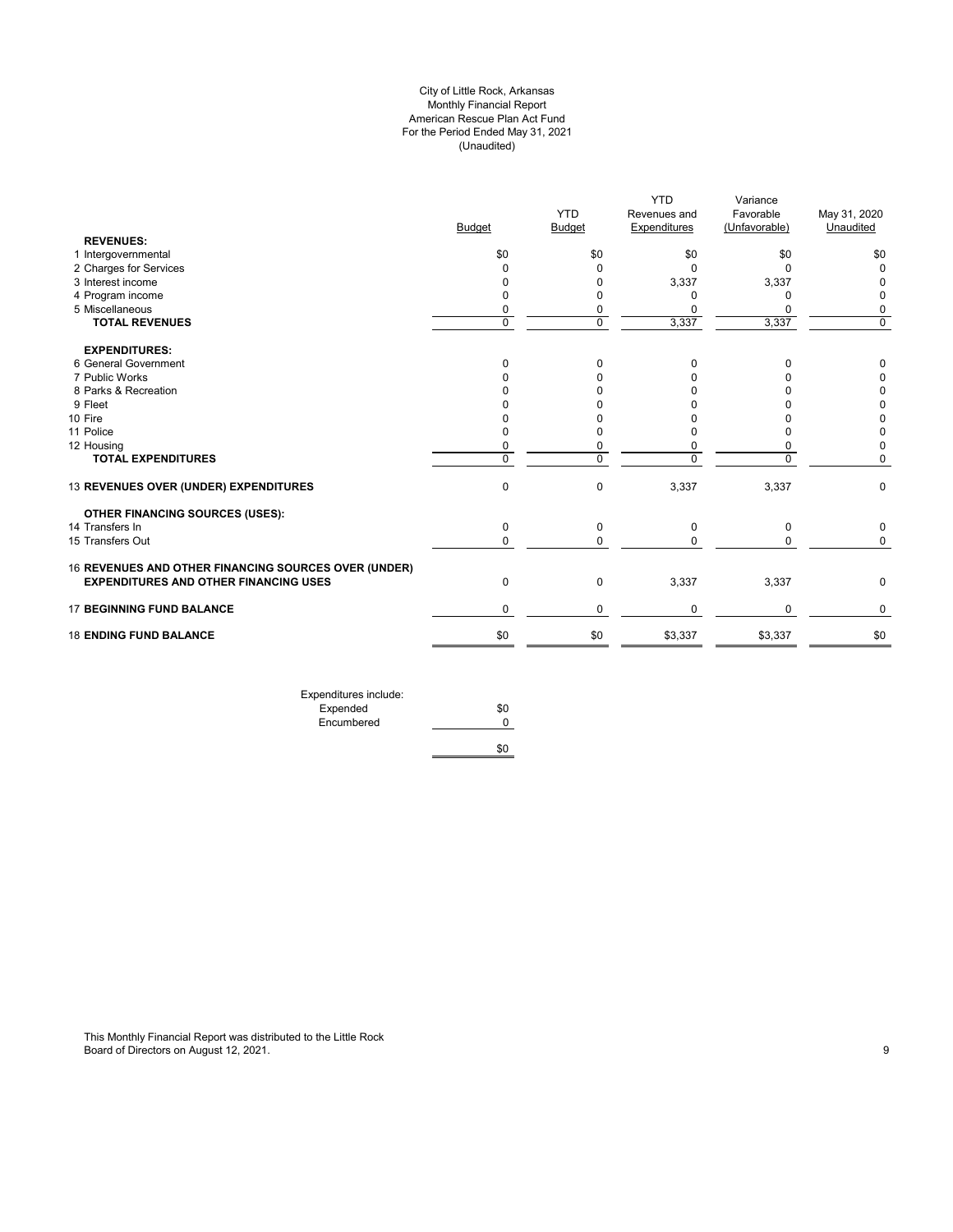## (Unaudited) City of Little Rock, Arkansas Monthly Financial Report Emergency 911 Fund For the Period Ended May 31, 2021

| <b>REVENUES:</b>                                         | <b>Budget</b> | <b>YTD</b><br><b>Budget</b> | <b>YTD</b><br>Revenues and<br>Expenditures | Variance<br>Favorable<br>(Unfavorable) | May 31, 2020<br>Unaudited |
|----------------------------------------------------------|---------------|-----------------------------|--------------------------------------------|----------------------------------------|---------------------------|
| 1 Charges for services                                   | \$0           | \$0                         | \$821,781                                  | \$821,781                              | \$1,029,310               |
| 2 Interest income                                        |               | 0                           | 5,487                                      | 5,487                                  | 5,698                     |
| 3 Miscellaneous                                          |               |                             |                                            |                                        |                           |
| <b>TOTAL REVENUES</b><br>4                               | 0             | 0                           | 827,268                                    | 827,268                                | 1,035,008                 |
| <b>EXPENDITURES:</b>                                     |               |                             |                                            |                                        |                           |
| 5 Police                                                 | 0             | $\mathbf 0$                 | 733,618                                    | (733, 618)                             | 338,466                   |
| <b>TOTAL EXPENDITURES</b><br>6                           | $\Omega$      | $\mathbf 0$                 | 733,618                                    | (733, 618)                             | 338,466                   |
| 7 REVENUES OVER (UNDER) EXPENDITURES                     | 0             | 0                           | 93,650                                     | 93,650                                 | 696,542                   |
| <b>OTHER FINANCING SOURCES (USES):</b>                   |               |                             |                                            |                                        |                           |
| 8 Transfers In                                           | 0             | 0                           | 0                                          | 0                                      | 0                         |
| 9 Transfers Out                                          | 0             | $\mathbf 0$                 |                                            | 0                                      | 0                         |
| <b>REVENUES AND OTHER FINANCING SOURCES OVER (UNDER)</b> |               |                             |                                            |                                        |                           |
| <b>10 EXPENDITURES AND OTHER FINANCING USES</b>          | 0             | $\mathbf 0$                 | 93,650                                     | 93,650                                 | 696,542                   |
| <b>11 BEGINNING FUND BALANCE</b>                         | $\mathbf 0$   | 0                           | 3,076,940                                  | 3,076,940                              | 1,007,531                 |
| <b>12 ENDING FUND BALANCE</b>                            | \$0           | \$0                         | \$3,170,590                                | \$3,170,590                            | \$1,704,073               |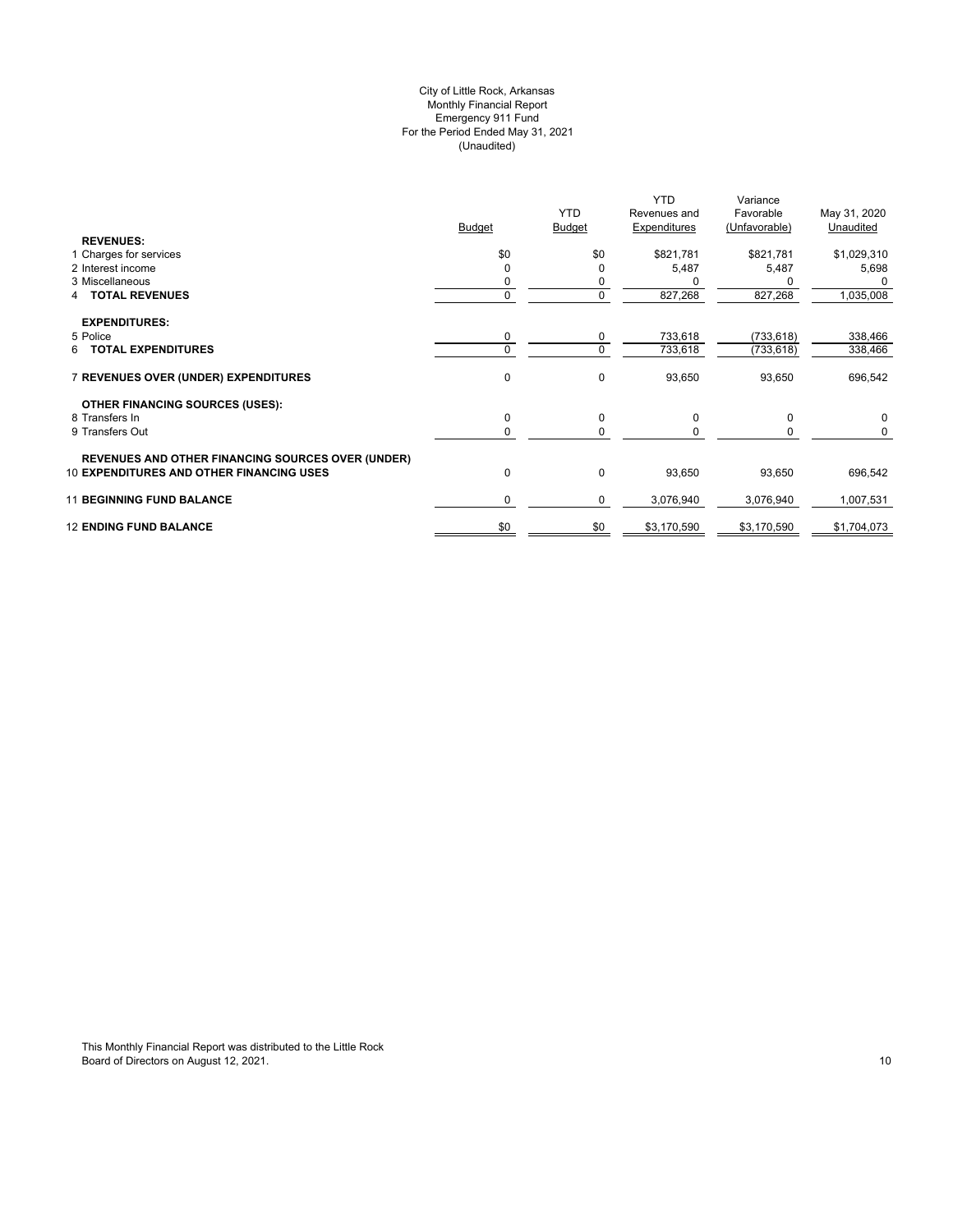## (Unaudited) City of Little Rock, Arkansas Monthly Financial Report Community Development Block Grant Fund For the Period Ended May 31, 2021

|                                                          |               |               | <b>YTD</b>          | Variance      |              |
|----------------------------------------------------------|---------------|---------------|---------------------|---------------|--------------|
|                                                          |               | <b>YTD</b>    | Revenues and        | Favorable     | May 31, 2020 |
|                                                          | <b>Budget</b> | <b>Budget</b> | <b>Expenditures</b> | (Unfavorable) | Unaudited    |
| <b>REVENUES:</b>                                         |               |               |                     |               |              |
| 1 Intergovernmental                                      | \$0           | \$0           | \$1,340,089         | \$1,340,089   | \$282,175    |
| 2 Charges for Services                                   | $\Omega$      |               |                     |               |              |
| 3 Miscellaneous                                          | 0             | 0             |                     |               |              |
| <b>TOTAL REVENUES</b>                                    | $\mathbf 0$   | $\mathbf 0$   | 1,340,089           | 1,340,089     | 282,175      |
| <b>EXPENDITURES:</b>                                     |               |               |                     |               |              |
| 5 General Government                                     | 0             | $\Omega$      | $\Omega$            | n             |              |
| 6 Housing                                                | 0             | 0             | 2,460,136           | (2,460,136)   | 417,427      |
| 7 TOTAL EXPENDITURES                                     | $\mathbf 0$   | 0             | 2,460,136           | (2,460,136)   | 417,427      |
| 8 REVENUES OVER (UNDER) EXPENDITURES                     | 0             | 0             | (1, 120, 047)       | (1, 120, 047) | (135, 251)   |
| <b>OTHER FINANCING SOURCES (USES):</b>                   |               |               |                     |               |              |
| 9 Transfers In                                           | 0             | 0             | 0                   | 0             | 0            |
| 10 Transfers Out                                         | 0             | 0             |                     | 0             | 0            |
| <b>REVENUES AND OTHER FINANCING SOURCES OVER (UNDER)</b> |               |               |                     |               |              |
| <b>11 EXPENDITURES AND OTHER FINANCING USES</b>          | $\mathbf 0$   | 0             | (1, 120, 047)       | (1, 120, 047) | (135, 251)   |
| <b>12 BEGINNING FUND BALANCE</b>                         | 0             | 0             | 856,884             | 856,884       | 889,273      |
| <b>13 ENDING FUND BALANCE</b>                            | \$0           | \$0           | (\$263, 163)        | (\$263, 163)  | \$754,022    |
|                                                          |               |               |                     |               |              |
|                                                          |               |               |                     |               |              |

Expenditures include: Expended \$1,516,987 Encumbered 943,148

\$2,460,136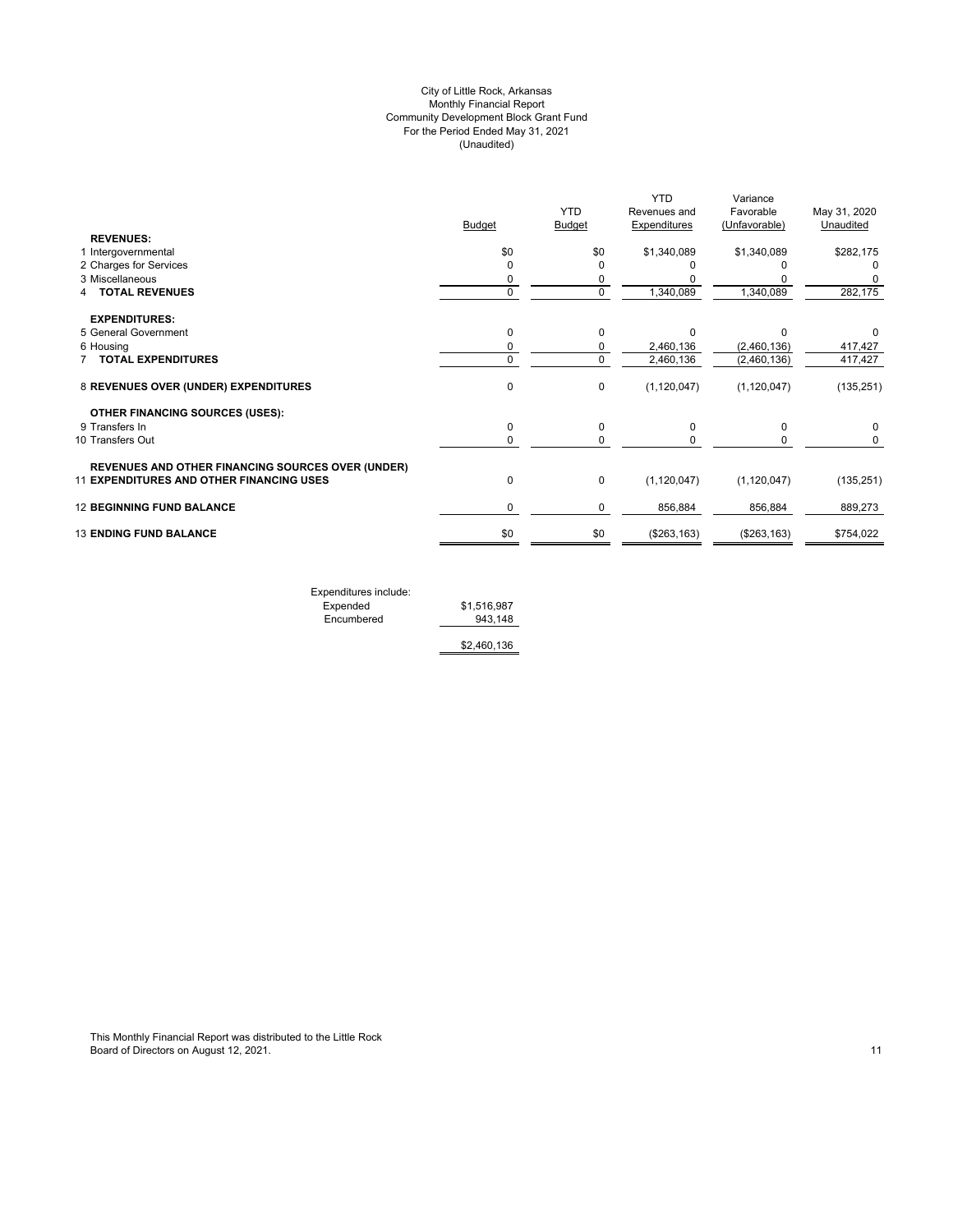## (Unaudited) City of Little Rock, Arkansas Monthly Financial Report HIPP Fund For the Period Ended May 31, 2021

|                                                   | <b>Budget</b> | <b>YTD</b><br>Budget | <b>YTD</b><br>Revenues and<br>Expenditures | Variance<br>Favorable<br>(Unfavorable) | May 31, 2020<br>Unaudited |
|---------------------------------------------------|---------------|----------------------|--------------------------------------------|----------------------------------------|---------------------------|
| <b>REVENUES:</b>                                  |               |                      |                                            |                                        |                           |
| 1 Intergovernmental                               | \$0           | \$0                  | \$257,582                                  | \$257,582                              | \$455,714                 |
| 2 Charges for Services                            | 0             | O                    |                                            |                                        | $\Omega$                  |
| 3 Miscellaneous                                   | 0             | 0                    |                                            |                                        | (391)                     |
| <b>TOTAL REVENUES</b>                             | 0             | $\Omega$             | 257,582                                    | 257,582                                | 455,323                   |
| <b>EXPENDITURES:</b>                              |               |                      |                                            |                                        |                           |
| 5 General Government                              | $\mathbf 0$   | $\Omega$             | $\Omega$                                   | $\Omega$                               |                           |
| 6 Housing                                         | 0             | 0                    | 476,767                                    | (476, 767)                             | 293,111                   |
| 7 TOTAL EXPENDITURES                              | 0             | $\Omega$             | 476,767                                    | (476, 767)                             | 293,111                   |
| 8 REVENUES OVER (UNDER) EXPENDITURES              | $\mathbf 0$   | $\mathbf 0$          | (219, 185)                                 | (219, 185)                             | 162,212<br>\$             |
| <b>OTHER FINANCING SOURCES (USES):</b>            |               |                      |                                            |                                        |                           |
| 9 Transfers In                                    | $\mathbf 0$   | 0                    | 0                                          | 0                                      |                           |
| 10 Transfers Out                                  | 0             | 0                    | 0                                          | 0                                      | 0                         |
| REVENUES AND OTHER FINANCING SOURCES OVER (UNDER) |               |                      |                                            |                                        |                           |
| 11 EXPENDITURES AND OTHER FINANCING USES          | $\mathbf 0$   | $\mathbf 0$          | (219, 185)                                 | (219, 185)                             | 162,212                   |
| <b>12 BEGINNING FUND BALANCE</b>                  | 0             | 0                    | 1,479,520                                  | 1,479,520                              | 1,245,703                 |
| <b>13 ENDING FUND BALANCE</b>                     | \$0           | \$0                  | \$1,260,335                                | \$1,260,335                            | \$1,407,915               |
|                                                   |               |                      |                                            |                                        |                           |

| Expenditures include: |           |
|-----------------------|-----------|
| Expended              | \$306.543 |
| Encumbered            | 170.224   |
|                       | \$476,767 |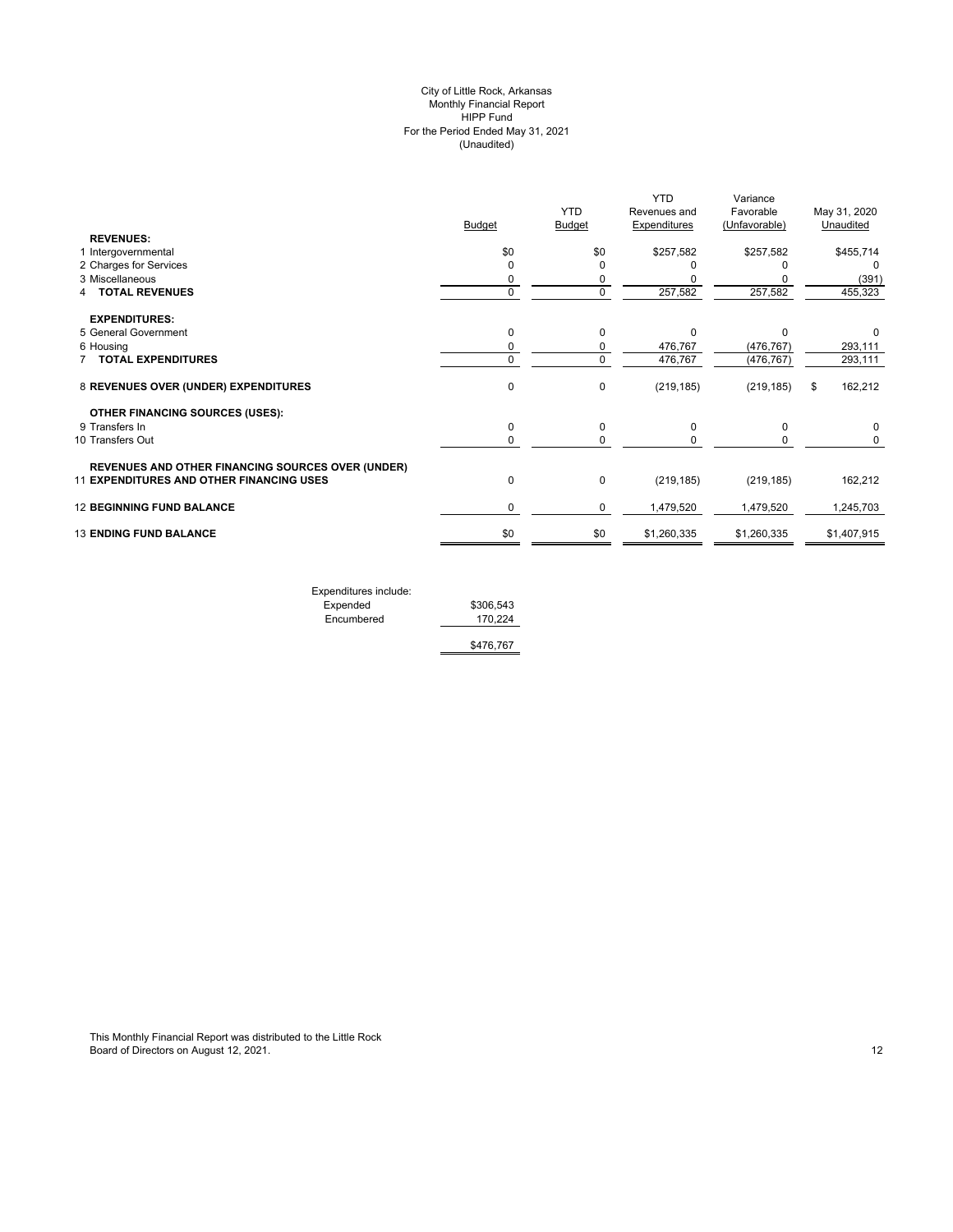## (Unaudited) City of Little Rock, Arkansas Monthly Financial Report NHSP Fund For the Period Ended May 31, 2021

|                                                   |               | <b>YTD</b>    | <b>YTD</b><br>Revenues and | Variance<br>Favorable | May 31, 2020 |
|---------------------------------------------------|---------------|---------------|----------------------------|-----------------------|--------------|
|                                                   | <b>Budget</b> | <b>Budget</b> | <b>Expenditures</b>        | (Unfavorable)         | Unaudited    |
| <b>REVENUES:</b>                                  | \$0           | \$0           | \$0                        |                       |              |
| 1 Intergovernmental<br>2 Charges for Services     | $\Omega$      |               | ŋ                          | \$0                   | \$0<br>O     |
| 3 Miscellaneous                                   | 0             | 0             | 60,430                     | 60,430                | 59,846       |
| <b>4 TOTAL REVENUES</b>                           | $\mathbf 0$   | 0             | 60,430                     | 60,430                | 59,846       |
|                                                   |               |               |                            |                       |              |
| <b>EXPENDITURES:</b>                              |               |               |                            |                       |              |
| 5 General Government                              | 0             | $\mathbf 0$   | 0                          | $\Omega$              | 0            |
| 6 Housing                                         | 0             | 0             | 7,615                      | (7,615)               | 67,351       |
| 7 TOTAL EXPENDITURES                              | $\mathbf 0$   | $\mathbf 0$   | 7,615                      | (7,615)               | 67,351       |
| 8 REVENUES OVER (UNDER) EXPENDITURES              | $\mathbf 0$   | 0             | 52,815                     | 52,815                | (7, 505)     |
| <b>OTHER FINANCING SOURCES (USES):</b>            |               |               |                            |                       |              |
| 9 Loan Proceeds                                   | 0             | $\Omega$      | $\Omega$                   |                       | 0            |
| 10 Transfers In                                   | 0             | $\Omega$      |                            |                       | $\Omega$     |
| 11 Transfers Out                                  | 0             | 0             |                            |                       | 0            |
| REVENUES AND OTHER FINANCING SOURCES OVER (UNDER) |               |               |                            |                       |              |
| <b>12 EXPENDITURES AND OTHER FINANCING USES</b>   | $\pmb{0}$     | $\mathbf 0$   | 52,815                     | 52,815                | (7, 505)     |
| <b>13 BEGINNING FUND BALANCE</b>                  | 0             | 0             | 17,170                     | 17,170                | 17,086       |
| <b>14 ENDING FUND BALANCE</b>                     | \$0           | \$0           | \$69,985                   | \$69,985              | \$9,581      |
|                                                   |               |               |                            |                       |              |

| Expenditures include: |         |
|-----------------------|---------|
| Expended              | (\$36)  |
| Encumbered            | 7.651   |
|                       |         |
|                       | \$7.615 |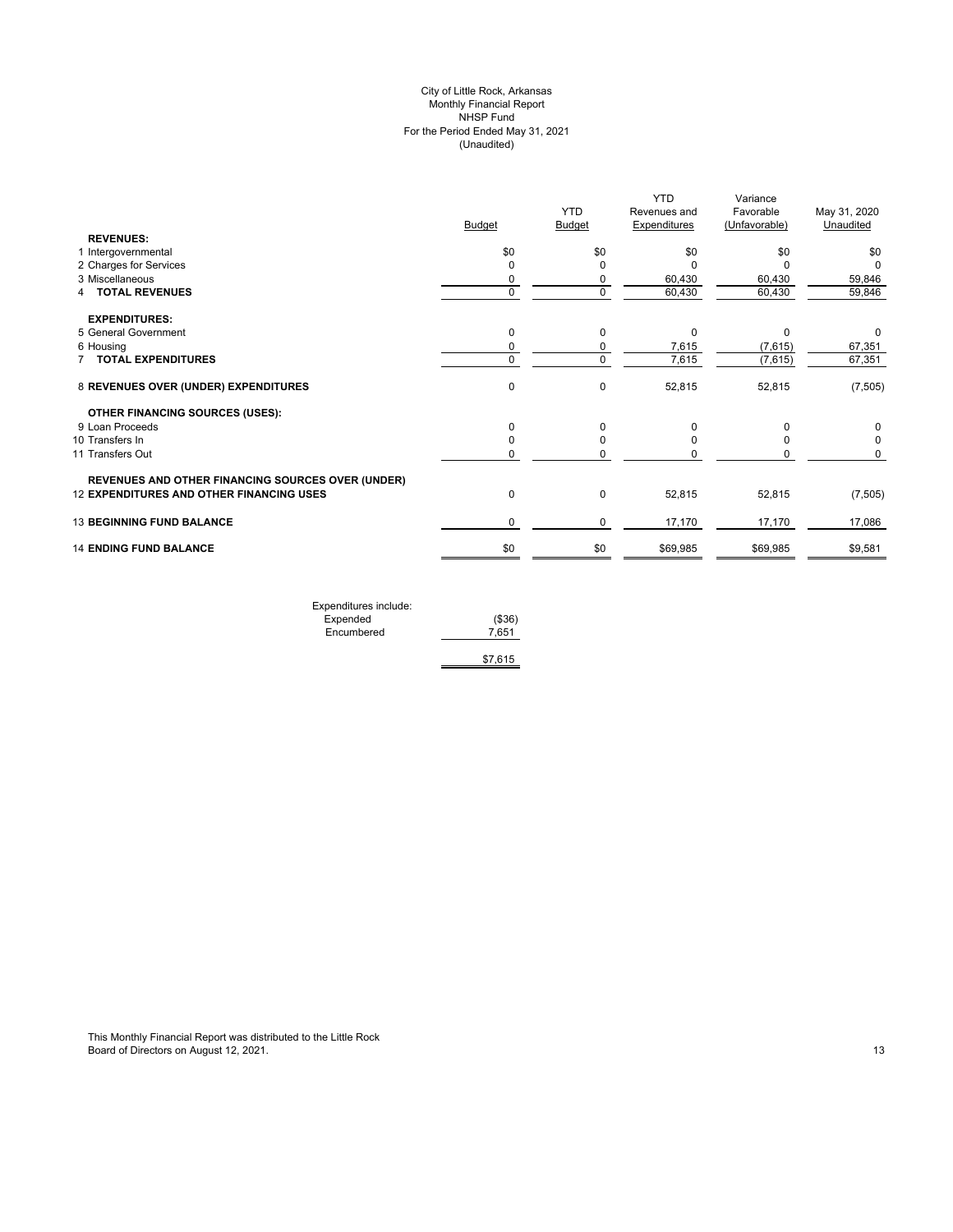#### For the Period Ended May 31, 2021 (Unaudited) City of Little Rock, Arkansas Monthly Financial Report Short Term Capital Fund

|                                                          |               |               | <b>YTD</b>   | Variance      |              |
|----------------------------------------------------------|---------------|---------------|--------------|---------------|--------------|
|                                                          |               | <b>YTD</b>    | Revenues and | Favorable     | May 31, 2020 |
|                                                          | <b>Budget</b> | <b>Budget</b> | Expenditures | (Unfavorable) | Unaudited    |
| <b>REVENUES:</b>                                         |               |               |              |               |              |
| 1 Charges for Services                                   | \$0           | \$0           | \$0          | \$0           | \$0          |
| 2 Interest income                                        |               | $\mathbf 0$   | 4,160        | 4,160         | 22,602       |
| 3 Donations                                              |               | 0             | $\Omega$     | 0             | $\Omega$     |
| <b>4 TOTAL REVENUES</b>                                  | $\mathbf 0$   | $\mathbf 0$   | 4,160        | 4,160         | 22,602       |
| <b>EXPENDITURES:</b>                                     |               |               |              |               |              |
| 5 General Government                                     | O             | 0             | 0            | 0             | 2,416        |
| 6 Public Works                                           |               | O             | 0            |               |              |
| 7 Parks and Recreation                                   |               |               |              |               | O            |
| 8 Fire                                                   |               |               | 609,880      | (609, 880)    | 609,880      |
| 9 Police                                                 |               | O             | 1,088,610    | (1,088,610)   | 2,045,518    |
| 10 Fleet                                                 |               | 0             | $\Omega$     | n             | 0            |
| 11 TOTAL EXPENDITURES                                    | $\Omega$      | $\Omega$      | 1,698,490    | (1,698,490)   | 2,657,814    |
| 12 REVENUES OVER (UNDER) EXPENDITURES                    | 0             | 0             | (1,694,330)  | (1,694,330)   | (2,635,213)  |
| <b>OTHER FINANCING SOURCES (USES):</b>                   |               |               |              |               |              |
| 13 Temporary Note Proceeds                               | <sup>0</sup>  | $\Omega$      | $\Omega$     |               |              |
| 14 Capital Lease                                         |               | 0             | 0            | ŋ             | 0            |
| 14 Transfers Out                                         | 0             | $\mathbf 0$   | 0            |               | 0            |
| <b>REVENUES AND OTHER FINANCING SOURCES OVER (UNDER)</b> |               |               |              |               |              |
| <b>15 EXPENDITURES AND OTHER FINANCING USES</b>          | 0             | 0             | (1,694,330)  | (1,694,330)   | (2,635,213)  |
| <b>16 BEGINNING FUND BALANCE</b>                         | 0             | $\mathbf 0$   | 2,352,912    | 2,352,912     | 3,285,177    |
| <b>17 ENDING FUND BALANCE</b>                            | \$0           | \$0           | \$658,582    | \$658,582     | \$649,964    |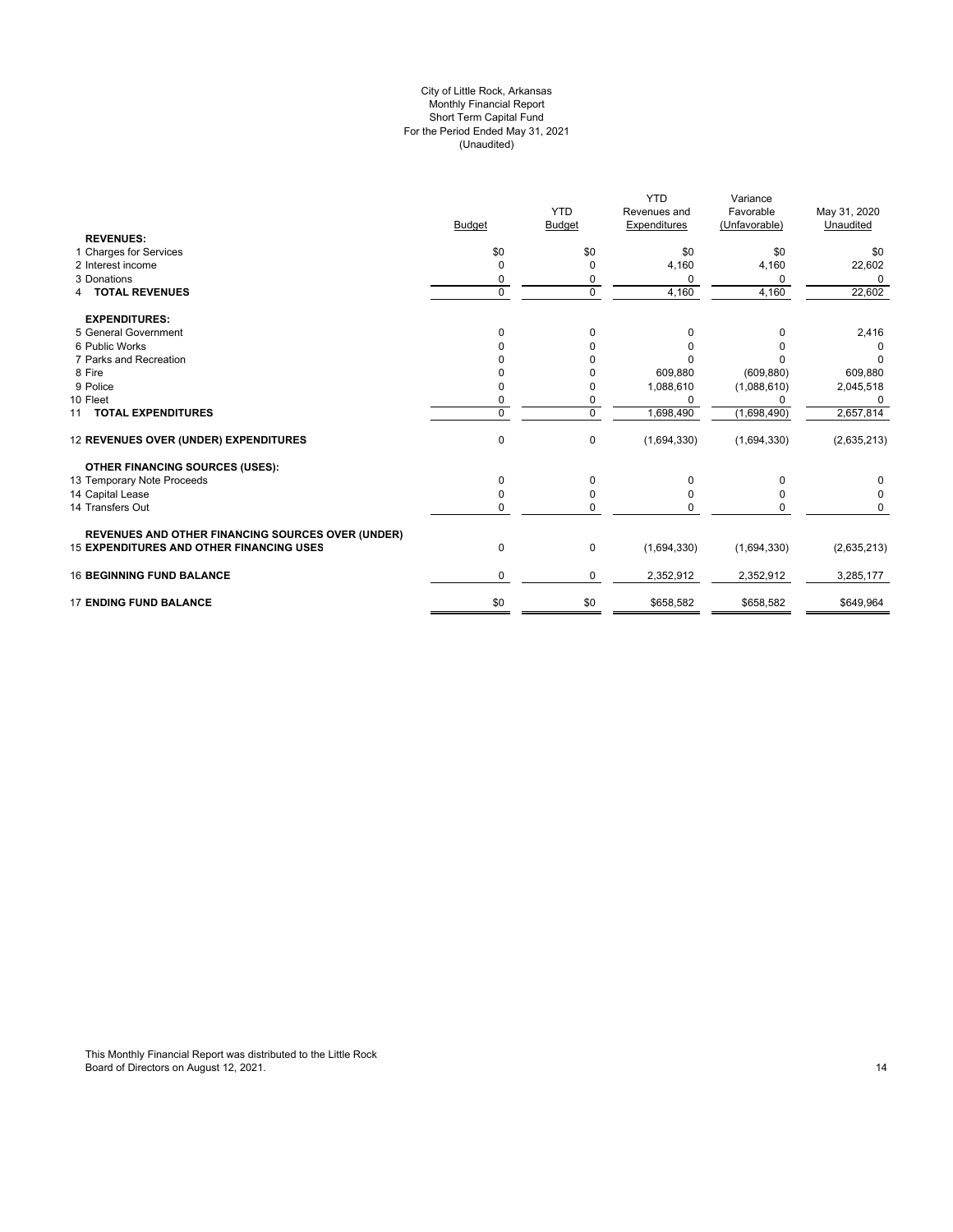## For the Period Ended May 31, 2021 (Unaudited) City of Little Rock, Arkansas Monthly Financial Report 2012-2021 Capital Project Fund

|                                                          |               |                | <b>YTD</b>    | Variance       |               |
|----------------------------------------------------------|---------------|----------------|---------------|----------------|---------------|
|                                                          |               | <b>YTD</b>     | Revenues and  | Favorable      | May 31, 2020  |
|                                                          | <b>Budget</b> | <b>Budget</b>  | Expenditures  | (Unfavorable)  | Unaudited     |
| <b>REVENUES:</b>                                         |               |                |               |                |               |
| 1 3/8 Cent Sales Tax                                     | \$0           | \$0            | \$9,220,798   | \$9,220,798    | \$8,017,620   |
| 2 Interest income                                        | 0             | 0              | 62,246        | 62,246         | 191,324       |
| 3 Miscellaneous Income                                   | 0             | 0              | <sup>0</sup>  | 0              | $\Omega$      |
| <b>TOTAL REVENUES</b><br>4                               | $\Omega$      | $\Omega$       | 9,283,044     | 9,283,044      | 8,208,944     |
| <b>EXPENDITURES:</b>                                     |               |                |               |                |               |
| 5 General Government                                     | 0             | 0              | 4,008,847     | (4,008,847)    | 2,144,221     |
| 6 Housing                                                | <sup>0</sup>  | 0              | 0             | $\Omega$       |               |
| 7 Public Works                                           | U             | 0              | 2,354,211     | (2,354,211)    | 3,549,228     |
| 8 Parks and Recreation                                   |               | U              | 948,389       | (948, 389)     | 1,157,322     |
| 9 Fire                                                   |               | 0              | 199,847       | (199.847)      | 271,581       |
| 10 Police                                                | O             | 0              | 7,575,232     | (7, 575, 232)  | 689,829       |
| 11 Fleet                                                 | 0             | 0              | 180,147       | (180, 147)     | 700,180       |
| 12 Zoo                                                   | 0             | 0              | 205,934       | (205, 934)     | 858,012       |
| 13 TOTAL EXPENDITURES                                    | $\mathbf 0$   | $\overline{0}$ | 15,472,607    | (15, 472, 607) | 9,370,372     |
| 14 REVENUES OVER (UNDER) EXPENDITURES                    | $\mathbf 0$   | $\mathbf 0$    | (6, 189, 563) | (6, 189, 563)  | (1, 161, 429) |
| <b>OTHER FINANCING SOURCES (USES):</b>                   |               |                |               |                |               |
| 15 Temporary Note Proceeds                               | 0             | 0              | 0             | 0              | O             |
| 16 Transfers In                                          | $\Omega$      | 0              | $\Omega$      | n              |               |
| 17 Transfers Out                                         | $\Omega$      | 0              | (397, 775)    | (397, 775)     | (788, 050)    |
| <b>REVENUES AND OTHER FINANCING SOURCES OVER (UNDER)</b> |               |                |               |                |               |
| <b>18 EXPENDITURES AND OTHER FINANCING USES</b>          | 0             | $\pmb{0}$      | (6, 587, 338) | (6,587,338)    | (1,949,479)   |
| <b>19 BEGINNING FUND BALANCE</b>                         | 0             | 0              | 36,406,779    | 36,406,779     | 30,194,882    |
| <b>20 ENDING FUND BALANCE</b>                            | \$0           | \$0            | \$29,819,441  | \$29,819,441   | \$28,245,403  |

| Expended   | \$5.314.603  |
|------------|--------------|
| Encumbered | 10.158.004   |
|            |              |
| Total      | \$15,472,607 |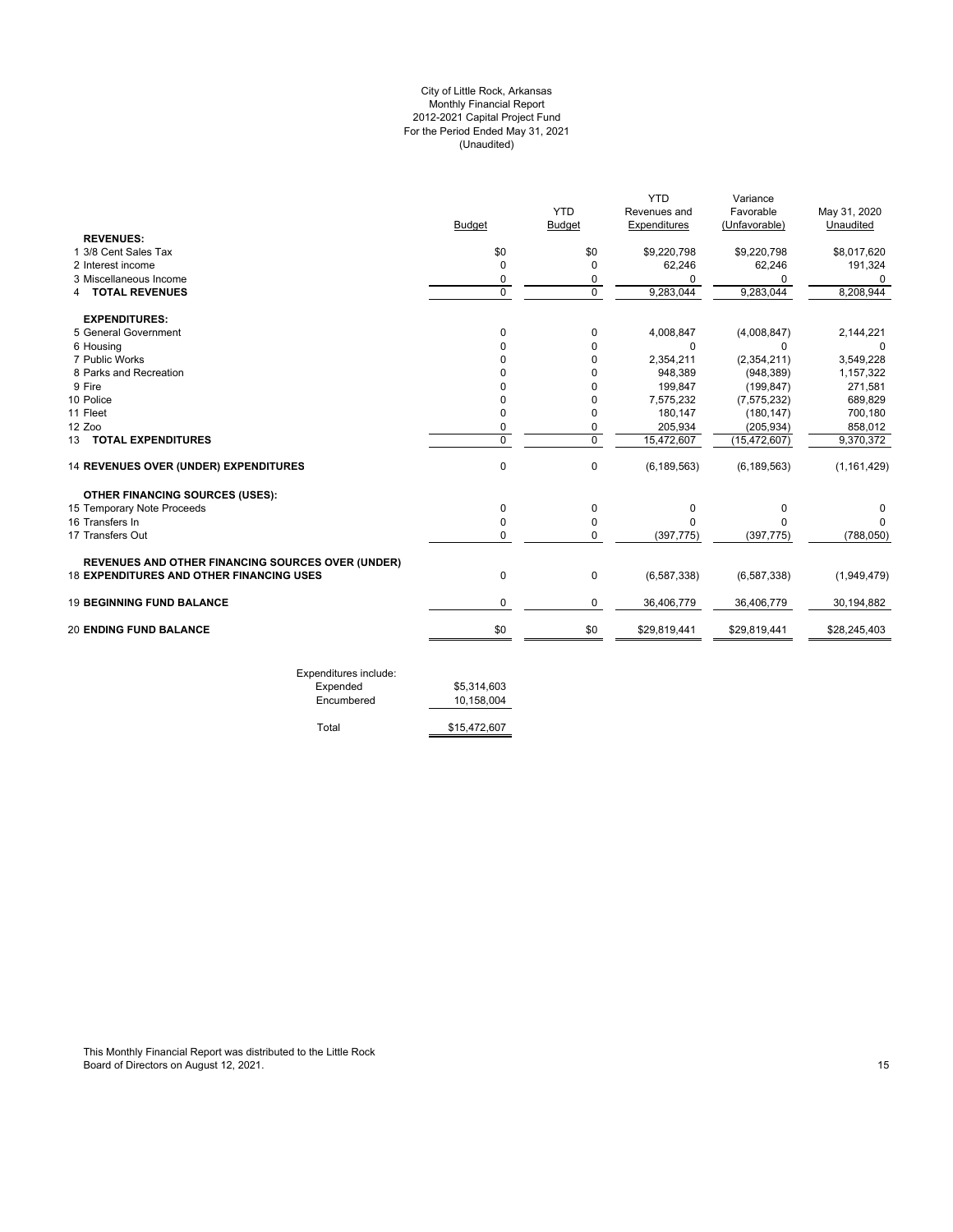## City of Little Rock, Arkansas Monthly Financial Report 2015 Library Improvement Bond For the Period Ended May 31, 2021 (Unaudited)

| <b>REVENUES:</b>                                         | <b>Budget</b> | <b>YTD</b><br>Budget | <b>YTD</b><br>Revenues and<br><b>Expenditures</b> | Variance<br>Favorable<br>(Unfavorable) | May 31, 2020<br>Actual |
|----------------------------------------------------------|---------------|----------------------|---------------------------------------------------|----------------------------------------|------------------------|
| 1 Interest income                                        | \$0           | \$0                  | \$449                                             | \$449                                  | \$2,229                |
| 2 Miscellaneous                                          | 0             | 0                    | 0                                                 | $\Omega$                               | 0                      |
| <b>TOTAL REVENUES</b><br>3                               | $\mathbf 0$   | $\Omega$             | 449                                               | 449                                    | 2,229                  |
| <b>EXPENDITURES:</b>                                     |               |                      |                                                   |                                        |                        |
| 4 General Government                                     | 0             | 0                    | 58,872                                            | (58, 872)                              | 0                      |
| 5 TOTAL EXPENDITURES                                     | $\mathbf 0$   | $\Omega$             | 58,872                                            | (58, 872)                              | $\mathbf 0$            |
| <b>6 REVENUES OVER (UNDER) EXPENDITURES</b>              | 0             | 0                    | (58, 423)                                         | (58, 423)                              | 2,229                  |
| <b>OTHER FINANCING SOURCES (USES):</b>                   |               |                      |                                                   |                                        |                        |
| 7 Bond Proceeds                                          | $\Omega$      | $\Omega$             | 0                                                 | $\Omega$                               | 0                      |
| 8 Discount on Bonds Issued                               | $\Omega$      | <sup>0</sup>         | <sup>0</sup>                                      |                                        | 0                      |
| 9 Bond Reoffering Premium                                |               |                      |                                                   |                                        | 0                      |
| 10 Other, net                                            |               |                      |                                                   |                                        | 0                      |
| 11 Transfers In                                          | 0             |                      | 0                                                 |                                        | 0                      |
| 12 Transfers Out                                         | 0             |                      |                                                   | 0                                      | 0                      |
| <b>REVENUES AND OTHER FINANCING SOURCES OVER (UNDER)</b> |               |                      |                                                   |                                        |                        |
| <b>13 EXPENDITURES AND OTHER FINANCING USES</b>          | 0             | 0                    | (58, 423)                                         | (58, 423)                              | 2,229                  |
| <b>14 BEGINNING FUND BALANCE</b>                         | $\Omega$      | 0                    | 404,486                                           | 404,486                                | 428,233                |
| <b>15 ENDING FUND BALANCE</b>                            | \$0           | \$0                  | \$346,063                                         | \$346,063                              | \$430,462              |

Note 1: This fund reflects bond proceeds and interest earnings dedicated to Library improvements.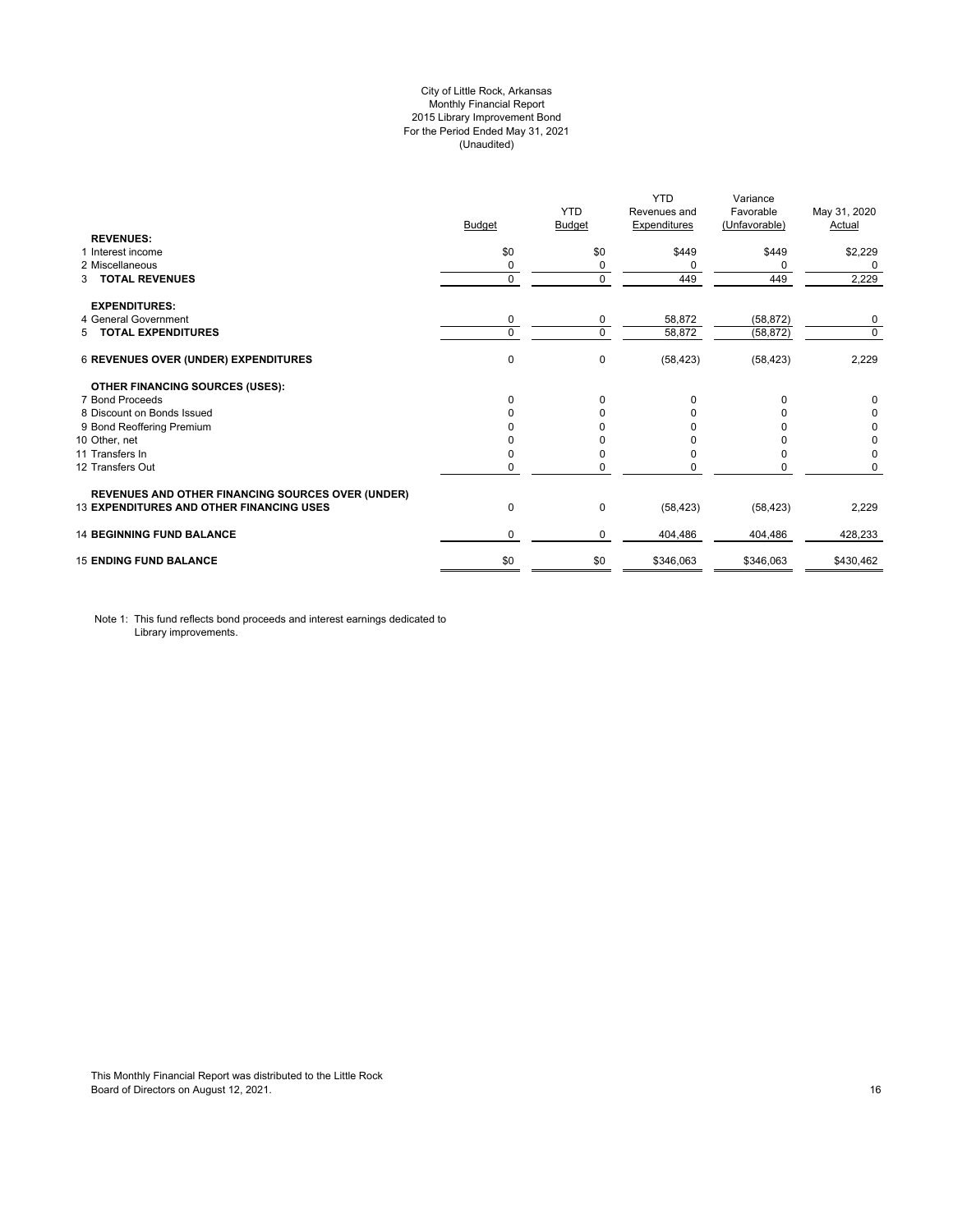## City of Little Rock, Arkansas Monthly Financial Report 2013 Capital Improvement Bonds For the Period Ended May 31, 2021 (Unaudited)

| <b>REVENUES:</b>                                         | <b>Budget</b> | <b>YTD</b><br>Budget | <b>YTD</b><br>Revenues and<br><b>Expenditures</b> | Variance<br>Favorable<br>(Unfavorable) | May 31, 2020<br>Unaudited |
|----------------------------------------------------------|---------------|----------------------|---------------------------------------------------|----------------------------------------|---------------------------|
| 1 Interest income                                        | \$0           | \$0                  | \$0                                               | \$0                                    | \$0                       |
| 2 Miscellaneous                                          | 0             |                      | 0                                                 | 0                                      | 0                         |
| 3 TOTAL REVENUES                                         | 0             | 0                    | $\mathbf 0$                                       | 0                                      | $\mathbf 0$               |
| <b>EXPENDITURES:</b>                                     |               |                      |                                                   |                                        |                           |
| 4 Public Works                                           | 0             | 0                    | 0                                                 | 0                                      | 0                         |
| 5 TOTAL EXPENDITURES                                     | 0             | $\Omega$             | $\Omega$                                          | 0                                      | $\Omega$                  |
| 6 REVENUES OVER (UNDER) EXPENDITURES                     | 0             | $\Omega$             | $\mathbf 0$                                       | $\mathbf 0$                            | $\mathbf 0$               |
| <b>OTHER FINANCING SOURCES (USES):</b>                   |               |                      |                                                   |                                        |                           |
| 7 Bond Proceeds                                          | $\Omega$      |                      | $\Omega$                                          | $\Omega$                               | 0                         |
| 8 Transfers In                                           |               |                      | $\Omega$                                          | 0                                      | 0                         |
| 9 Transfers Out                                          | 0             |                      | $\Omega$                                          | 0                                      | 0                         |
| <b>REVENUES AND OTHER FINANCING SOURCES OVER (UNDER)</b> |               |                      |                                                   |                                        |                           |
| 10 EXPENDITURES AND OTHER FINANCING USES                 | 0             | $\Omega$             | $\mathbf 0$                                       | $\mathbf 0$                            | 0                         |
| <b>11 BEGINNING FUND BALANCE</b>                         | 0             | 0                    |                                                   | 0                                      | 1,485                     |
| <b>12 ENDING FUND BALANCE</b>                            | \$0           | \$0                  | \$0                                               | \$0                                    | \$1,485                   |
|                                                          |               |                      |                                                   |                                        |                           |

| Expenditures include: |     |
|-----------------------|-----|
| Expended              | \$0 |
| Encumbered            | n   |
| Total                 |     |

Note 1: As of May 31, 2021, the fund balance has been allocated to special projects.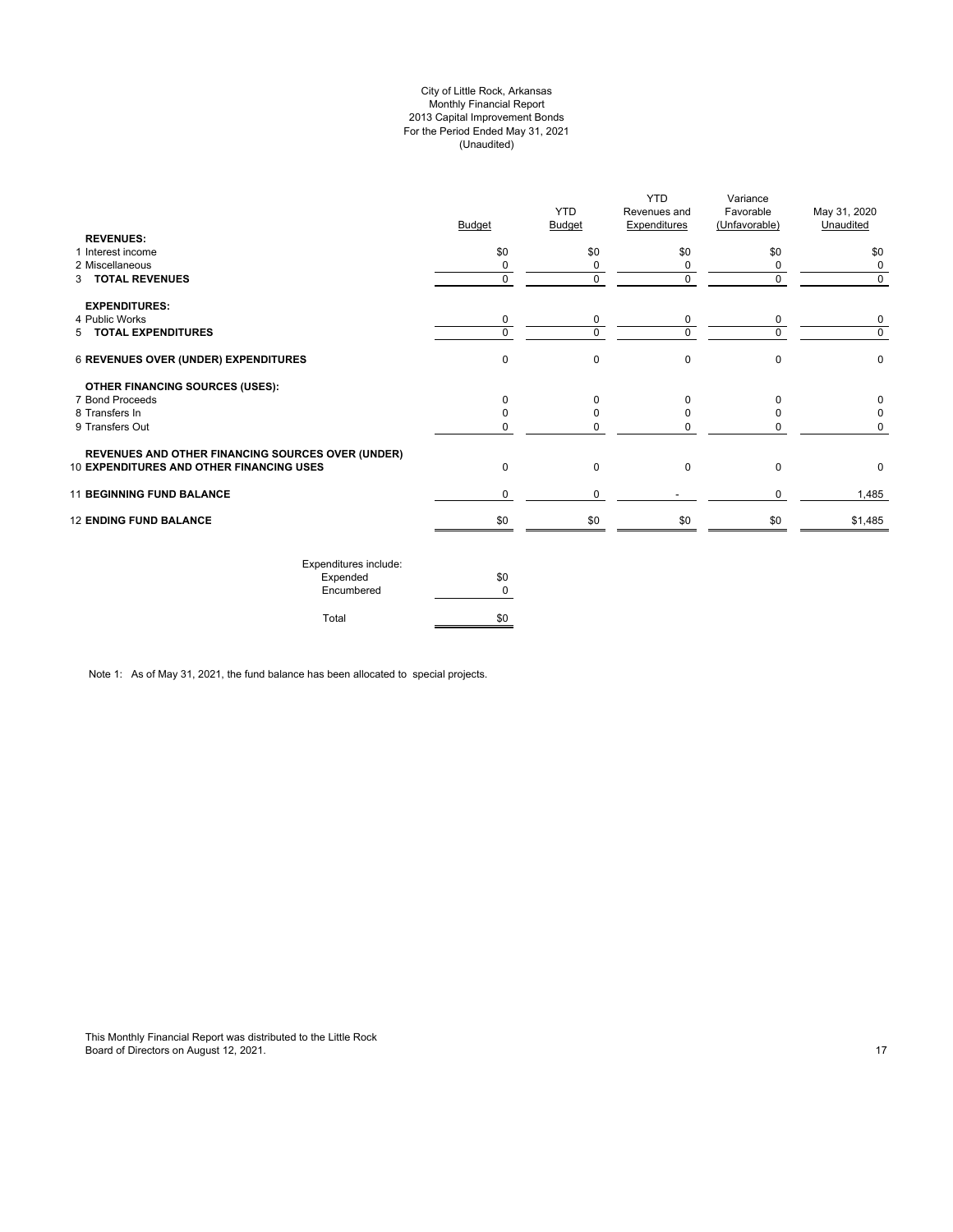#### City of Little Rock, Arkansas Monthly Financial Report 2018 Capital Improvement Bonds For the Period Ended May 31, 2021 (Unaudited)

| \$0<br>0<br>$\mathbf 0$<br>0<br>$\Omega$<br>$\pmb{0}$ | \$185,010<br>(119, 879)<br>65,132<br>16,965,113<br>16,965,113<br>(16,899,981) | \$185,010<br>(119, 879)<br>65,132<br>(16, 965, 113)<br>(16, 965, 113)<br>(16,899,981) | \$392,679<br>160,666<br>553,345<br>15,146,570<br>15,146,570<br>(14, 593, 225) |
|-------------------------------------------------------|-------------------------------------------------------------------------------|---------------------------------------------------------------------------------------|-------------------------------------------------------------------------------|
|                                                       |                                                                               |                                                                                       |                                                                               |
|                                                       |                                                                               |                                                                                       |                                                                               |
|                                                       |                                                                               |                                                                                       |                                                                               |
|                                                       |                                                                               |                                                                                       |                                                                               |
|                                                       |                                                                               |                                                                                       |                                                                               |
|                                                       |                                                                               |                                                                                       |                                                                               |
|                                                       |                                                                               |                                                                                       |                                                                               |
|                                                       |                                                                               |                                                                                       |                                                                               |
|                                                       |                                                                               |                                                                                       |                                                                               |
| $\Omega$                                              | 0                                                                             | $\Omega$                                                                              | 0                                                                             |
| 0                                                     | 0                                                                             |                                                                                       |                                                                               |
| ŋ                                                     | U                                                                             |                                                                                       | 0                                                                             |
| ŋ                                                     | 0                                                                             |                                                                                       | 0                                                                             |
| 0                                                     | 0                                                                             | 0                                                                                     | $\Omega$                                                                      |
| 0                                                     | 0                                                                             | 0                                                                                     | $\Omega$                                                                      |
|                                                       |                                                                               |                                                                                       |                                                                               |
| $\mathbf 0$                                           | (16,899,981)                                                                  | (16,899,981)                                                                          | (14, 593, 225)                                                                |
| 0                                                     | 23,819,367                                                                    | 23,819,367                                                                            | 36.490.617                                                                    |
|                                                       | \$6,919,386                                                                   | \$6,919,386                                                                           | \$21,897,392                                                                  |
|                                                       | \$0                                                                           |                                                                                       |                                                                               |

| Expenditures include: |              |
|-----------------------|--------------|
| Expended              | \$4.949.967  |
| Encumbered            | 12.015.146   |
| Total                 | \$16,965,113 |
|                       |              |

Note 1: As of May 31, 2021, the fund balance has been allocated to 59 special projects.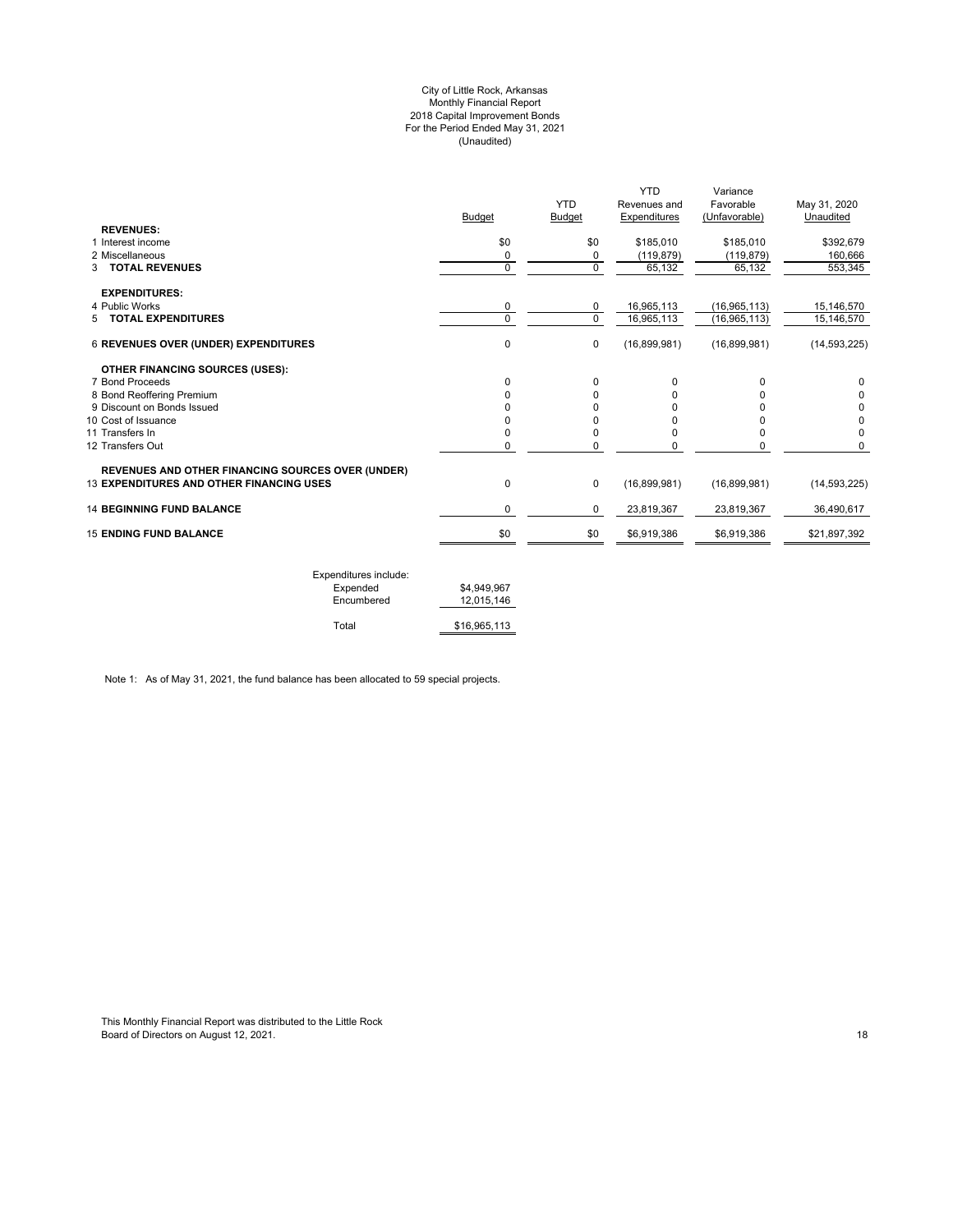## City of Little Rock, Arkansas Monthly Financial Report TIF - Port Authority Fund For the Period Ended May 31, 2021 (Unaudited)

|                                                          | <b>Budget</b> | <b>YTD</b><br><b>Budget</b> | <b>YTD</b><br>Revenues and<br><b>Expenditures</b> | Variance<br>Favorable<br>(Unfavorable) | May 31, 2020<br>Unaudited |
|----------------------------------------------------------|---------------|-----------------------------|---------------------------------------------------|----------------------------------------|---------------------------|
| <b>REVENUES:</b>                                         |               |                             |                                                   |                                        |                           |
| 1 General Property Taxes                                 | \$0           | \$0                         | \$6,108                                           | \$6,108                                | \$40,763                  |
| 2 Interest income                                        | O             | $\Omega$                    | 283                                               | 283                                    | 1,703                     |
| 3 Miscellaneous                                          |               | 0                           | $\Omega$                                          |                                        | $\Omega$                  |
| <b>4 TOTAL REVENUES</b>                                  | 0             | 0                           | 6,391                                             | 6,391                                  | 42,467                    |
| <b>EXPENDITURES:</b>                                     |               |                             |                                                   |                                        |                           |
| 5 Street & Drainage                                      | 0             | 0                           | 300,000                                           | (300,000)                              | $\Omega$                  |
| 6 TOTAL EXPENDITURES                                     | $\Omega$      | $\mathbf 0$                 | 300,000                                           | (300,000)                              | $\Omega$                  |
| 7 REVENUES OVER (UNDER) EXPENDITURES                     | $\mathbf 0$   | 0                           | (293, 609)                                        | (293, 609)                             | 42,467                    |
| <b>OTHER FINANCING SOURCES (USES):</b>                   |               |                             |                                                   |                                        |                           |
| 8 Bond Proceeds                                          | 0             | $\mathbf 0$                 | <sup>0</sup>                                      |                                        |                           |
| 9 Transfers In                                           | O             | $\mathbf 0$                 |                                                   |                                        |                           |
| 10 Transfers Out                                         | 0             | $\mathbf 0$                 | n                                                 |                                        |                           |
| <b>REVENUES AND OTHER FINANCING SOURCES OVER (UNDER)</b> |               |                             |                                                   |                                        |                           |
| <b>11 EXPENDITURES AND OTHER FINANCING USES</b>          | 0             | 0                           | (293, 609)                                        | (293, 609)                             | 42,467                    |
| <b>12 BEGINNING FUND BALANCE</b>                         | 0             | 0                           | 220,217                                           | 220,217                                | 258,684                   |
| <b>13 ENDING FUND BALANCE</b>                            | \$0           | \$0                         | (\$73,392)                                        | (\$73,392)                             | \$301,151                 |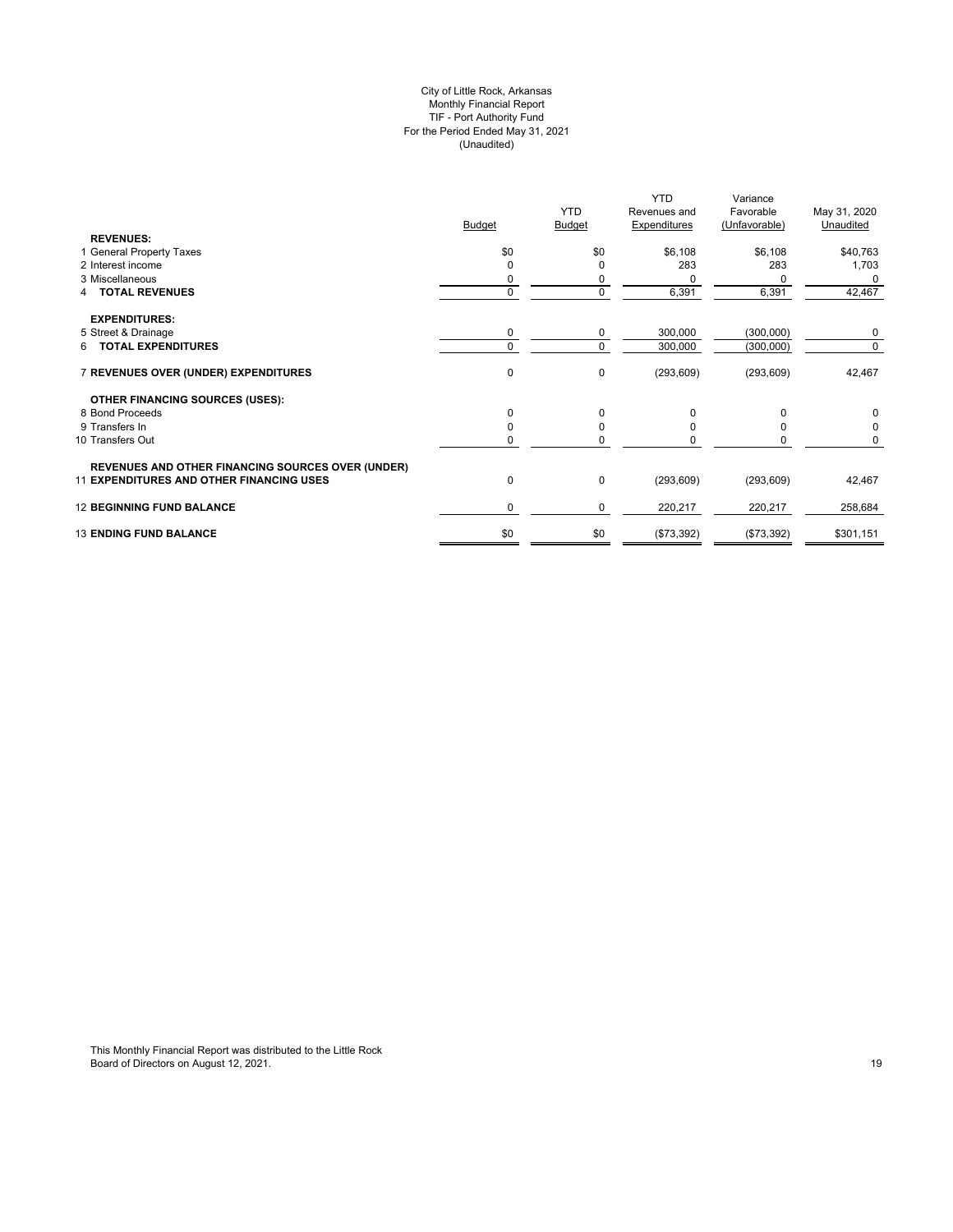#### City of Little Rock, Arkansas Monthly Financial Report 2018 Hotel Gross Receipts Tax For the Period Ended May 31, 2021 (Unaudited)

|                                                          | <b>Budget</b> | <b>YTD</b><br><b>Budget</b> | YTD<br>Revenues and<br>Expenditures | Variance<br>Favorable<br>(Unfavorable) | May 31, 2020<br>Unaudited |
|----------------------------------------------------------|---------------|-----------------------------|-------------------------------------|----------------------------------------|---------------------------|
| <b>REVENUES:</b>                                         |               |                             |                                     |                                        |                           |
| 1 Interest income                                        | \$0           | \$0                         | \$17                                | \$17                                   | \$120,378                 |
| 2 Miscellaneous                                          | 0             | 0                           | 0                                   | 0                                      | 0                         |
| 3 TOTAL REVENUES                                         | $\Omega$      | $\Omega$                    | 17                                  | 17                                     | 120,378                   |
| <b>EXPENDITURES:</b>                                     |               |                             |                                     |                                        |                           |
| 4 MacArthur Museum                                       | 0             | 0                           | 0                                   | $\Omega$                               |                           |
| 5 Art Center Fund                                        | $\Omega$      | 0                           | 0                                   | 0                                      | 17,198,235                |
| 6 TOTAL EXPENDITURES                                     | $\Omega$      | $\Omega$                    | 0                                   | $\Omega$                               | 17,198,235                |
| 7 REVENUES OVER (UNDER) EXPENDITURES                     | $\mathbf 0$   | $\mathbf 0$                 | 17                                  | 17                                     | (17,077,857)              |
| OTHER FINANCING SOURCES (USES):                          |               |                             |                                     |                                        |                           |
| 8 Bond Proceeds                                          | $\Omega$      | 0                           | 0                                   | $\Omega$                               | <sup>0</sup>              |
| 9 Bond Reoffering Premium                                |               | 0                           | ŋ                                   |                                        | 0                         |
| 10 Discount on Bonds Issued                              |               | U                           |                                     |                                        | 0                         |
| 11 Cost of Issuance                                      |               | U                           |                                     |                                        | 0                         |
| 12 Transfers In                                          |               | 0                           |                                     |                                        | 0                         |
| 13 Transfers Out                                         | 0             | 0                           | $\Omega$                            |                                        | 0                         |
| <b>REVENUES AND OTHER FINANCING SOURCES OVER (UNDER)</b> |               |                             |                                     |                                        |                           |
| <b>14 EXPENDITURES AND OTHER FINANCING USES</b>          | $\Omega$      | 0                           | 17                                  | 17                                     | (17,077,857)              |
| <b>15 BEGINNING FUND BALANCE</b>                         | 0             | 0                           | 9,577                               | 9,577                                  | 28,996,536                |
| <b>16 ENDING FUND BALANCE</b>                            | \$0           | \$0                         | \$9,594                             | \$9,594                                | \$11,918,679              |

Expenditures include: Expended \$0 Encumbered 0 Total \$0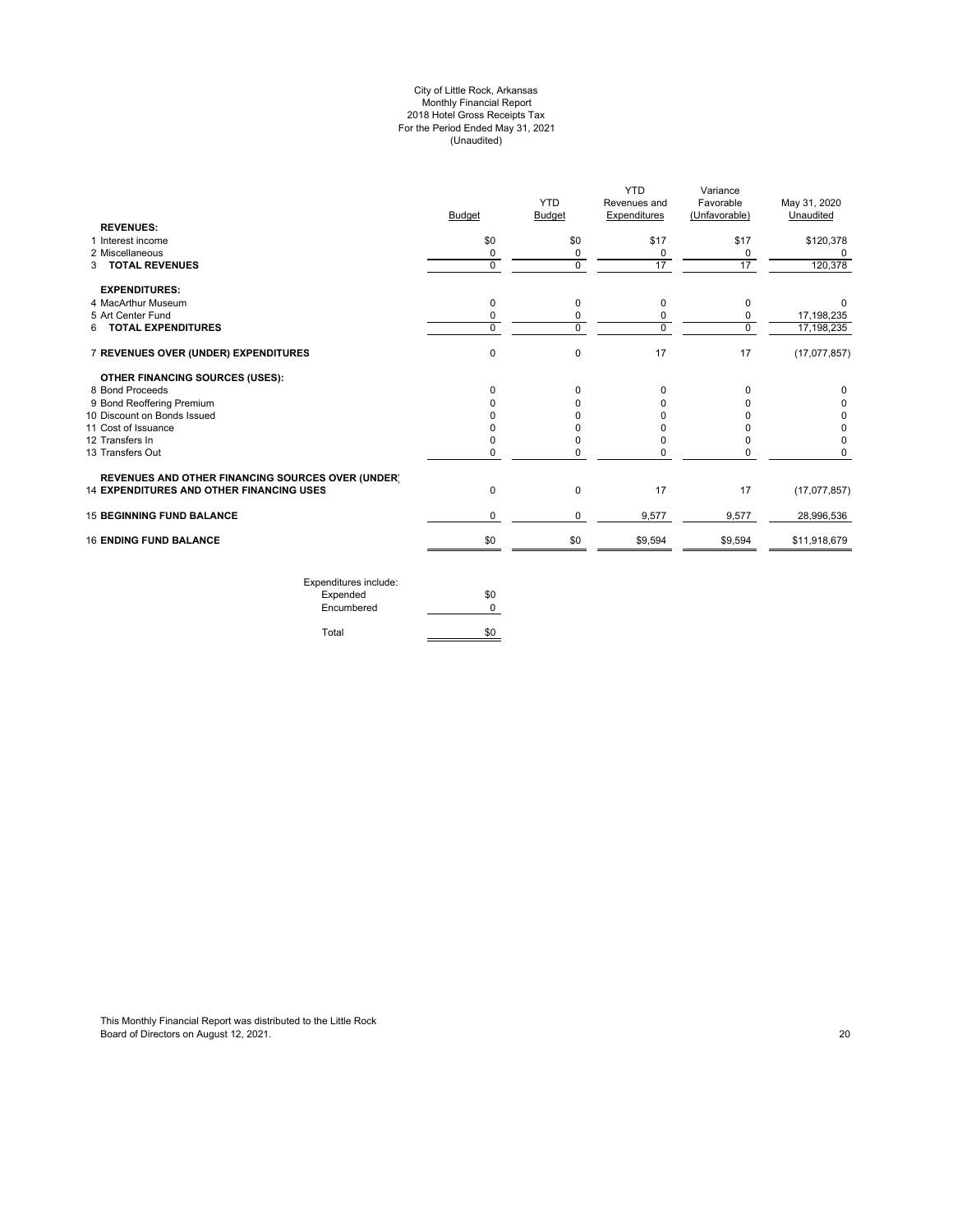## City of Little Rock, Arkansas Monthly Financial Report 2015 Library Improvement Bonds Debt Service Fund For the Period Ended May 31, 2021 (Unaudited)

|                                                          | <b>Budget</b> | <b>YTD</b><br><b>Budget</b> | <b>YTD</b><br>Revenues and<br>Expenditures | Variance<br>Favorable<br>(Unfavorable) | May 31, 2020<br>Unaudited |
|----------------------------------------------------------|---------------|-----------------------------|--------------------------------------------|----------------------------------------|---------------------------|
| <b>REVENUES:</b>                                         |               |                             |                                            |                                        |                           |
| 1 Property Tax                                           | \$0           | \$0                         | \$1,863,035                                | \$1,863,035                            | \$1,585,063               |
| 2 Interest Income                                        | 0             | 0                           | 1,912                                      | 1,912                                  | 13,031                    |
| 3 TOTAL REVENUES                                         | $\Omega$      | 0                           | 1,864,948                                  | 1,864,948                              | 1,598,094                 |
| <b>EXPENDITURES:</b>                                     |               |                             |                                            |                                        |                           |
| 4 Debt Service                                           | 0             | 0                           | 3,866,788                                  | (3,866,788)                            | 3,283,506                 |
| 5 TOTAL EXPENDITURES                                     | $\Omega$      | $\mathbf 0$                 | 3,866,788                                  | (3,866,788)                            | 3,283,506                 |
| <b>6 REVENUES OVER (UNDER) EXPENDITURES</b>              | 0             | $\mathbf 0$                 | (2,001,840)                                | (2,001,840)                            | (1,685,412)               |
| <b>OTHER FINANCING SOURCES (USES):</b>                   |               |                             |                                            |                                        |                           |
| 7 Bond Proceeds                                          | 0             | $\Omega$                    | 0                                          |                                        | 0                         |
| 8 Transfers In                                           | 0             | 0                           |                                            |                                        | 0                         |
| 9 Transfers Out                                          | n             | 0                           |                                            |                                        | 0                         |
| <b>REVENUES AND OTHER FINANCING SOURCES OVER (UNDER)</b> |               |                             |                                            |                                        |                           |
| <b>10 EXPENDITURES AND OTHER FINANCING USES</b>          | 0             | $\mathbf 0$                 | (2,001,840)                                | (2,001,840)                            | (1,685,412)               |
| <b>11 BEGINNING FUND BALANCE</b>                         | $\Omega$      | 0                           | 4,210,609                                  | 4,210,609                              | 4,124,874                 |
| <b>12 ENDING FUND BALANCE</b>                            | \$0           | \$0                         | \$2,208,769                                | \$2,208,769                            | \$2,439,462               |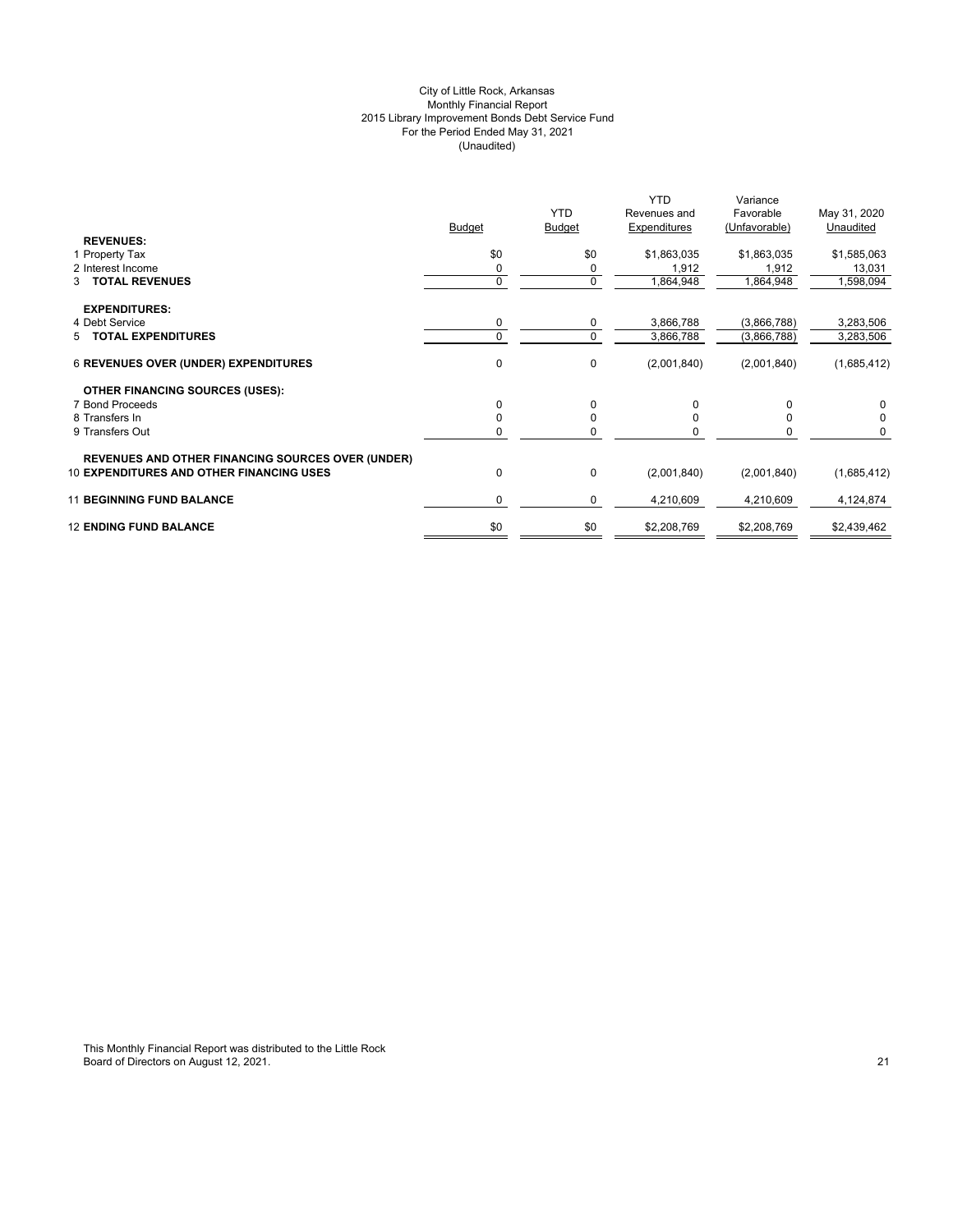## City of Little Rock, Arkansas Monthly Financial Report 2013 & 2018 Capital Improvement Bonds Debt Service Fund For the Period Ended May 31, 2021 (Unaudited)

|                                                          | <b>Budget</b> | <b>YTD</b><br><b>Budget</b> | <b>YTD</b><br>Revenues and<br>Expenditures | Variance<br>Favorable<br>(Unfavorable) | May 31, 2020<br>Unaudited |
|----------------------------------------------------------|---------------|-----------------------------|--------------------------------------------|----------------------------------------|---------------------------|
| <b>REVENUES:</b>                                         |               |                             |                                            |                                        |                           |
| 1 Property Tax                                           | \$0           | \$0                         | \$6,210,136                                | \$6,210,136                            | \$5,283,555               |
| 2 Interest Income                                        | $\Omega$      | 0                           | 1,194                                      | 1,194                                  | 63,186                    |
| 3 Miscellaneous                                          | 0             | 0                           |                                            |                                        |                           |
| <b>TOTAL REVENUES</b>                                    | $\mathbf 0$   | 0                           | 6,211,331                                  | 6,211,331                              | 5,346,741                 |
| <b>EXPENDITURES:</b>                                     |               |                             |                                            |                                        |                           |
| 5 Debt Service                                           | 0             | 0                           | 13,910,625                                 | (13,910,625)                           | 12,215,963                |
| 6 TOTAL EXPENDITURES                                     | $\Omega$      | $\mathbf 0$                 | 13,910,625                                 | (13,910,625)                           | 12,215,963                |
| 7 REVENUES OVER (UNDER) EXPENDITURES                     | 0             | 0                           | (7,699,294)                                | (7,699,294)                            | (6,869,221)               |
| <b>OTHER FINANCING SOURCES (USES):</b>                   |               |                             |                                            |                                        |                           |
| 8 Bond Proceeds                                          | $\Omega$      | 0                           | 0                                          | $\Omega$                               | 0                         |
| 9 Transfers In                                           | $\Omega$      | $\mathbf 0$                 | $\Omega$                                   | $\Omega$                               | 0                         |
| 10 Transfers Out                                         | 0             | 0                           | O                                          | $\Omega$                               | $\Omega$                  |
| <b>REVENUES AND OTHER FINANCING SOURCES OVER (UNDER)</b> |               |                             |                                            |                                        |                           |
| <b>11 EXPENDITURES AND OTHER FINANCING USES</b>          | 0             | 0                           | (7,699,294)                                | (7,699,294)                            | (6,869,221)               |
| <b>12 BEGINNING FUND BALANCE</b>                         | $\mathbf 0$   | 0                           | 14,469,750                                 | 14,469,750                             | 14,079,717                |
| <b>13 ENDING FUND BALANCE</b>                            | \$0           | \$0                         | \$6,770,456                                | \$6,770,456                            | \$7,210,496               |
|                                                          |               |                             |                                            |                                        |                           |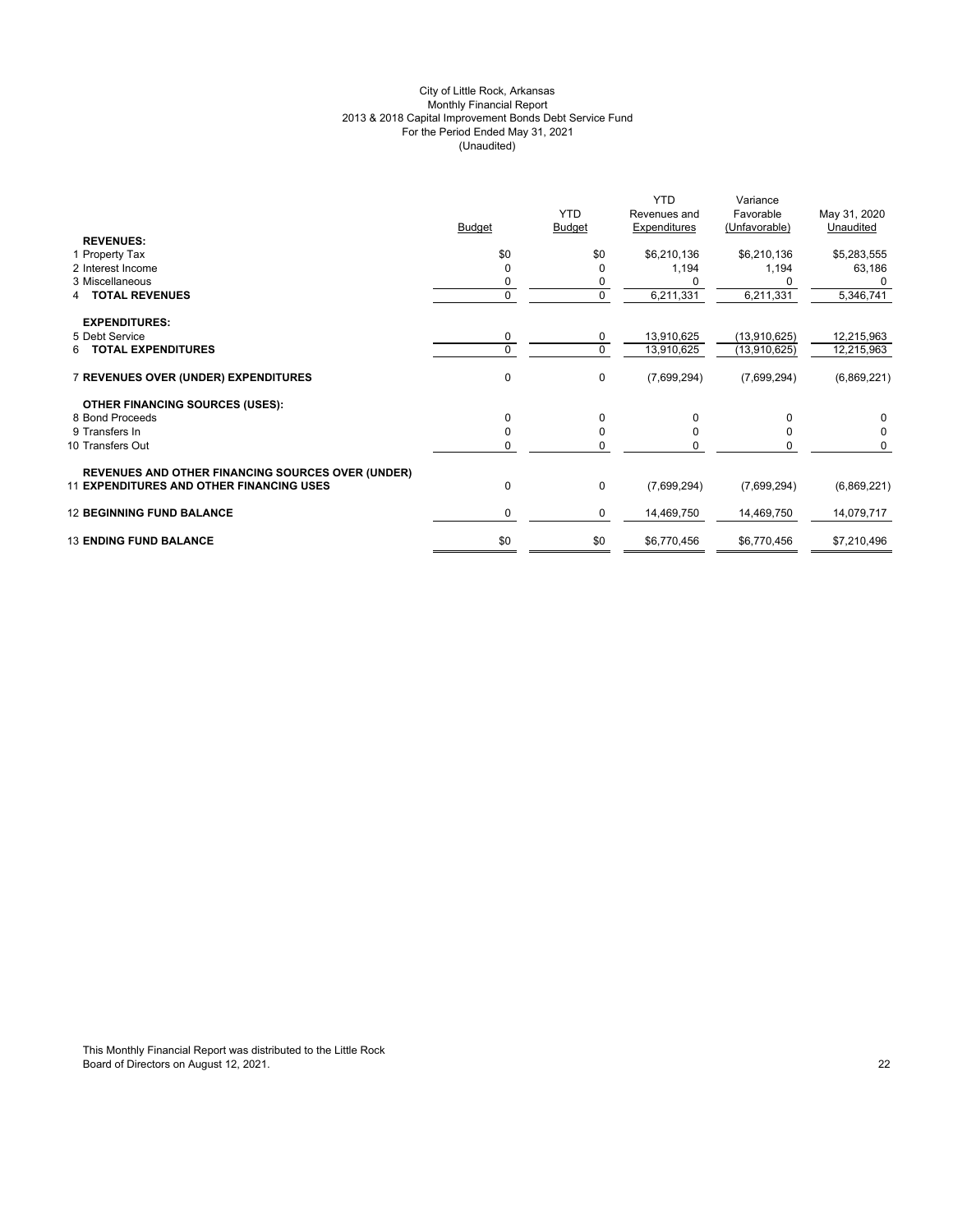#### City of Little Rock, Arkansas Monthly Financial Report 2017 Capital Improvement Refunding Revenue Bond For the Period Ended May 31, 2021 (Unaudited)

|                                                          |               |               | <b>YTD</b>   | Variance      |              |
|----------------------------------------------------------|---------------|---------------|--------------|---------------|--------------|
|                                                          |               | <b>YTD</b>    | Revenues and | Favorable     | May 31, 2020 |
|                                                          | <b>Budget</b> | <b>Budget</b> | Expenditures | (Unfavorable) | Unaudited    |
| <b>REVENUES:</b>                                         |               |               |              |               |              |
| 1 Franchise Fees                                         | \$0           | \$0           | \$902,489    | \$902,489     | \$903,722    |
| 2 Charges for Services                                   | O             |               |              | O             |              |
| 3 Interest income                                        |               |               | 168          | 168           | 908          |
| 4 Miscellaneous Revenue                                  | 0             | 0             |              | O             |              |
| <b>TOTAL REVENUES</b><br>5                               | $\Omega$      | 0             | 902,657      | 902,657       | 904,630      |
| <b>EXPENDITURES:</b>                                     |               |               |              |               |              |
| 6 Issuance Cost                                          | $\Omega$      | 0             | $\Omega$     | $\Omega$      |              |
| 7 Debt Service                                           | 0             | 0             | 292,950      | (292, 950)    | 306,375      |
| <b>TOTAL EXPENDITURES</b><br>8                           | $\Omega$      | $\Omega$      | 292,950      | (292, 950)    | 306,375      |
| 9 REVENUES OVER (UNDER) EXPENDITURES                     | 0             | 0             | 609,707      | 609,707       | 598,255      |
| <b>OTHER FINANCING SOURCES (USES):</b>                   |               |               |              |               |              |
| 10 Bond Proceeds                                         | <sup>0</sup>  | 0             |              |               |              |
| 11 Bond Reoffering Premium                               |               |               |              |               |              |
| 12 Discount on Bonds Issued                              |               |               |              |               | 0            |
| 13 Payment to Refunded Bond Escrow Agent                 |               |               |              |               | 0            |
| 14 Transfer In                                           |               |               |              |               | $\Omega$     |
| 15 Transfers Out                                         | <sup>0</sup>  | O             |              |               |              |
| <b>REVENUES AND OTHER FINANCING SOURCES OVER (UNDER)</b> |               |               |              |               |              |
| <b>16 EXPENDITURES AND OTHER FINANCING USES</b>          | 0             | 0             | 609,707      | 609,707       | 598,255      |
| <b>17 BEGINNING FUND BALANCE</b>                         | $\Omega$      | 0             | 19,334       | 19,334        | 20,909       |
| <b>18 ENDING FUND BALANCE</b>                            | \$0           | \$0           | \$629,041    | \$629,041     | \$619,164    |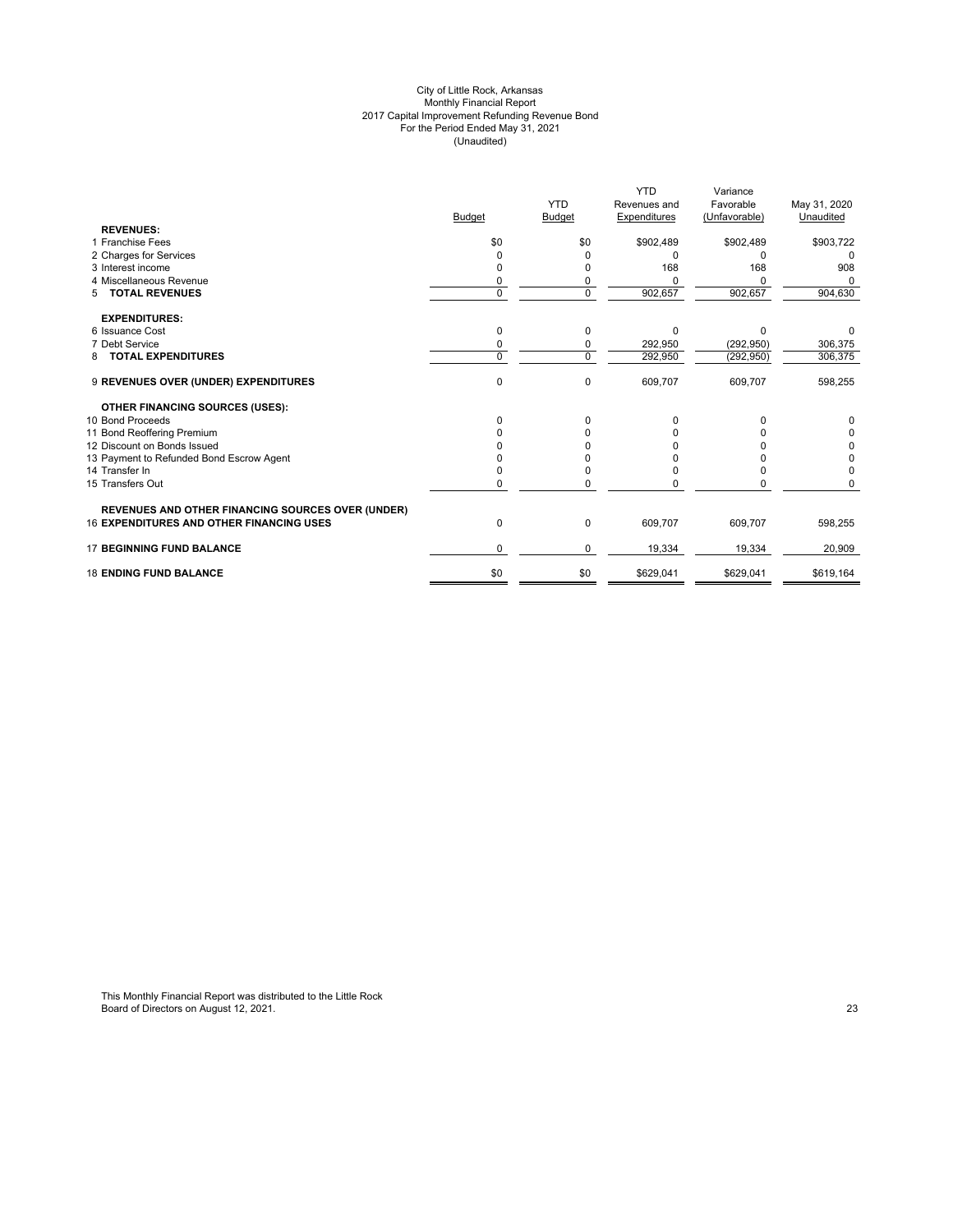## City of Little Rock, Arkansas Monthly Financial Report 2014 TIF #1 Capital Improvement Bonds Debt Service Fund For the Period Ended May 31, 2021 (Unaudited)

|                                                          | <b>Budget</b> | <b>YTD</b><br><b>Budget</b> | <b>YTD</b><br>Revenues and<br>Expenditures | Variance<br>Favorable<br>(Unfavorable) | May 31, 2020<br>Unaudited |
|----------------------------------------------------------|---------------|-----------------------------|--------------------------------------------|----------------------------------------|---------------------------|
| <b>REVENUES:</b>                                         |               |                             |                                            |                                        |                           |
| 1 Property Tax                                           | \$0           | \$0                         | \$292,937                                  | \$292,937                              | \$122,416                 |
| 2 Interest Income                                        | $\Omega$      | 0                           | 38                                         | 38                                     | 2,387                     |
| 3 Miscellaneous                                          | 0             | 0                           |                                            |                                        |                           |
| <b>TOTAL REVENUES</b><br>4                               | $\mathbf{0}$  | 0                           | 292,975                                    | 292,975                                | 124,803                   |
| <b>EXPENDITURES:</b>                                     |               |                             |                                            |                                        |                           |
| 5 Debt Service                                           | 0             | 0                           | 611,050                                    | (611,050)                              | 328,850                   |
| 6 TOTAL EXPENDITURES                                     | $\Omega$      | $\mathbf 0$                 | 611,050                                    | (611, 050)                             | 328,850                   |
| 7 REVENUES OVER (UNDER) EXPENDITURES                     | 0             | 0                           | (318, 075)                                 | (318, 075)                             | (204, 047)                |
| <b>OTHER FINANCING SOURCES (USES):</b>                   |               |                             |                                            |                                        |                           |
| 8 Bond Proceeds                                          | $\Omega$      | 0                           | 0                                          | $\Omega$                               | 0                         |
| 9 Transfers In                                           | $\Omega$      | $\mathbf 0$                 | <sup>0</sup>                               | $\Omega$                               | 0                         |
| 10 Transfers Out                                         | 0             | 0                           |                                            | O                                      | $\Omega$                  |
| <b>REVENUES AND OTHER FINANCING SOURCES OVER (UNDER)</b> |               |                             |                                            |                                        |                           |
| <b>11 EXPENDITURES AND OTHER FINANCING USES</b>          | 0             | $\pmb{0}$                   | (318,075)                                  | (318,075)                              | (204, 047)                |
| <b>12 BEGINNING FUND BALANCE</b>                         | $\mathbf 0$   | 0                           | 881,442                                    | 881,442                                | 713,562                   |
| <b>13 ENDING FUND BALANCE</b>                            | \$0           | \$0                         | \$563,367                                  | \$563,367                              | \$509,515                 |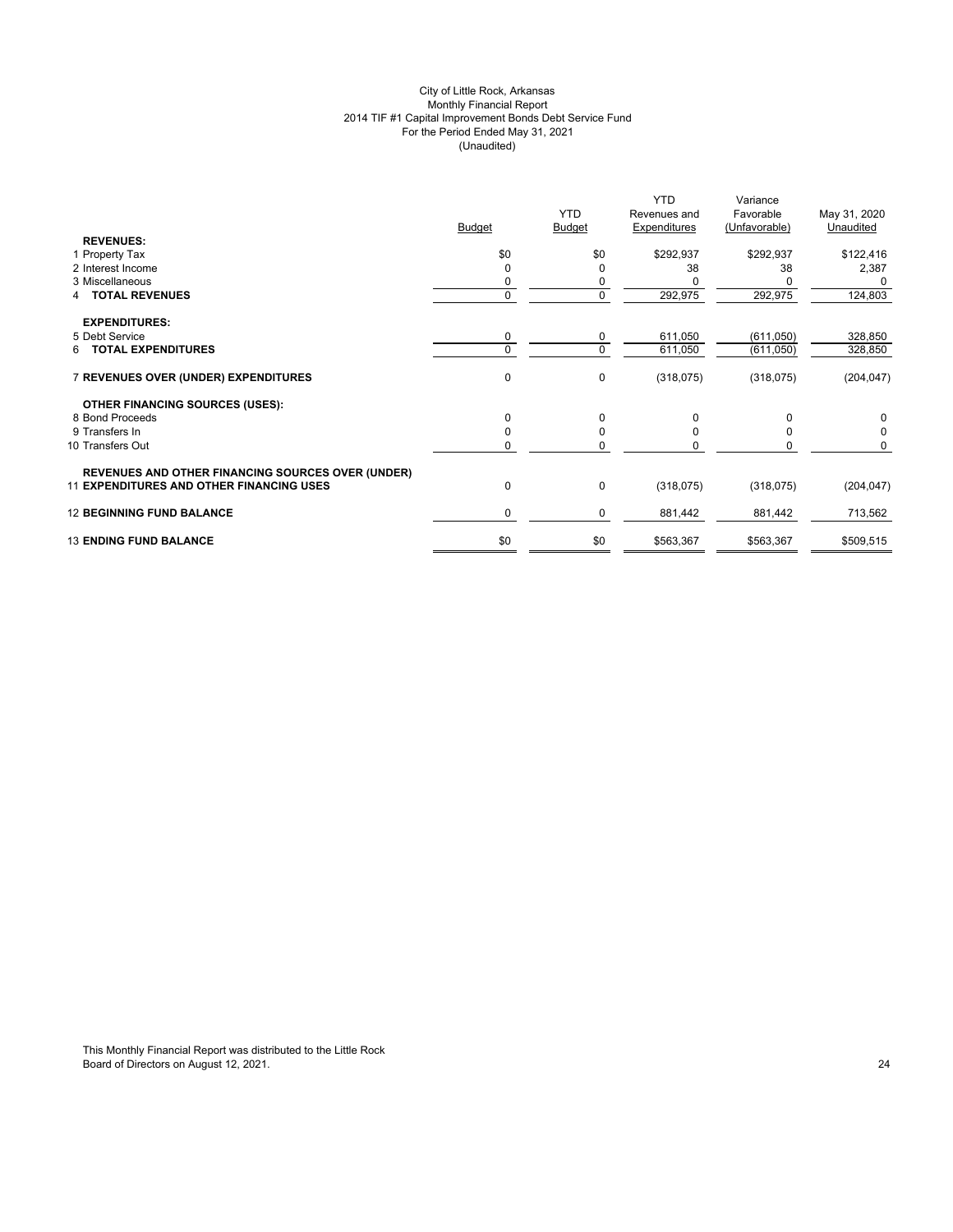#### City of Little Rock, Arkansas Monthly Financial Report 2017 Library Refunding Bond Fund For the Period Ended May 31, 2021 (Unaudited)

|                                                          |               |               | <b>YTD</b>    | Variance      |              |
|----------------------------------------------------------|---------------|---------------|---------------|---------------|--------------|
|                                                          |               | <b>YTD</b>    | Revenues and  | Favorable     | May 31, 2020 |
|                                                          | <b>Budget</b> | <b>Budget</b> | Expenditures  | (Unfavorable) | Unaudited    |
| <b>REVENUES:</b>                                         |               |               |               |               |              |
| 1 Property Tax                                           | \$0           | \$0           | \$1,863,035   | \$1,863,035   | \$1,585,063  |
| 2 Interest income                                        |               | 0             | 495           | 495           | 14,866       |
| 3 Miscellaneous                                          |               |               |               |               |              |
| <b>TOTAL REVENUES</b>                                    | $\Omega$      | $\mathbf 0$   | 1,863,534     | 1,863,534     | 1,599,929    |
| <b>EXPENDITURES:</b>                                     |               |               |               |               |              |
| 5 Issuance Cost                                          |               | 0             | U             | <sup>0</sup>  |              |
| 6 Debt Service                                           |               | 0             | 4,155,919     | (4, 155, 919) | 3,579,569    |
| <b>TOTAL EXPENDITURES</b>                                | $\Omega$      | $\mathbf 0$   | 4,155,919     | (4, 155, 919) | 3,579,569    |
| 8 REVENUES OVER (UNDER) EXPENDITURES                     | 0             | $\pmb{0}$     | (2, 292, 385) | (2, 292, 385) | (1,979,640)  |
| <b>OTHER FINANCING SOURCES (USES):</b>                   |               |               |               |               |              |
| 9 Transfer In                                            | 0             | $\pmb{0}$     | $\Omega$      | 0             | 0            |
| 10 Transfers Out                                         | 0             | 0             |               | 0             | 0            |
| <b>REVENUES AND OTHER FINANCING SOURCES OVER (UNDER)</b> |               |               |               |               |              |
| <b>11 EXPENDITURES AND OTHER FINANCING USES</b>          | 0             | $\pmb{0}$     | (2, 292, 385) | (2, 292, 385) | (1,979,640)  |
| <b>12 BEGINNING FUND BALANCE</b>                         | 0             | 0             | 4,511,146     | 4,511,146     | 4,436,100    |
| <b>13 ENDING FUND BALANCE</b>                            | \$0           | \$0           | \$2,218,761   | \$2,218,761   | \$2,456,460  |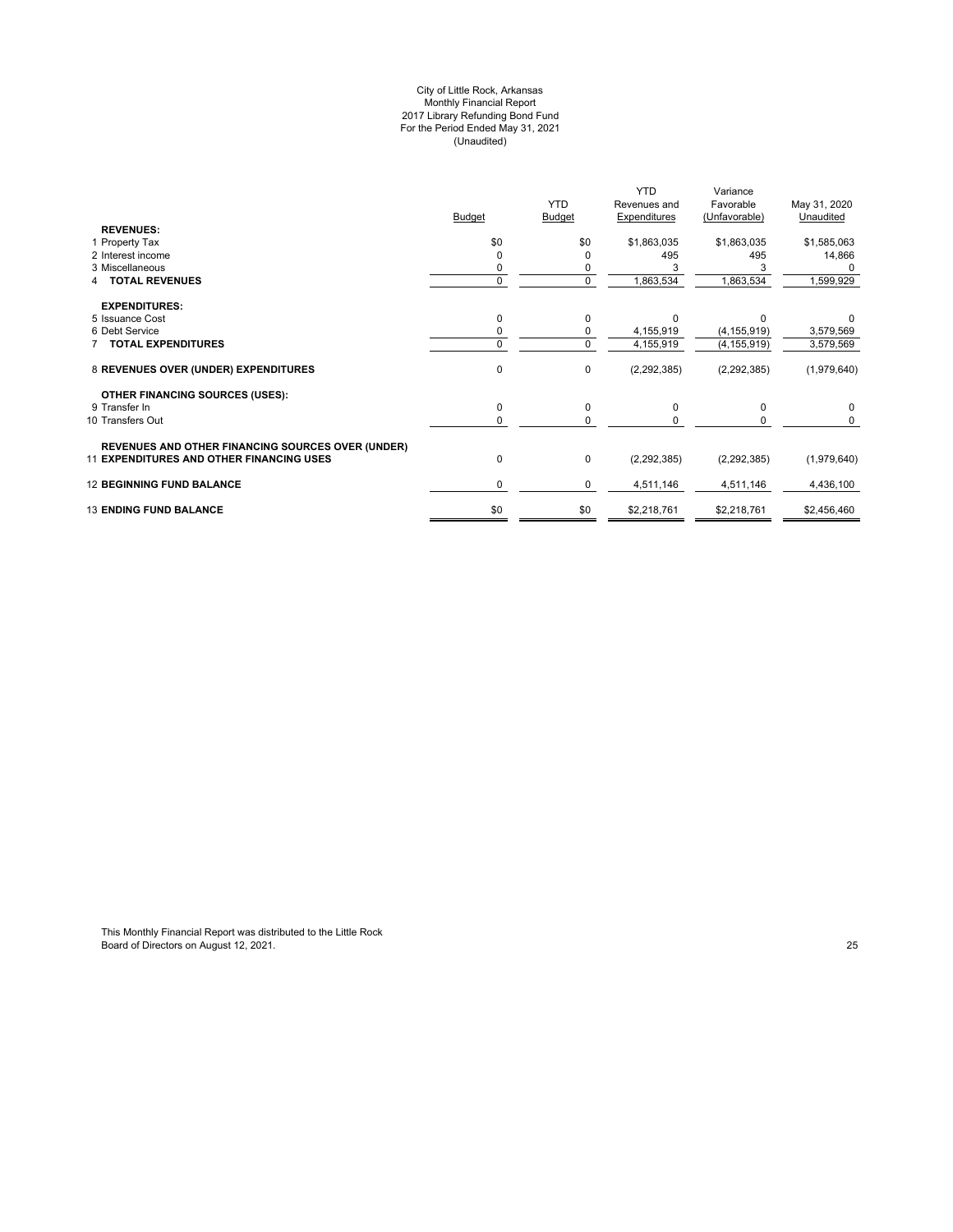## City of Little Rock, Arkansas Monthly Financial Report Hotel Tax Revenue For the Period Ended May 31, 2021 (Unaudited)

|                                                          |               |              | <b>YTD</b>   | Variance      |              |
|----------------------------------------------------------|---------------|--------------|--------------|---------------|--------------|
|                                                          |               | <b>YTD</b>   | Revenues and | Favorable     | May 31, 2020 |
|                                                          | <b>Budget</b> | Budget       | Expenditures | (Unfavorable) | Unaudited    |
| <b>REVENUES:</b>                                         |               |              |              |               |              |
| 1 Hotel Gross Receipts Tax                               | \$0           | \$0          | \$643,769    | \$643,769     | \$273,902    |
| 2 Interest Income                                        | 0             | $\Omega$     | 109          | 109           | 1,880        |
| 3 Miscellaneous                                          |               | 0            |              |               | 172,809      |
| <b>TOTAL REVENUES</b>                                    | 0             | $\mathbf 0$  | 643,878      | 643,878       | 448,591      |
| <b>EXPENDITURES:</b>                                     |               |              |              |               |              |
| 5 Interest Expense                                       | 0             | 0            | $\mathbf 0$  | 0             | 0            |
| 6 TOTAL EXPENDITURES                                     | $\Omega$      | $\mathbf 0$  | $\Omega$     | $\Omega$      | 0            |
| 7 REVENUES OVER (UNDER) EXPENDITURES                     | 0             | $\mathbf 0$  | 643,878      | 643,878       | 448,591      |
| <b>OTHER FINANCING SOURCES (USES):</b>                   |               |              |              |               |              |
| 8 Bond Proceeds                                          | 0             | $\Omega$     |              | O             |              |
| 9 Payment to Refunded Bond Escrow Agent                  |               | 0            |              |               | 0            |
| 10 Transfers In                                          |               | <sup>0</sup> |              |               | 0            |
| 11 Transfers Out                                         | U             | $\Omega$     |              | n             | 0            |
| <b>REVENUES AND OTHER FINANCING SOURCES OVER (UNDER)</b> |               |              |              |               |              |
| <b>11 EXPENDITURES AND OTHER FINANCING USES</b>          | 0             | $\mathbf 0$  | 643,878      | 643,878       | 448,591      |
| <b>12 BEGINNING FUND BALANCE</b>                         | 0             | $\mathbf 0$  | 355,187      | 355,187       | 617,919      |
| <b>13 ENDING FUND BALANCE</b>                            | \$0           | \$0          | \$999,065    | \$999,065     | \$1,066,510  |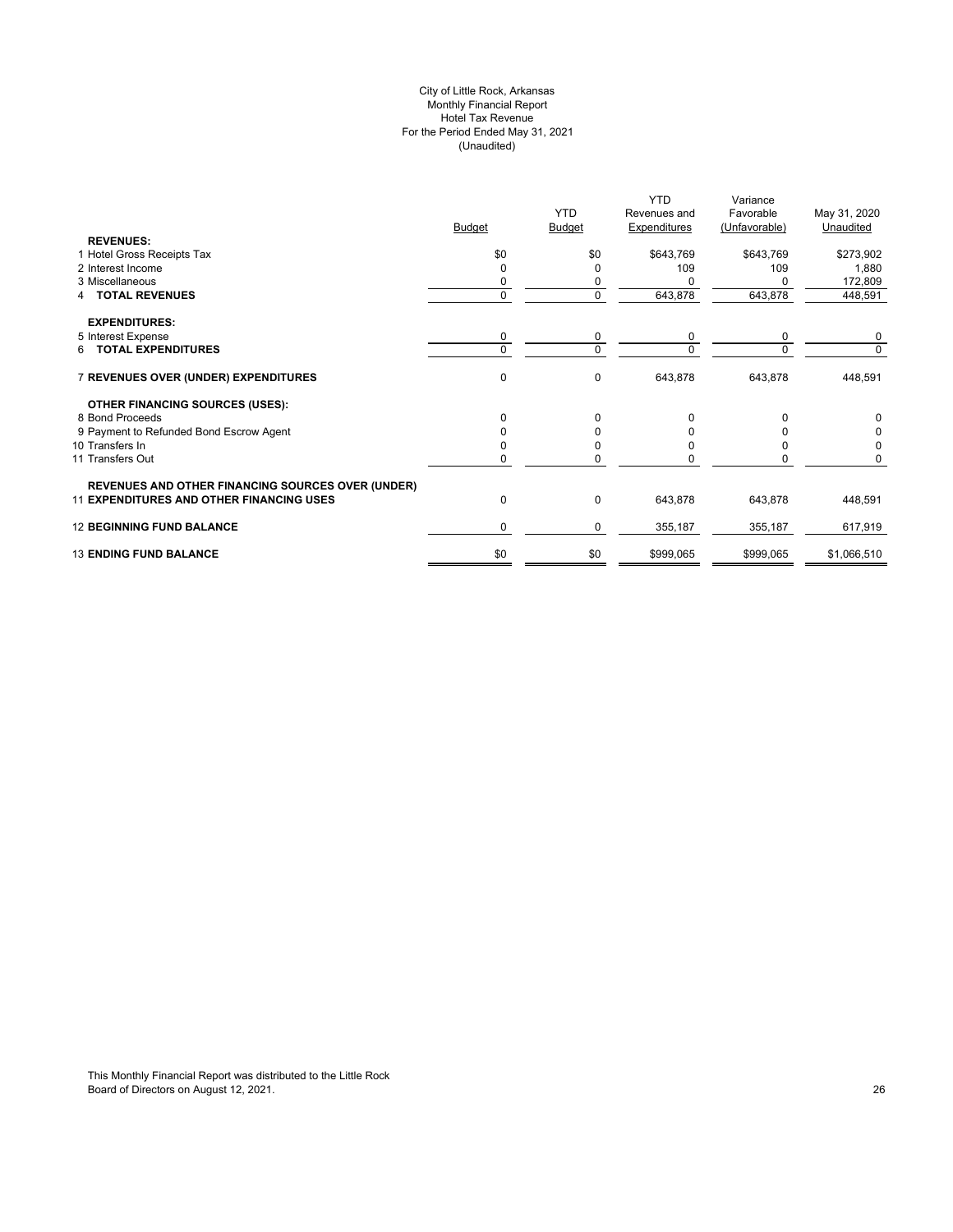## (Unaudited) City of Little Rock, Arkansas Monthly Financial Report Fleet Services Fund For the Period Ended May 31, 2021

|                                             |                |               | <b>YTD</b>   | Variance      |              |
|---------------------------------------------|----------------|---------------|--------------|---------------|--------------|
|                                             |                | <b>YTD</b>    | Revenues and | Favorable     | May 31, 2020 |
|                                             | <b>Budget</b>  | <b>Budget</b> | Expenditures | (Unfavorable) | Unaudited    |
| <b>OPERATING REVENUES:</b>                  |                |               |              |               |              |
| 1 Charges for services                      | \$13,370,623   | 5,571,093     | \$5,159,774  | (\$411,319)   | \$4,841,324  |
| 2 Interest Income                           | 20,000         | 8,333         | 2,697        | (5,636)       | 14,966       |
| <b>TOTAL OPERATING REVENUES</b><br>3        | 13,390,623     | 5,579,426     | 5,162,471    | (416, 955)    | 4,856,290    |
| <b>OPERATING EXPENSES:</b>                  |                |               |              |               |              |
| 4 Personnel Services                        | 4,019,964      | 1,674,985     | 1,431,046    | 243,939       | 1,464,547    |
| 5 Supplies and materials                    | 4,513,660      | 1,880,692     | 1,522,507    | 358,185       | 1,279,871    |
| 6 Services and other expenses               | 3,448,659      | 1,436,941     | 1,083,876    | 353,065       | 1,273,674    |
| 7 Repairs and maintenance                   | 1.058.040      | 440.850       | 683.777      | (242, 927)    | 347,087      |
| 8 Depreciation and amortization             | 350,300        | 145,958       | 155,941      | (9,983)       | 139,934      |
| <b>TOTAL OPERATING EXPENSES</b><br>9        | 13,390,623     | 5,579,426     | 4,877,148    | 702,278       | 4,505,112    |
| 10 OPERATING INCOME/(LOSS)                  | $\Omega$       | $\Omega$      | 285,323      | 285,323       | 351,177      |
| NONOPERATING REVENUES/(EXPENSES):           |                |               |              |               |              |
| 11 Investment income                        | 0              | 0             | 0            | 0             | 0            |
| 12 Gain (loss) on disposal of fixed assets  | 0              | 0             | $\Omega$     | 0             | $\Omega$     |
| 13 Other, net                               | 0              | 0             | 0            | 0             | $\Omega$     |
| 14 INCOME (LOSS) BEFORE OPERATING TRANSFERS | $\Omega$       | $\Omega$      | 285,323      | 285,323       | 351,177      |
| <b>OPERATING TRANSFERS:</b>                 |                |               |              |               |              |
| 15 Operating transfers in                   | 0              | 0             | $\Omega$     | 0             | 0            |
| 16 Operating transfers out                  | 0              | 0             | (738,000)    | (738,000)     | 0            |
| 17 NET INCOME/(LOSS)                        | $\overline{0}$ | $\Omega$      | (452, 677)   | (452, 677)    | 351,177      |
| <b>18 BEGINNING NET POSITION</b>            | 5,732,526      | 5,732,526     | 5,732,526    | 0             | 5,622,697    |
| <b>19 ENDING NET POSITION</b>               | \$5,732,526    | \$5,732,526   | \$5,279,849  | (\$452, 677)  | \$5,973,874  |
|                                             |                |               |              |               |              |

| Analysis of Net Position |             |
|--------------------------|-------------|
| Cash                     | \$1,860,575 |
| Receivable               | 12,352      |
| Inventory                | 385,602     |
| Capital Assets, net      | 3,145,556   |
| <b>Other Assets</b>      | 529,951     |
| <b>Deferred Outflows</b> | 80.216      |
| Liabilities              | (523, 137)  |
| Deferred Inflows         | (211, 265)  |
| <b>Net Position</b>      | \$5.279.849 |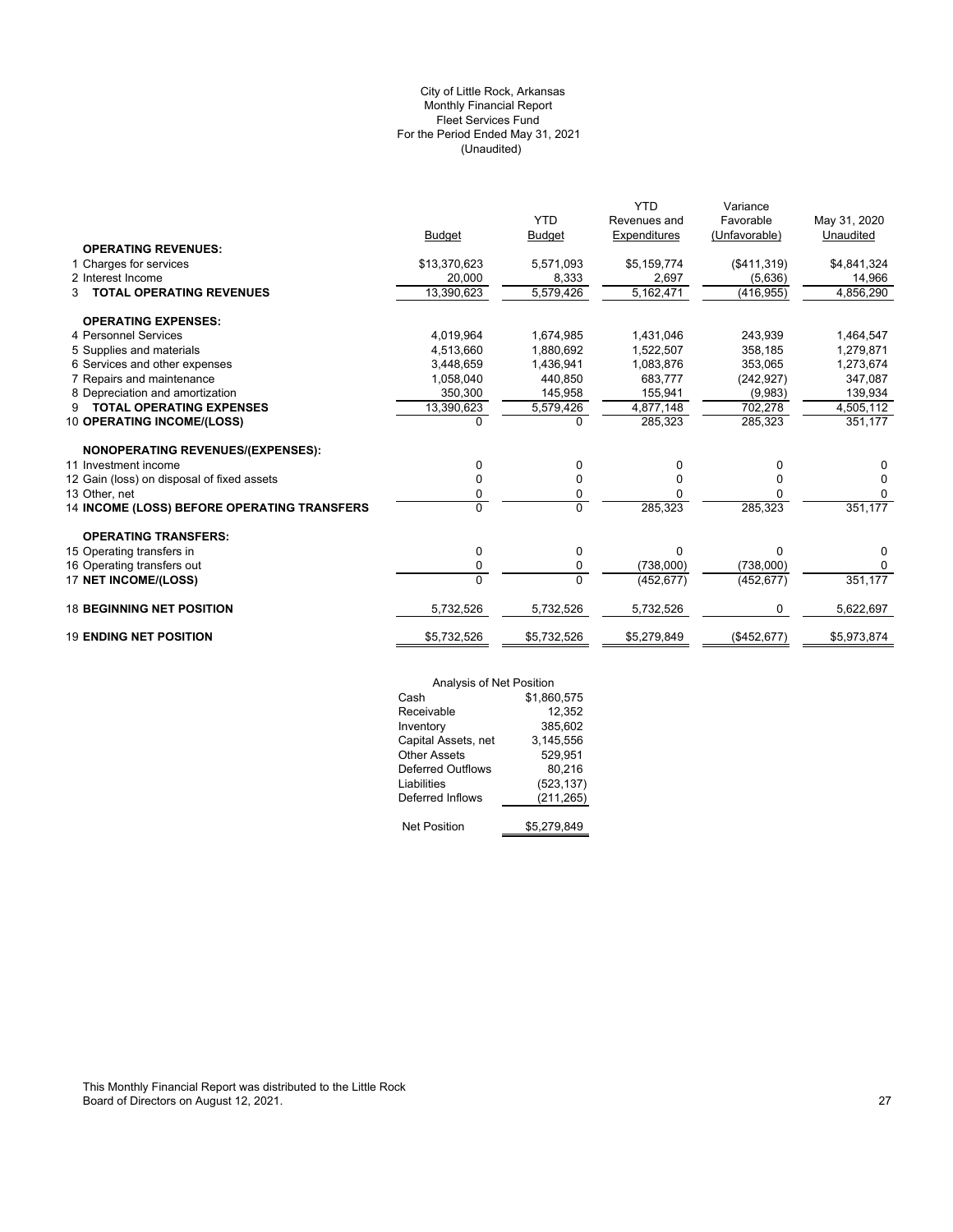## (Unaudited) City of Little Rock, Arkansas Monthly Financial Report Vehicle Storage Facility Fund For the Period Ended May 31, 2021

|                                             |               |               | <b>YTD</b>   | Variance      |              |
|---------------------------------------------|---------------|---------------|--------------|---------------|--------------|
|                                             |               | <b>YTD</b>    | Revenues and | Favorable     | May 31, 2020 |
|                                             | <b>Budget</b> | <b>Budget</b> | Expenditures | (Unfavorable) | Unaudited    |
| <b>OPERATING REVENUES:</b>                  |               |               |              |               |              |
| 1 Licenses and permits                      | \$13,080      | \$5,450       | \$9,950      | \$4,500       | \$11,730     |
| 2 Charges for services                      | 1,739,180     | 724,658       | 897,798      | 173,140       | 606,123      |
| 3 Other                                     | 0             | 0             | 0            | 0             | 0            |
| <b>TOTAL OPERATING REVENUES</b>             | 1,752,260     | 730,108       | 907,748      | 177,640       | 617,853      |
| <b>OPERATING EXPENSES:</b>                  |               |               |              |               |              |
| 5 Personnel Services                        | 778,372       | 324,322       | 303,742      | 20,579        | 294,617      |
| 6 Supplies and materials                    | 55,755        | 23,231        | 15,897       | 7,335         | 18,525       |
| 7 Services and other expenses               | 783.017       | 326,257       | 241,023      | 85,235        | 207,531      |
| 8 Repairs and maintenance                   | 66,013        | 27,505        | 76,855       | (49, 349)     | 11,083       |
| 9 Depreciation and amortization             | 16,000        | 6,667         | 6,638        | 29            | 6,638        |
| 10 Refunds                                  |               | 0             |              |               | 2,133        |
| <b>TOTAL OPERATING EXPENSES</b><br>11       | 1,699,157     | 707,982       | 644,154      | 63,828        | 540,528      |
| <b>12 OPERATING INCOME/(LOSS)</b>           | 53,103        | 22,126        | 263,594      | 241,468       | 77,325       |
| <b>NONOPERATING REVENUES/(EXPENSES):</b>    |               |               |              |               |              |
| 13 Investment income                        | 1,700         | 708           | 1,033        | (325)         | 726          |
| 14 Gain (loss) on disposal of fixed assets  | 0             | 0             | <sup>0</sup> | O             | 0            |
| 15 Other, net                               | O             | <sup>0</sup>  | (9)          |               | $\Omega$     |
| 16 INCOME (LOSS) BEFORE OPERATING TRANSFERS | 54,803        | 22,835        | 264,618      | 241,152       | 78,052       |
| <b>OPERATING TRANSFERS:</b>                 |               |               |              |               |              |
| 17 Operating transfers in                   | 5,887         | 2,453         | 5,887        | (3, 434)      | 0            |
| 18 Operating transfers out                  | $\Omega$      | 0             | $\Omega$     | U             | 0            |
| 19 NET INCOME/(LOSS)                        | 60,690        | 25,288        | 270,505      | 237,717       | 78,052       |
| <b>20 BEGINNING NET POSITION</b>            | 243,907       | 243,907       | 243,907      | 0             | (157, 298)   |
| <b>21 ENDING NET POSITION</b>               | \$304,597     | \$269,195     | \$514,412    | \$237,717     | (\$79,246)   |

| Analysis of Net Position |            |
|--------------------------|------------|
| Cash                     | \$723.614  |
| Receivable               | ŋ          |
| Inventory                | 0          |
| Capital Assets, net      | 39,952     |
| Other Assets             | ŋ          |
| Deferred Outflows        | 13,369     |
| Liabilities              | (227, 313) |
| Deferred Inflows         | (35, 210)  |
|                          |            |
| <b>Net Position</b>      | \$514.412  |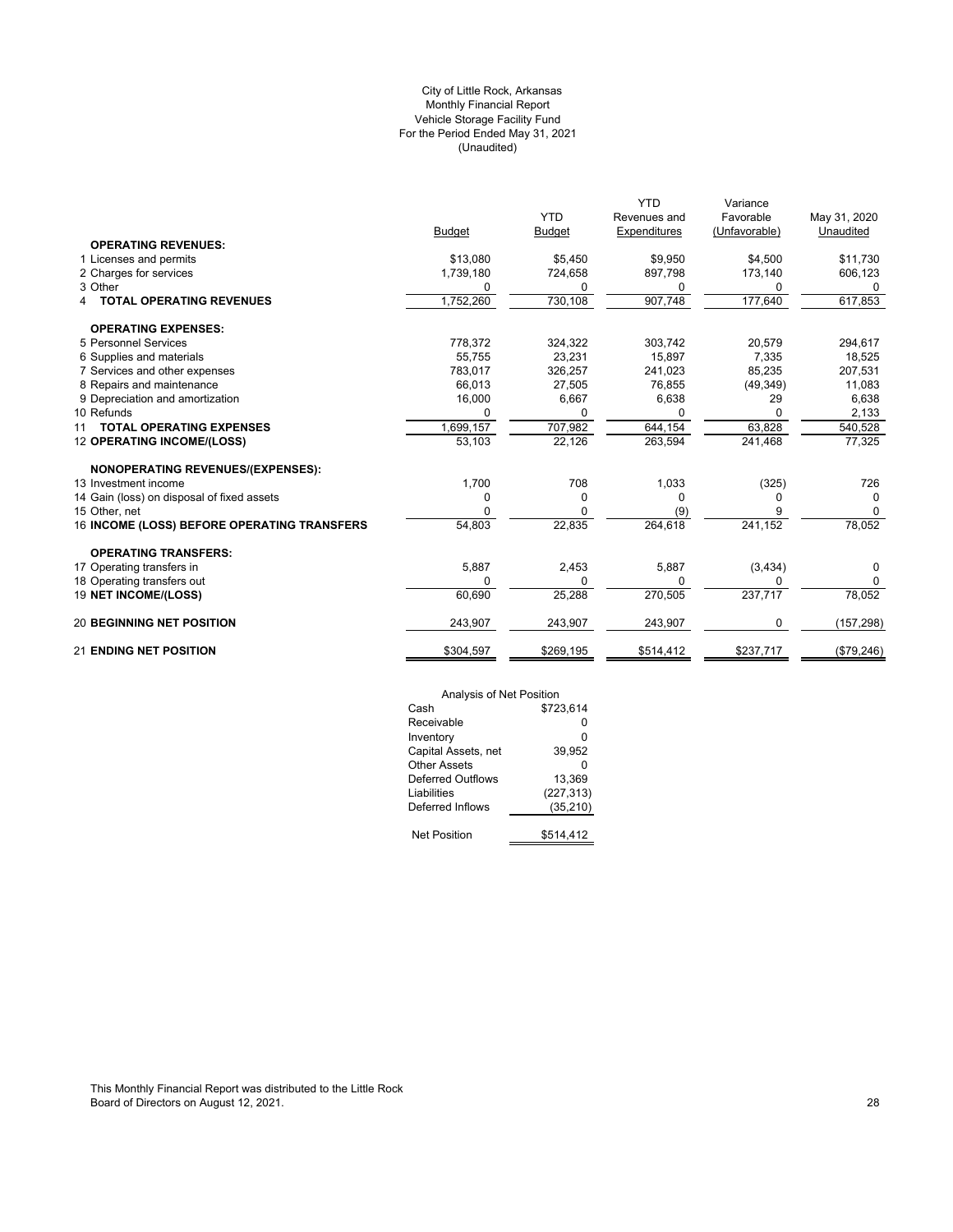## (Unaudited) City of Little Rock, Arkansas Monthly Financial Report Waste Disposal Fund For the Period Ended May 31, 2021

|                                             |              |               | <b>YTD</b>   | Variance      |              |
|---------------------------------------------|--------------|---------------|--------------|---------------|--------------|
|                                             |              | <b>YTD</b>    | Revenues and | Favorable     | May 31, 2020 |
|                                             | Budget       | <b>Budget</b> | Expenditures | (Unfavorable) | Unaudited    |
| <b>OPERATING REVENUES:</b>                  |              |               |              |               |              |
| 1 Charges for services                      | \$23,510,900 | \$9,796,208   | \$9,686,486  | (\$109, 722)  | \$9,536,121  |
| 2 Other                                     | 0            | 0             | 0            | 0             | 1,200        |
| <b>3 TOTAL OPERATING REVENUES</b>           | 23,510,900   | 9,796,208     | 9,686,486    | (109, 722)    | 9,537,321    |
| <b>OPERATING EXPENSES:</b>                  |              |               |              |               |              |
| 4 Personnel Services                        | 7,400,496    | 3,083,540     | 3,111,545    | (28,005)      | 3,026,580    |
| 5 Supplies and materials                    | 1,320,551    | 550,230       | 334.814      | 215,415       | 357,769      |
| 6 Services and other expenses               | 4,861,808    | 2,025,753     | 1,682,612    | 343,141       | 1,580,068    |
| 7 Repairs and maintenance                   | 4,328,649    | 1,803,604     | 1,573,285    | 230,319       | 1,685,369    |
| 8 Closure & Postclosure Costs               | 444,500      | 185,208       | 169,979      | 15,230        | 90,307       |
| 9 Depreciation and amortization             | 3,282,100    | 1,367,542     | 1,605,496    | (237, 954)    | 1,177,941    |
| 10 TOTAL OPERATING EXPENSES                 | 21,638,104   | 9,015,877     | 8,477,731    | 538,146       | 7,918,034    |
| 11 OPERATING INCOME/(LOSS)                  | 1,872,796    | 780,332       | 1,208,755    | 428,424       | 1,619,288    |
| <b>NONOPERATING REVENUES/(EXPENSES):</b>    |              |               |              |               |              |
| 12 Investment income                        | 100,000      | 41.667        | 10,737       | (30, 929)     | 75,636       |
| 13 Interest expense                         | (27, 523)    | (11, 468)     | (16, 272)    | (4,804)       | (23, 356)    |
| 14 Gain (loss) on disposal of fixed assets  | $\Omega$     | 0             | 0            | $\Omega$      | $\Omega$     |
| 15 Other, net                               | 5,375        | 2,240         | 91,401       | 89,162        | 587,870      |
| 16 INCOME (LOSS) BEFORE OPERATING TRANSFERS | 1,950,648    | 812,770       | 1,294,622    | 481,852       | 2,259,438    |
| <b>OPERATING TRANSFERS:</b>                 |              |               |              |               |              |
| 17 Operating transfers in                   | 55,596       | 23,165        | 55,596       | 32,431        | $\Omega$     |
| 18 Operating transfers out                  | (2,006,244)  | (835, 935)    | (2,006,244)  | (1, 170, 309) | (1,844,211)  |
| 19 NET INCOME/(LOSS)                        | $\Omega$     | 0             | (656, 026)   | (656, 026)    | 415,227      |
| <b>20 BEGINNING NET POSITION</b>            | 24,814,406   | 24,814,406    | 24,814,406   | 0             | 24,732,266   |
| <b>21 ENDING NET POSITION</b>               | \$24,814,406 | \$24,814,406  | \$24,158,380 | ( \$656,026)  | \$25,147,493 |

# Analysis of Net Position

| $\overline{ }$ , that you on the through $\overline{ }$ |              |
|---------------------------------------------------------|--------------|
| Cash                                                    |              |
| Operating                                               | \$4.895.191  |
| Debt Reserve                                            | 1,395,777    |
| Receivable                                              | 3.763.295    |
| Inventory                                               |              |
| Capital Assets, net                                     | 23,055,448   |
| Other Assets                                            | 37.448       |
| Deferred Outflows                                       | 106.956      |
| Liabilities                                             | (8,814,047)  |
| Deferred Inflows                                        | (281, 688)   |
|                                                         |              |
| <b>Net Position</b>                                     | \$24.158.380 |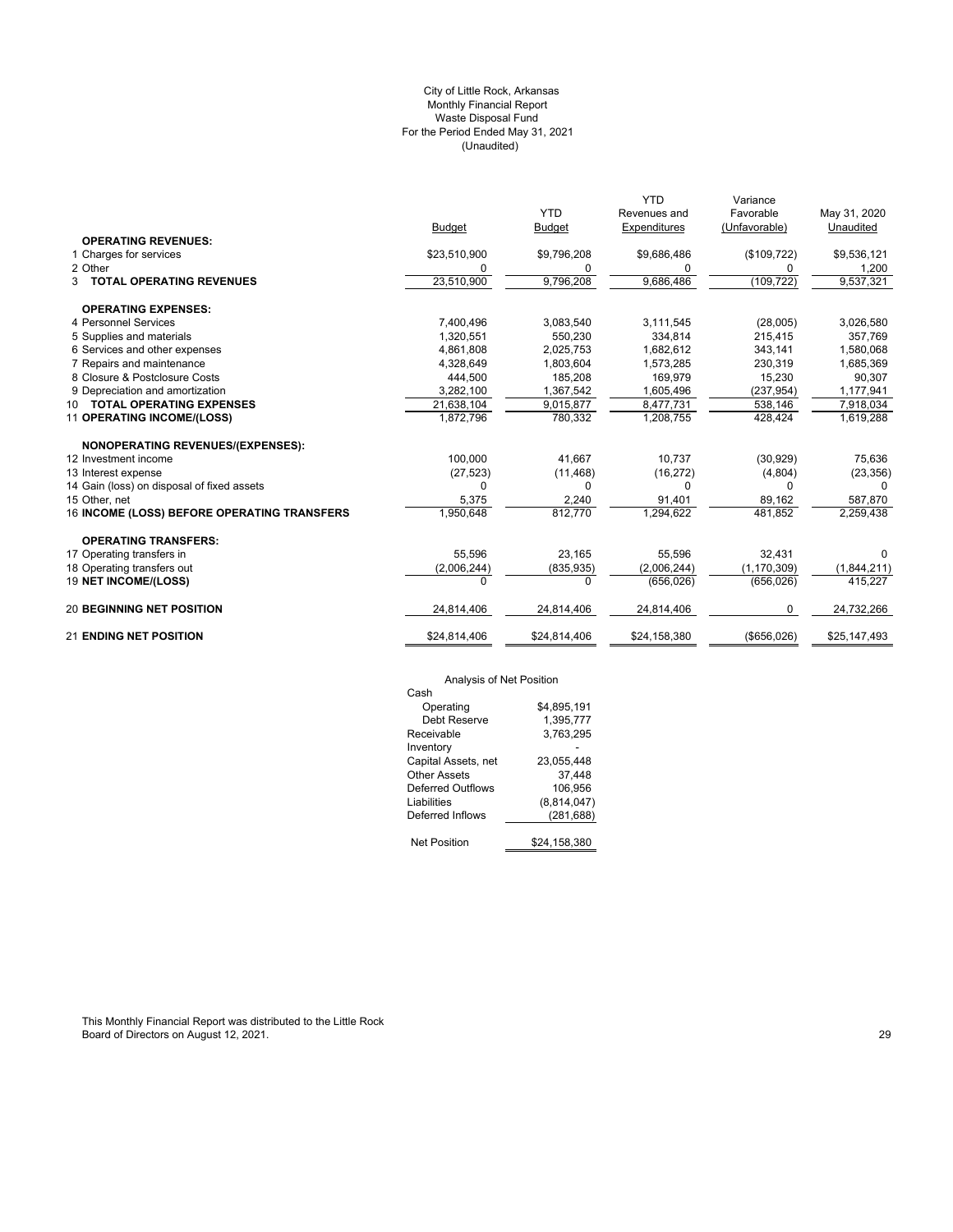## (Unaudited) City of Little Rock, Arkansas Monthly Financial Report Rivermarket Garage Fund For the Period Ended May 31, 2021

|                                             |             |               | <b>YTD</b>   | Variance      |              |
|---------------------------------------------|-------------|---------------|--------------|---------------|--------------|
|                                             |             | <b>YTD</b>    | Revenues and | Favorable     | May 31, 2020 |
|                                             | Budget      | <b>Budget</b> | Expenditures | (Unfavorable) | Unaudited    |
| <b>OPERATING REVENUES:</b>                  |             |               |              |               |              |
| 1 Statehouse Parking                        | \$796,912   | \$332,047     | \$270,734    | ( \$61, 313)  | \$334,801    |
| 2 RiverMarket Parking                       | 660,250     | 275,104       | 316,657      | 41,553        | 232,481      |
| 3 Business Licenses                         | 330,000     | 137,500       | 253,163      | 115,663       | 332,385      |
| 4 Street Repairs                            | 400,000     | 166,667       | 112,444      | (54, 223)     | 341,808      |
| 5 Parking Meters                            | 298,200     | 124,250       | 80,708       | (43, 542)     | 75,716       |
| 6 Other                                     | $\Omega$    | 0             | O            | 0             | $\Omega$     |
| 7 TOTAL OPERATING REVENUES                  | 2,485,362   | 1,035,568     | 1,033,705    | (1,863)       | 1,317,191    |
| <b>OPERATING EXPENSES:</b>                  |             |               |              |               |              |
| 8 Statehouse Parking                        | 512,906     | 213,711       | 159,906      | 53,805        | 170,614      |
| 9 RiverMarket Parking                       | 523,886     | 218,286       | 175,402      | 42,884        | 172,585      |
| 10 Repairs and maintenance                  | $\Omega$    | 0             | 0            | $\Omega$      | 0            |
| 11 Other                                    | 160.000     | 66.667        | U            | 66,667        | $\Omega$     |
| 12 Depreciation and amortization            | 247,800     | 103.250       | 96,335       | 6,915         | 103,222      |
| 13 TOTAL OPERATING EXPENSES                 | 1,444,592   | 601,913       | 431,643      | 170,270       | 446,421      |
| <b>14 OPERATING INCOME/(LOSS)</b>           | 1,040,770   | 433,654       | 602,062      | 168,408       | 870,770      |
| <b>NONOPERATING REVENUES/(EXPENSES):</b>    |             |               |              |               |              |
| 15 Investment income                        | 22,100      | 9,208         | 4,387        | (4,821)       | 16,190       |
| 16 Debt Service                             | (29, 326)   | (12, 219)     | (12, 178)    | 42            | (12, 178)    |
| 17 Interest expense                         | (286, 969)  | (119, 570)    | (125, 896)   | (6,325)       | (138, 274)   |
| 18 Gain (loss) on disposal of fixed assets  | 0           | 0             | 0            | 0             | 0            |
| 19 Other, net                               | $\Omega$    | O             | 33           | 33            |              |
| 20 INCOME (LOSS) BEFORE OPERATING TRANSFERS | 746,575     | 311,073       | 468,409      | 157,336       | 736,509      |
| <b>OPERATING TRANSFERS:</b>                 |             |               |              |               |              |
| 21 Operating transfers in                   | 0           | 0             | 0            | 0             | 0            |
| 22 Operating transfers out                  | $\Omega$    | 0             | 0            | $\mathbf 0$   | 0            |
| 23 NET INCOME/(LOSS)                        | 746,575     | 311,073       | 468,409      | 157,336       | 736,509      |
| <b>24 BEGINNING NET POSITION</b>            | 3,930,478   | 3,930,478     | 3,930,478    | 0             | 2,920,597    |
| <b>25 ENDING NET POSITION</b>               | \$4,677,053 | \$4,241,551   | \$4,398,887  | \$157,336     | \$3,657,107  |
|                                             |             |               |              |               |              |

## Analysis of Net Position

| Cash                |             |
|---------------------|-------------|
| Operating           | \$2,653,312 |
| Debt Reserve        | 1.676.457   |
| Receivable          | 102,375     |
| Inventory           |             |
| Capital Assets, net | 5.578.766   |
| Other Assets        | 174.370     |
| Liabilities         | (5,786,393) |
|                     |             |
| <b>Net Position</b> | \$4.398.887 |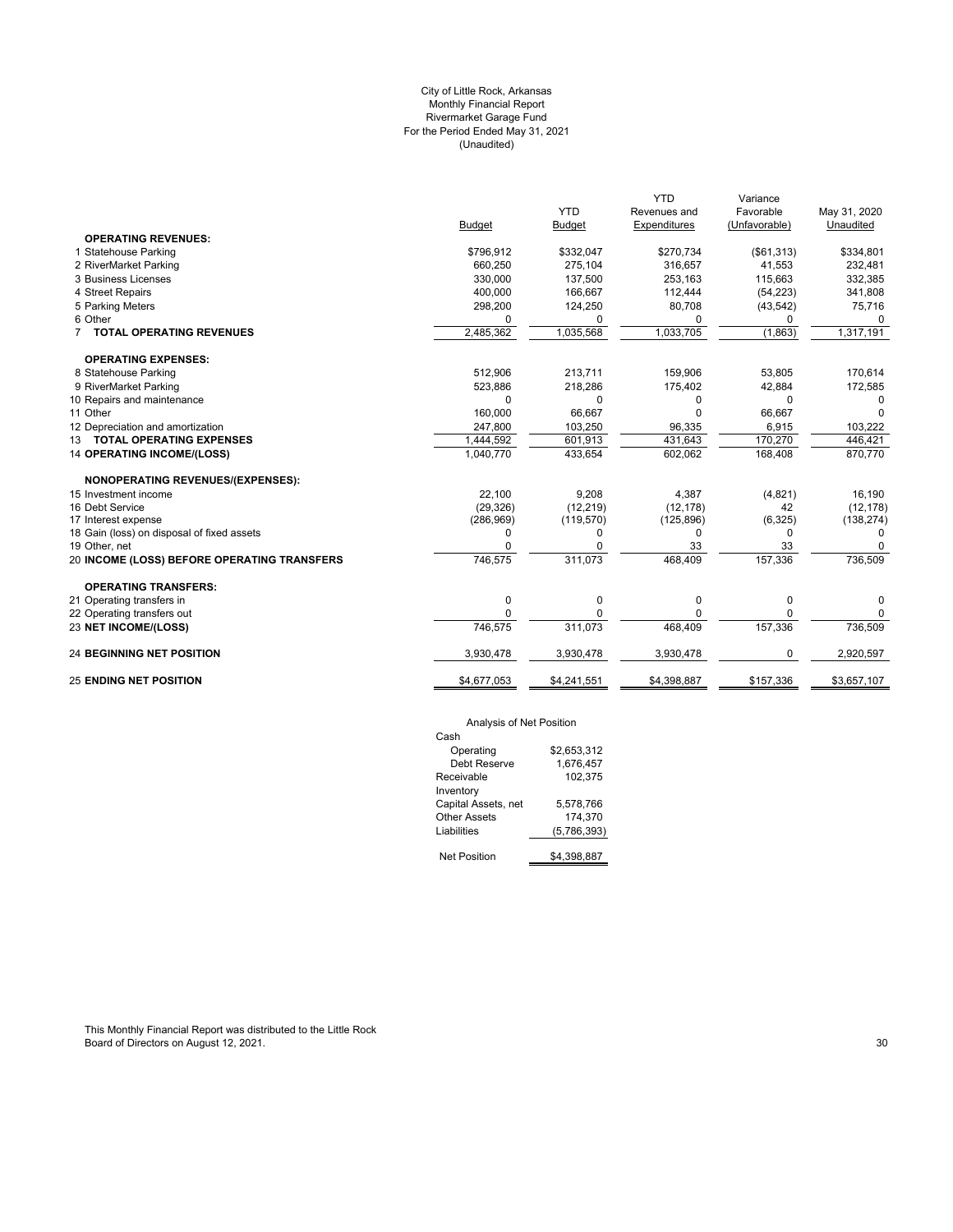#### (Unaudited) City of Little Rock, Arkansas Monthly Financial Report Police Pension and Relief Fund For the Period Ended May 31, 2021

| <b>ADDITIONS:</b>                                                      | <b>Budget</b>  | <b>YTD</b><br><b>Budget</b> | <b>YTD</b><br>Revenues and<br>Expenditures | Variance<br>Favorable<br>(Unfavorable) | May 31, 2020<br>Unaudited |
|------------------------------------------------------------------------|----------------|-----------------------------|--------------------------------------------|----------------------------------------|---------------------------|
| Contributions:                                                         |                |                             |                                            |                                        |                           |
| Employer<br>1                                                          | \$0            | \$0                         | \$0                                        | \$0                                    | \$0                       |
| $\overline{2}$<br>Plan members                                         | n              | 0                           |                                            |                                        | $\Omega$                  |
| 3<br>General property taxes                                            |                | 0                           |                                            |                                        | 0                         |
| State insurance turnback and guarantee fund<br>$\overline{4}$          |                | <sup>0</sup>                |                                            |                                        | 0                         |
| 5<br>Other                                                             | 0              | 0                           |                                            | 0                                      | 0                         |
| 6<br><b>Total Contributions</b>                                        | $\Omega$       | $\Omega$                    | $\Omega$                                   | 0                                      | $\Omega$                  |
| Investment income (loss):                                              |                |                             |                                            |                                        |                           |
| $\overline{7}$<br>Net increase (decrease) in fair value of investments | $\Omega$       | 0                           | $\Omega$                                   | 0                                      | 0                         |
| Realized gain (loss) on the sale of investments<br>8                   | $\Omega$       | 0                           |                                            | n                                      | 0                         |
| 9<br>Interest and dividends                                            | $\Omega$       | 0                           | 0                                          | 0                                      | 0                         |
| 10                                                                     | $\Omega$       | $\Omega$                    | $\Omega$                                   | $\Omega$                               | $\mathbf 0$               |
| 11<br>Less investment expense                                          | 0              | 0                           | 0                                          | 0                                      | 0                         |
| 12<br>Net investment income (loss)                                     | $\Omega$       | $\Omega$                    | $\Omega$                                   | $\mathbf 0$                            | 0                         |
| <b>TOTAL ADDITIONS</b><br>13                                           | $\overline{0}$ | $\overline{0}$              | $\overline{0}$                             | 0                                      | $\overline{0}$            |
| <b>DEDUCTIONS:</b>                                                     |                |                             |                                            |                                        |                           |
| Benefits paid directly to participants<br>14                           | $\Omega$       | 0                           | $\Omega$                                   | 0                                      |                           |
| Administrative expenses<br>15<br>16                                    | $\Omega$       | $\Omega$                    | $\Omega$                                   | $\Omega$                               | $\Omega$                  |
| 17 INCOME (LOSS) BEFORE OPERATING TRANSFERS                            | $\mathbf 0$    | $\Omega$                    | $\Omega$                                   | $\mathbf 0$                            | $\Omega$                  |
| <b>OPERATING TRANSFERS:</b>                                            |                |                             |                                            |                                        |                           |
| 18 Operating transfers in                                              | $\Omega$       | 0                           | $\Omega$                                   | 0                                      | 0                         |
| 19 Operating transfers out                                             | 0              | 0                           | 0                                          | 0                                      | 0                         |
| 20 NET INCOME/(LOSS)                                                   | $\Omega$       | 0                           | $\Omega$                                   | 0                                      | $\overline{0}$            |
| 21 NET POSITION HELD IN TRUST FOR PENSION BENEFITS, BEGINNING          | $\Omega$       | $\Omega$                    | 742,107                                    | 742,107                                | 1,196,503                 |
| 22 NET POSITION HELD IN TRUST FOR PENSION BENEFITS, ENDING             | \$0            | \$0                         | \$742,107                                  | \$742,107                              | \$1,196,503               |
|                                                                        |                |                             |                                            |                                        |                           |

Note 1: Administration of the Police Pension and Relief Fund was transferred to LOPFI in December 2013.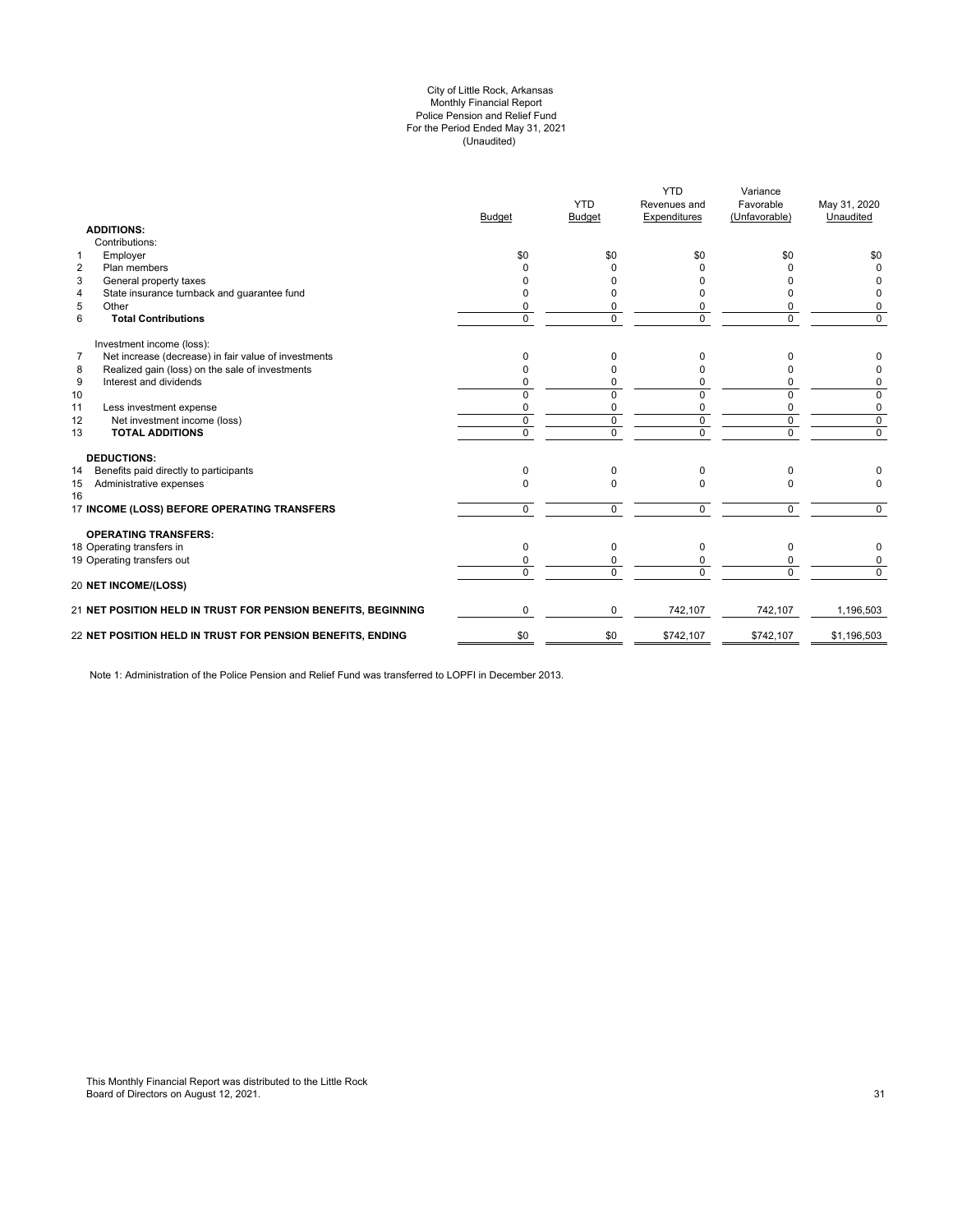#### (Unaudited) City of Little Rock, Arkansas Monthly Financial Report Fire Relief and Pension Fund For the Period Ended May 31, 2021

| <b>ADDITIONS:</b>                                                      | <b>Budget</b> | <b>YTD</b><br><b>Budget</b> | <b>YTD</b><br>Revenues and<br>Expenditures | Variance<br>Favorable<br>(Unfavorable) | May 31, 2020<br>Unaudited |
|------------------------------------------------------------------------|---------------|-----------------------------|--------------------------------------------|----------------------------------------|---------------------------|
| Contributions:                                                         |               |                             |                                            |                                        |                           |
| Employer<br>$\mathbf{1}$                                               | \$0           | \$0                         | \$0                                        | \$0                                    | \$0                       |
| $\overline{2}$<br>Plan members                                         |               |                             | <sup>0</sup>                               | U                                      | $\Omega$                  |
| 3<br>General property taxes                                            |               |                             |                                            |                                        |                           |
| State insurance turnback and guarantee fund<br>4                       |               |                             |                                            | o                                      | <sup>0</sup>              |
| 5<br>Other                                                             |               | 0                           | 0                                          | 0                                      | 0                         |
| 6<br><b>Total Contributions</b>                                        | $\Omega$      | $\Omega$                    | $\Omega$                                   | $\Omega$                               | $\Omega$                  |
| Investment income (loss):                                              |               |                             |                                            |                                        |                           |
| $\overline{7}$<br>Net increase (decrease) in fair value of investments | $\Omega$      | 0                           | 0                                          | n                                      | 0                         |
| Realized gain (loss) on the sale of investments<br>8                   |               | O                           |                                            |                                        | 0                         |
| 9<br>Interest and dividends                                            |               | 0                           | 0                                          | 0                                      | 0                         |
| 10                                                                     | $\Omega$      | $\Omega$                    | $\Omega$                                   | 0                                      | 0                         |
| 11<br>Less investment expense                                          | $\Omega$      | $\Omega$                    | $\Omega$                                   | $\Omega$                               | 0                         |
| 12<br>Net investment income (loss)                                     | $\mathbf 0$   | 0                           | 0                                          | $\mathbf 0$                            | $\mathbf 0$               |
| <b>TOTAL ADDITIONS</b><br>13                                           | $\Omega$      | $\Omega$                    | $\Omega$                                   | $\Omega$                               | $\mathbf 0$               |
| <b>DEDUCTIONS:</b>                                                     |               |                             |                                            |                                        |                           |
| Benefits paid directly to participants<br>14                           | $\mathbf 0$   | 0                           | 0                                          | 0                                      | 0                         |
| Administrative expenses<br>15                                          |               |                             |                                            | 0                                      | 0                         |
| 16                                                                     | $\Omega$      | 0                           | $\Omega$                                   | $\mathbf 0$                            | $\mathbf 0$               |
| 17 INCOME (LOSS) BEFORE OPERATING TRANSFERS                            | $\Omega$      | $\overline{0}$              | $\Omega$                                   | $\overline{0}$                         | $\Omega$                  |
| <b>OPERATING TRANSFERS:</b>                                            |               |                             |                                            |                                        |                           |
| 18 Operating transfers in                                              | $\Omega$      | 0                           | 0                                          | 0                                      |                           |
| 19 Operating transfers out                                             | <sup>0</sup>  | O                           | <sup>0</sup>                               | 0                                      | 0                         |
| 20 Transfer of assets to LOPFI                                         | 0             | 0                           | 0                                          | $\Omega$                               | 0                         |
| 21 NET INCOME/(LOSS)                                                   | $\Omega$      | $\Omega$                    | $\Omega$                                   | $\Omega$                               | $\Omega$                  |
| 22 NET POSITION HELD IN TRUST FOR PENSION BENEFITS, BEGINNING          | $\Omega$      | $\Omega$                    | 753,334                                    | 753,334                                | 1,207,730                 |
| 23 NET POSITION HELD IN TRUST FOR PENSION BENEFITS, ENDING             | \$0           | \$0                         | \$753,334                                  | \$753,334                              | \$1,207,730               |
|                                                                        |               |                             |                                            |                                        |                           |

Note 1: Administration of the Fire Relief and Pension Fund was transferred to LOPFI in December 2018.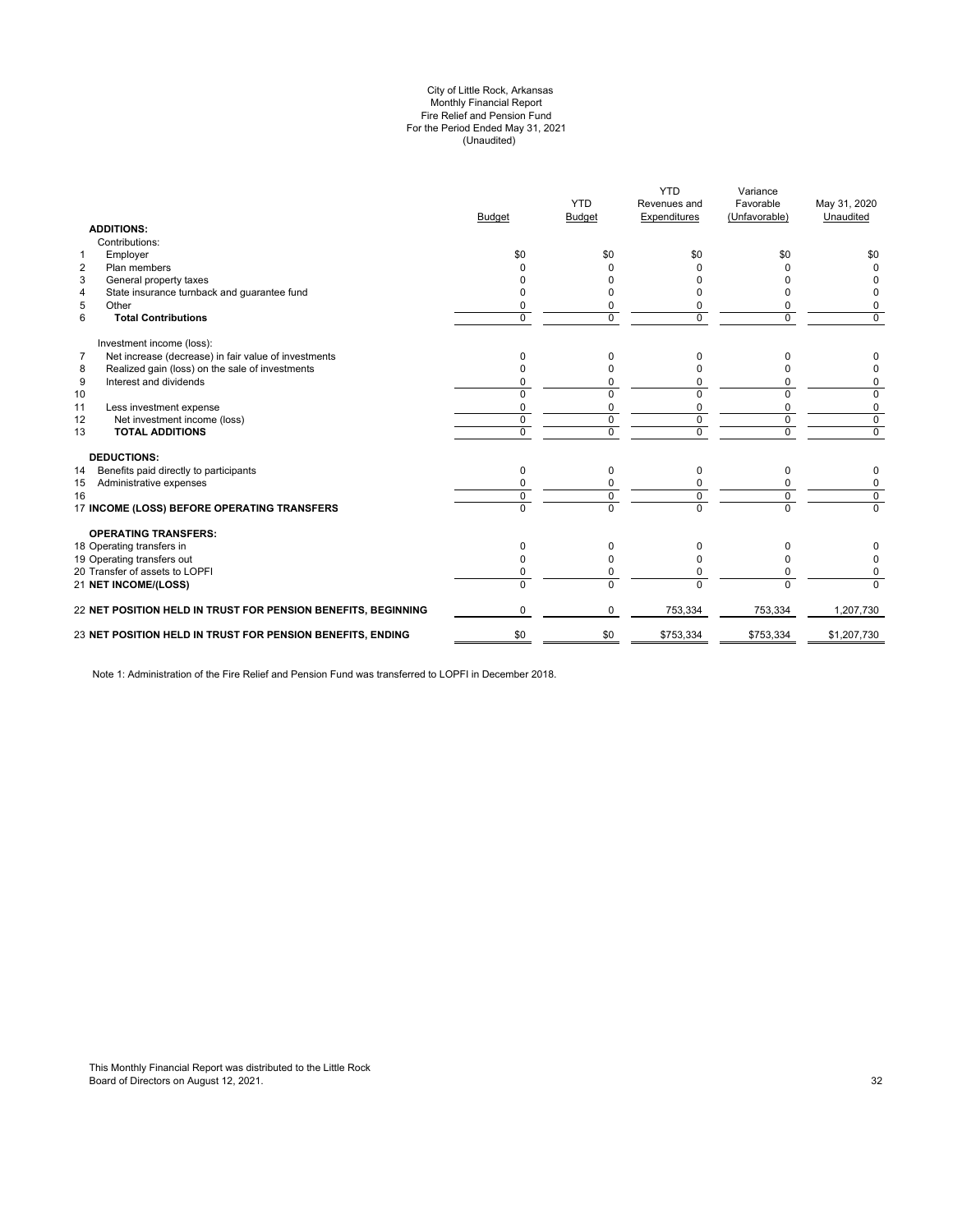#### (Unaudited) For the Period Ended May 31, 2021 City of Little Rock, Arkansas Monthly Financial Report Non-Uniform Defined Benefit Fund

|                                                                        | <b>Budget</b> | <b>YTD</b><br>Budget | <b>YTD</b><br>Revenues and<br>Expenditures | Variance<br>Favorable<br>(Unfavorable) | May 31, 2020<br>Unaudited |
|------------------------------------------------------------------------|---------------|----------------------|--------------------------------------------|----------------------------------------|---------------------------|
| <b>ADDITIONS:</b>                                                      |               |                      |                                            |                                        |                           |
| Contributions:                                                         |               |                      |                                            |                                        |                           |
| Employer<br>$\mathbf 1$                                                | \$0           | \$0                  | \$0                                        | \$0                                    | \$9,940                   |
| $\overline{2}$<br>Plan members                                         | $\Omega$      | 0                    |                                            |                                        |                           |
| 3<br>General property taxes                                            |               |                      |                                            |                                        |                           |
| State insurance turnback and guarantee fund<br>4                       |               | ŋ                    |                                            |                                        | $\Omega$                  |
| 5<br>Other                                                             | 0             | 0                    | 0                                          |                                        | 287                       |
| 6<br><b>Total Contributions</b>                                        | $\mathbf 0$   | 0                    | $\mathbf 0$                                | 0                                      | 10,227                    |
| Investment income (loss):                                              |               |                      |                                            |                                        |                           |
| $\overline{7}$<br>Net increase (decrease) in fair value of investments | $\Omega$      | 0                    | 436,250                                    | 436,250                                | (727, 568)                |
| Realized gain (loss) on the sale of investments<br>8                   | $\Omega$      |                      | 315.365                                    | 315.365                                | (141, 183)                |
| 9<br>Interest and dividends                                            | $\Omega$      |                      | 61,234                                     | 61,234                                 | 80,216                    |
| 10                                                                     | $\Omega$      | 0                    | 812,848                                    | 812,848                                | (788, 536)                |
| 11<br>Less investment expense                                          | $\Omega$      |                      | (6, 720)                                   | (6, 720)                               | (7, 812)                  |
| Net investment income (loss)<br>12                                     | 0             | 0                    | 806.129                                    | 806,129                                | (796, 347)                |
| <b>TOTAL ADDITIONS</b><br>13                                           | $\Omega$      | $\Omega$             | 806,129                                    | 806,129                                | (786, 121)                |
| <b>DEDUCTIONS:</b>                                                     |               |                      |                                            |                                        |                           |
| 14<br>Benefits paid directly to participants                           | 0             | 0                    | 699,886                                    | (699, 886)                             | 704,904                   |
| Administrative expenses<br>15                                          | 0             | 0                    | 21,433                                     | (21, 433)                              | 18.594                    |
| <b>TOTAL DEDUCTIONS</b><br>16                                          | 0             | 0                    | 721,318                                    | (721, 318)                             | 723,498                   |
| 17 NET INCREASE (DECREASE)                                             |               | $\Omega$             | 84,810                                     | 84,810                                 | (1,509,619)               |
| 18 NET POSITION HELD IN TRUST FOR PENSION BENEFITS, BEGINNING          | $\Omega$      | $\Omega$             | 12,503,204                                 | 12,503,204                             | 12,472,209                |
| 19 NET POSITION HELD IN TRUST FOR PENSION BENEFITS. ENDING             | \$0           | \$0                  | \$12,588,014                               | \$12,588,014                           | \$10,962,590              |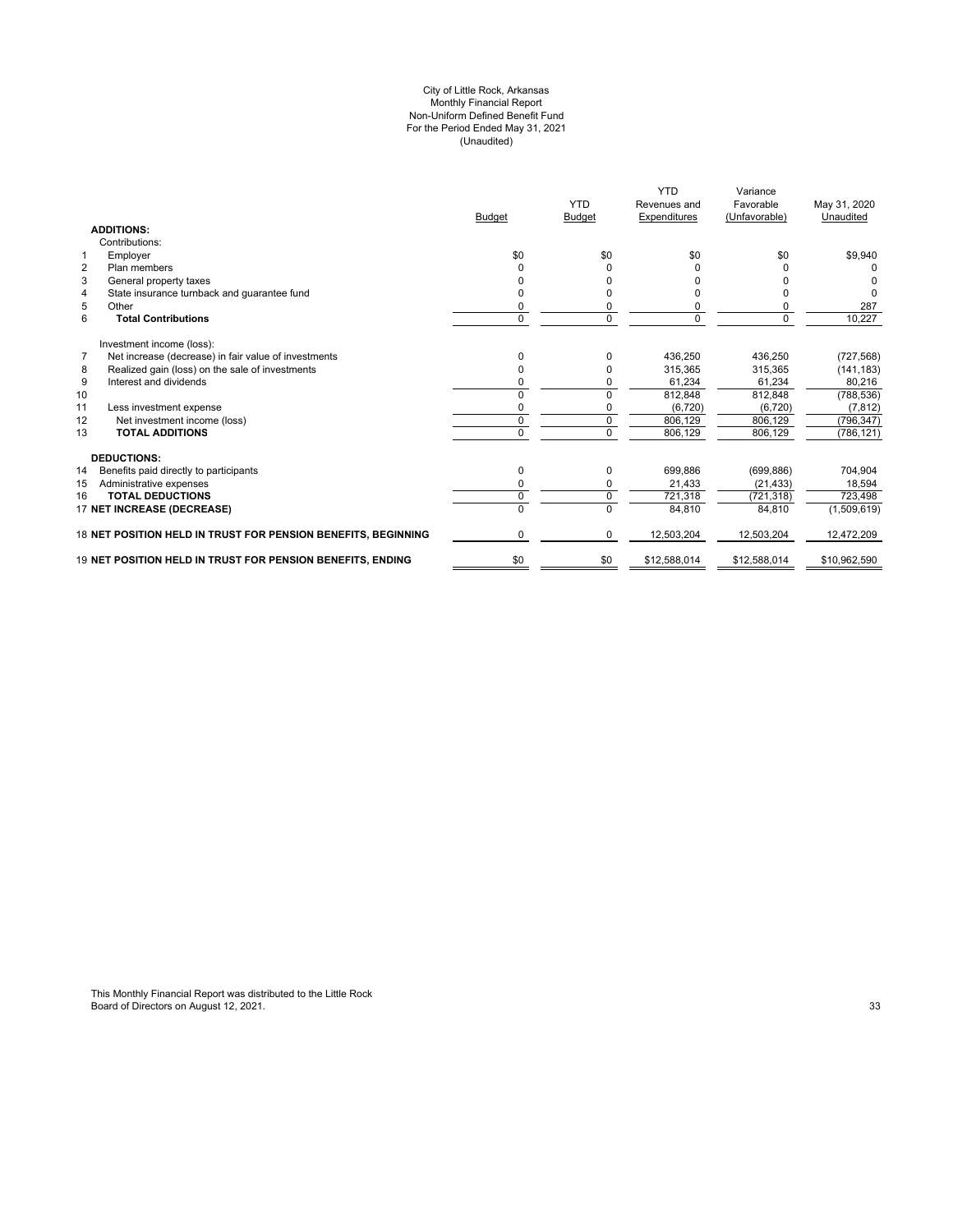#### City of Little Rock, Arkansas (Unaudited) For the Period Ended May 31, 2021 Non-Uniform Defined Contribution Fund Monthly Financial Report

|                |                                                                   | <b>Budget</b> | <b>YTD</b><br><b>Budget</b> | <b>YTD</b><br>Revenues and<br>Expenditures | Variance<br>Favorable<br>(Unfavorable) | May 31, 2020<br>Unaudited |
|----------------|-------------------------------------------------------------------|---------------|-----------------------------|--------------------------------------------|----------------------------------------|---------------------------|
|                | <b>ADDITIONS:</b>                                                 |               |                             |                                            |                                        |                           |
|                | Contributions:                                                    |               |                             |                                            |                                        |                           |
|                | Employer                                                          | \$0           | \$0                         | \$37,691                                   | \$37.691                               | \$24,396                  |
| $\overline{2}$ | Plan members                                                      |               |                             | 19,535                                     | 19,535                                 | 13,562                    |
| 3              | General property taxes                                            |               |                             |                                            |                                        |                           |
| $\overline{4}$ | State insurance turnback and guarantee fund                       |               |                             |                                            |                                        |                           |
| 5              | Other                                                             | 0             |                             |                                            |                                        | 193                       |
| 6              | <b>Total Contributions</b>                                        | 0             | $\Omega$                    | 57,226                                     | 57,226                                 | 38,151                    |
|                | Investment income (loss):                                         |               |                             |                                            |                                        |                           |
| $\overline{7}$ | Net increase (decrease) in fair value of investments              |               |                             | 91,957                                     | 91,957                                 | (767, 674)                |
| 8              | Realized gain (loss) on the sale of investments                   | 0             |                             | 713,054                                    | 713,054                                | (144, 021)                |
| 9              | Interest and dividends                                            |               |                             | 54,156                                     | 54,156                                 | 87.749                    |
| 10             |                                                                   | $\Omega$      | $\Omega$                    | 859,168                                    | 859,168                                | (823, 946)                |
| 11             | Less investment expense                                           | 0             |                             | (8,277)                                    | (8, 277)                               | (12,022)                  |
| 12             | Net investment income (loss)                                      | 0             | 0                           | 850,891                                    | 850,891                                | (835,968)                 |
| 13             | <b>TOTAL ADDITIONS</b>                                            | 0             | $\Omega$                    | 908,117                                    | 908,117                                | (797, 817)                |
|                | <b>DEDUCTIONS:</b>                                                |               |                             |                                            |                                        |                           |
| 14             | Benefits paid directly to participants                            | 0             | 0                           | 1,265,624                                  | (1,265,624)                            | 938,791                   |
| 15             | Administrative expenses                                           | 0             | 0                           | 22,755                                     | (22, 755)                              | 25,970                    |
| 16             | <b>TOTAL DEDUCTIONS</b>                                           | 0             | $\Omega$                    | 1,288,378                                  | (1, 288, 378)                          | 964,760                   |
|                | 17 NET INCREASE (DECREASE)                                        | $\Omega$      | $\Omega$                    | (380, 261)                                 | (380, 261)                             | (1,762,577)               |
|                | 18 NET POSITION HELD IN TRUST FOR PENSION BENEFITS, BEGINNING     | 0             | 0                           | 13,592,499                                 | 13,592,499                             | 15,773,186                |
|                | <b>19 NET POSITION HELD IN TRUST FOR PENSION BENEFITS. ENDING</b> | \$0           | \$0                         | \$13,212,238                               | \$13,212,238                           | \$14,010,609              |

Note: The City implemented a new defined benefit plan for non-uniform employees in 2014. Employees were given the option to purchase prior service credit by rolling over assets from the Non-Uniform Defined Contribution Fund.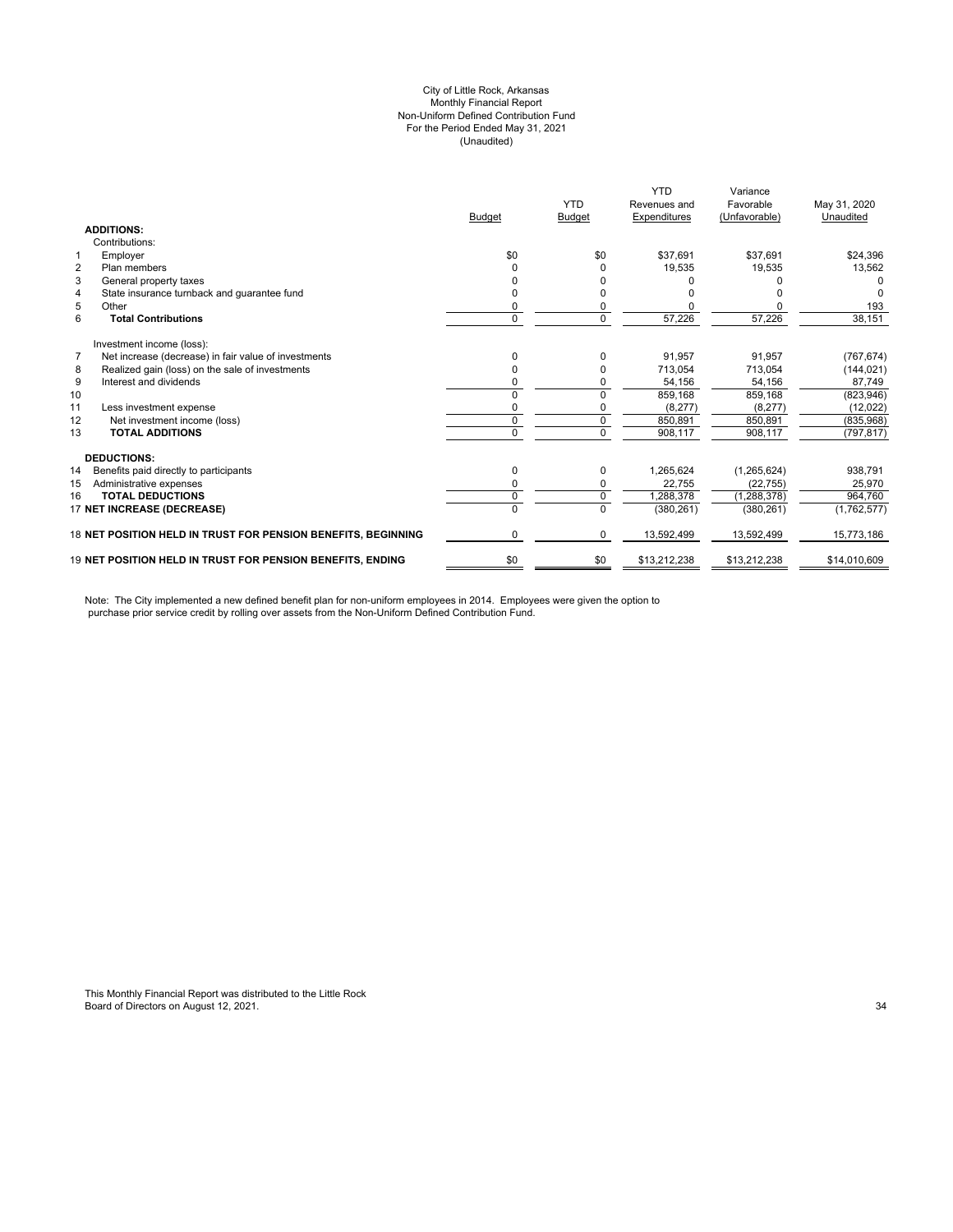#### (Unaudited) City of Little Rock, Arkansas Monthly Financial Report 401 (a) Pension Fund For the Period Ended May 31, 2021

|                                                                        |               | <b>YTD</b>    | <b>YTD</b><br>Revenues and | Variance<br>Favorable | May 31, 2020  |
|------------------------------------------------------------------------|---------------|---------------|----------------------------|-----------------------|---------------|
|                                                                        | <b>Budget</b> | <b>Budget</b> | Expenditures               | (Unfavorable)         | Unaudited     |
| <b>ADDITIONS:</b>                                                      |               |               |                            |                       |               |
| Contributions:                                                         |               |               |                            |                       |               |
| Employer<br>1                                                          | \$0           | \$0           | \$101.490                  | \$101.490             | \$77,879      |
| $\overline{2}$<br>Plan members                                         |               |               | 35,707                     | 35.707                | 41,636        |
| 3<br>General property taxes                                            |               |               |                            |                       |               |
| State insurance turnback and guarantee fund<br>4                       |               |               |                            |                       |               |
| 5<br>Other                                                             |               |               |                            |                       |               |
| 6<br><b>Total Contributions</b>                                        | 0             | 0             | 137,197                    | 137,197               | 119,515       |
| Investment income (loss):                                              |               |               |                            |                       |               |
| $\overline{7}$<br>Net increase (decrease) in fair value of investments |               |               | 260,144                    | 260,144               | (1, 108, 917) |
| Realized gain (loss) on the sale of investments<br>8                   |               |               |                            |                       |               |
| 9<br>Interest and dividends                                            |               |               |                            |                       |               |
| 10                                                                     |               |               | 260,144                    | 260,144               | (1, 108, 917) |
| 11<br>Less investment expense                                          |               |               |                            |                       |               |
| 12<br>Net investment income (loss)                                     | 0             |               | 260,144                    | 260,144               | (1, 108, 917) |
| <b>TOTAL ADDITIONS</b><br>13                                           | U             | $\Omega$      | 397,342                    | 397,342               | (989, 403)    |
| <b>DEDUCTIONS:</b>                                                     |               |               |                            |                       |               |
| 14<br>Benefits paid directly to participants                           | 0             | 0             | 110,003                    | (110,003)             | 297,036       |
| 15<br>Administrative expenses                                          |               |               |                            |                       | O             |
| <b>TOTAL DEDUCTIONS</b><br>16                                          | 0             | 0             | 110,003                    | (110,003)             | 297,036       |
| 17 NET INCREASE (DECREASE)                                             | 0             | $\Omega$      | 287,338                    | 287,338               | (1, 286, 439) |
| 18 NET POSITION HELD IN TRUST FOR PENSION BENEFITS, BEGINNING          | 0             | 0             | 9,569,740                  | 9,569,740             | 8,047,445     |
| 19 NET POSITION HELD IN TRUST FOR PENSION BENEFITS, ENDING             | \$0           | \$0           | \$9,857,078                | \$9,857,078           | \$6,761,006   |

Note: The City implemented a new defined benefit plan for non-uniform employees in 2014. Employees were given the option to purchase prior service credit by rolling over assets from the 401 (a) Pension Fund.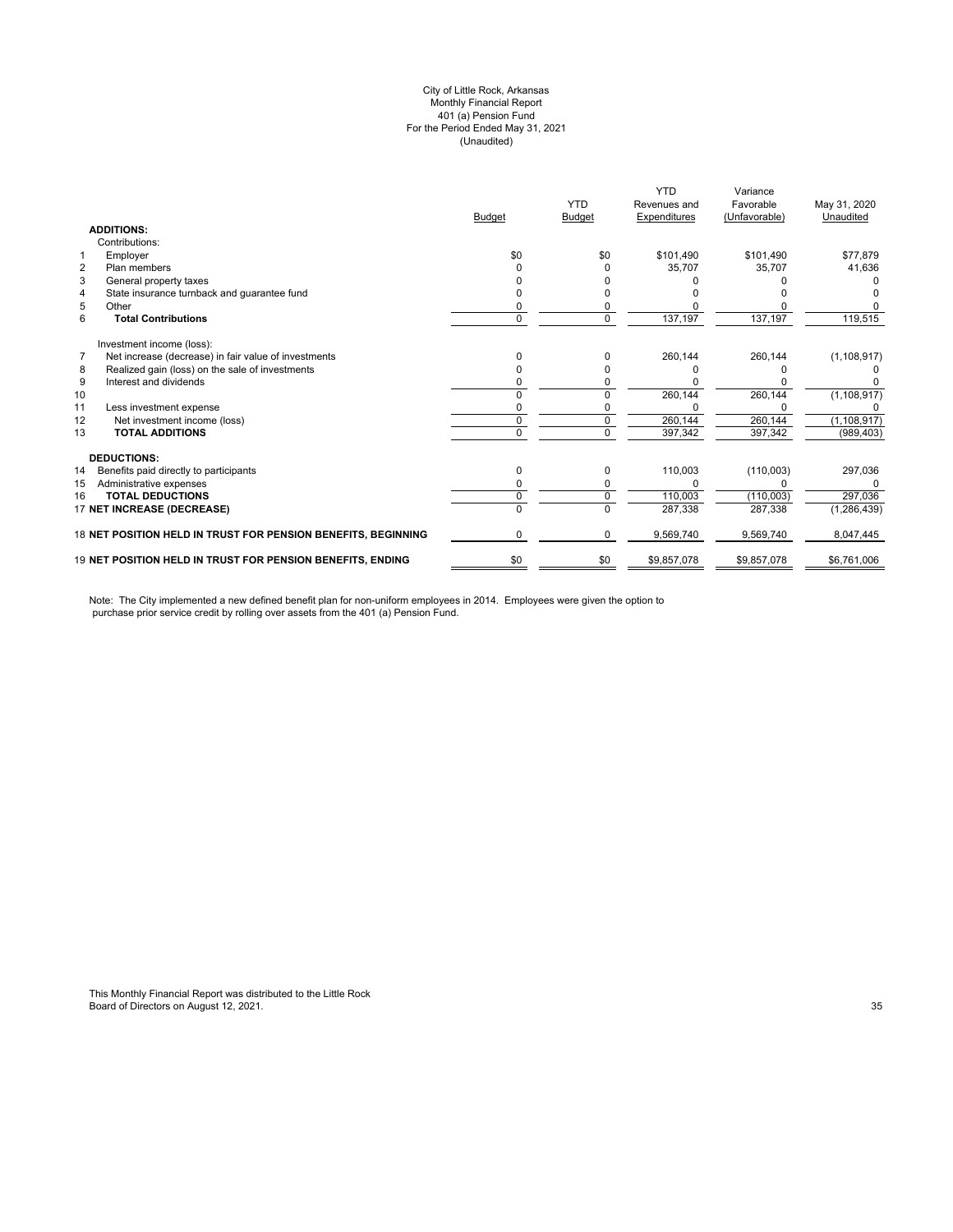#### City of Little Rock, Arkansas Monthly Financial Report 2014 Defined Benefit Plan For the Period Ended May 31, 2021 (Unaudited)

|                | <b>ADDITIONS:</b>                                             | <b>Budget</b> | <b>YTD</b><br><b>Budget</b> | <b>YTD</b><br>Revenues and<br>Expenditures | Variance<br>Favorable<br>(Unfavorable) | May 31, 2020<br>Unaudited |
|----------------|---------------------------------------------------------------|---------------|-----------------------------|--------------------------------------------|----------------------------------------|---------------------------|
|                | Contributions:                                                |               |                             |                                            |                                        |                           |
| $\mathbf{1}$   | Employer                                                      | \$0           | \$0                         | \$1,694,671                                | \$1,694,671                            | \$1,748,530               |
| $\overline{2}$ | Plan members                                                  | U             | $\Omega$                    | 859,620                                    | 859.620                                | 876.043                   |
| 3              | <b>Participant Directed Transfer</b>                          |               |                             |                                            |                                        | 309,040                   |
| 4              | General property taxes                                        |               |                             |                                            |                                        |                           |
| 5              | State insurance turnback and quarantee fund                   | o             | <sup>0</sup>                |                                            |                                        |                           |
| 6              | Other                                                         | 0             | 0                           |                                            |                                        | 978                       |
| $\overline{7}$ | <b>Total Contributions</b>                                    | $\Omega$      | $\overline{0}$              | 2,554,291                                  | 2,554,291                              | 2,934,592                 |
|                | Investment income (loss):                                     |               |                             |                                            |                                        |                           |
| 8              | Net increase (decrease) in fair value of investments          | 0             | $\Omega$                    | 3,392,198                                  | 3,392,198                              | (2,744,383)               |
| 9              | Realized gain (loss) on the sale of investments               |               | $\Omega$                    | 879,835                                    | 879,835                                | (1, 103, 562)             |
| 10             | Interest and dividends                                        |               | $\Omega$                    | 384,656                                    | 384,656                                | 462,844                   |
| 11             |                                                               | U             | $\Omega$                    | 4,656,689                                  | 4,656,689                              | (3,385,101)               |
| 12             | Less investment expense                                       |               |                             | (44, 753)                                  | (44, 753)                              | (50, 405)                 |
| 13             | Net investment income (loss)                                  | $\Omega$      | $\Omega$                    | 4,611,935                                  | 4,611,935                              | (3, 435, 505)             |
| 14             | <b>TOTAL ADDITIONS</b>                                        | 0             | $\Omega$                    | 7,166,226                                  | 7,166,226                              | (500, 913)                |
|                | <b>DEDUCTIONS:</b>                                            |               |                             |                                            |                                        |                           |
| 15             | Benefits paid directly to participants                        | 0             | 0                           | 759.845                                    | (759, 845)                             | 625,379                   |
| 16             | Administrative expenses                                       | O             | $\mathbf 0$                 | 171,955                                    | (171, 955)                             | 145,624                   |
| 17             | <b>TOTAL DEDUCTIONS</b>                                       | 0             | $\mathbf 0$                 | 931.800                                    | (931.800)                              | 771.003                   |
|                | 18 NET INCREASE (DECREASE)                                    | 0             | $\Omega$                    | 6,234,426                                  | 6,234,426                              | (1,271,916)               |
|                | 19 NET POSITION HELD IN TRUST FOR PENSION BENEFITS, BEGINNING | 0             | $\mathbf 0$                 | 80,695,466                                 | 80,695,466                             | 69,856,901                |
|                | 20 NET POSITION HELD IN TRUST FOR PENSION BENEFITS, ENDING    | \$0           | \$0                         | \$86,929,892                               | \$86,929,892                           | \$68,584,985              |
|                |                                                               |               |                             |                                            |                                        |                           |

Note: The City implemented a new defined benefit plan for non-uniform employees in 2014. Employees were given the option to purchase prior service credit by rolling over assets from the Non-Uniform Defined Contribution Fund, the 401(a) Pension Fund, and other available sources.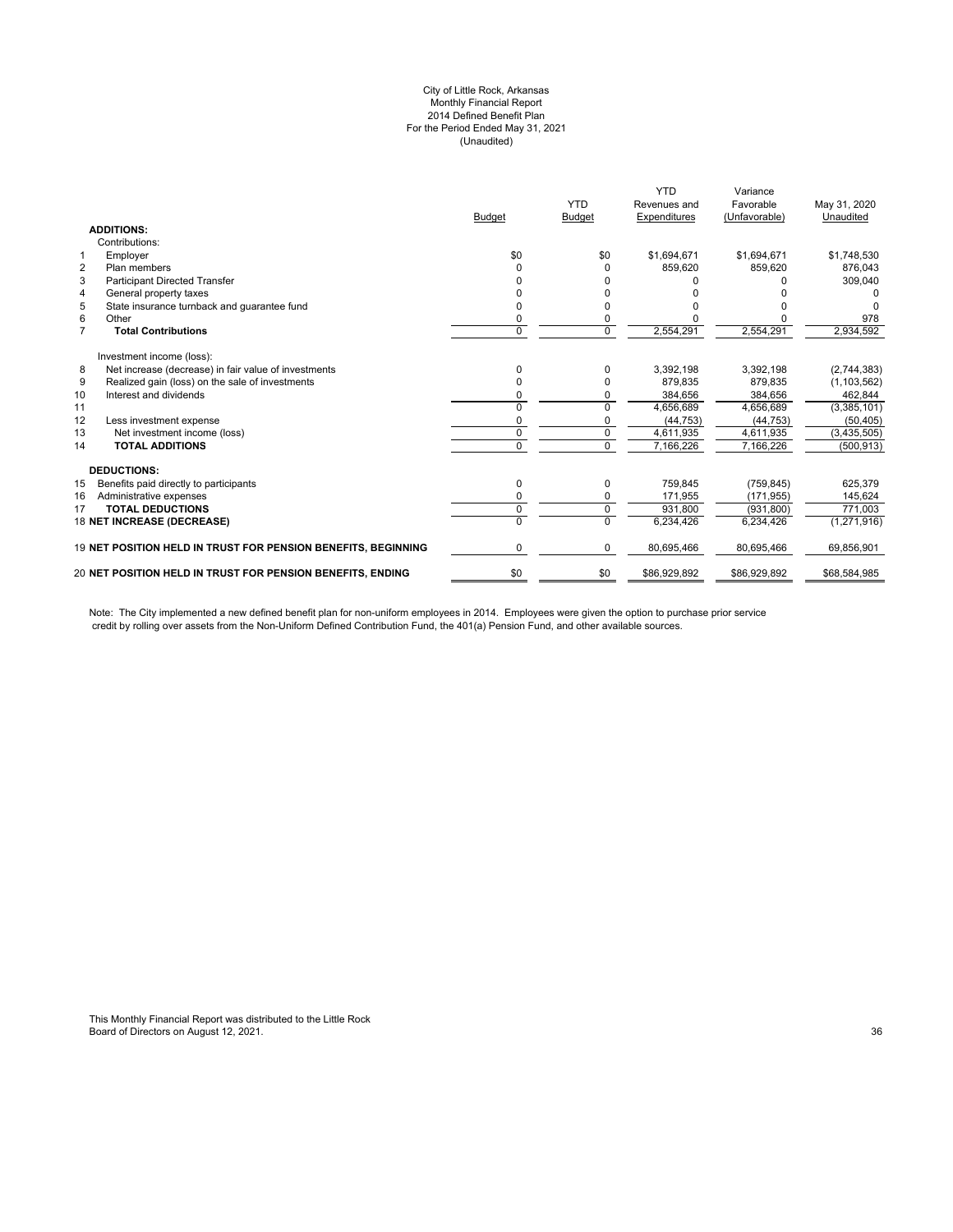#### City of Little Rock, Arkansas Monthly Financial Report Health Management Trust Fund For the Period Ended May 31, 2021 (Unaudited)

|                                                               | <b>Budget</b> | <b>YTD</b><br><b>Budget</b> | <b>YTD</b><br>Revenues and<br>Expenditures | Variance<br>Favorable<br>(Unfavorable) | May 31, 2020<br>Unaudited |
|---------------------------------------------------------------|---------------|-----------------------------|--------------------------------------------|----------------------------------------|---------------------------|
| <b>ADDITIONS:</b>                                             |               |                             |                                            |                                        |                           |
| Contributions:                                                |               |                             |                                            |                                        |                           |
| Employer<br>$\mathbf{1}$                                      | \$0           | \$0                         | \$0                                        | \$0                                    | \$0                       |
| $\overline{2}$<br>Plan members                                |               |                             |                                            |                                        |                           |
| 3<br>General property taxes                                   |               |                             |                                            |                                        |                           |
| State insurance turnback and guarantee fund<br>4              |               |                             |                                            |                                        |                           |
| 5<br>Other                                                    |               |                             |                                            |                                        | 0                         |
| 6<br><b>Total Contributions</b>                               | 0             | 0                           |                                            | O                                      | $\Omega$                  |
| Investment income (loss):                                     |               |                             |                                            |                                        |                           |
| Net increase (decrease) in fair value of investments<br>7     | 0             | 0                           | 219.506                                    | 219.506                                | (139, 226)                |
| Realized gain (loss) on the sale of investments<br>8          | 0             |                             | 115.424                                    | 115,424                                | $\Omega$                  |
| 9<br>Interest and dividends                                   |               |                             | 36,519                                     | 36,519                                 | 44,900                    |
| 10                                                            | U             | $\Omega$                    | 371,450                                    | 371,450                                | (94, 326)                 |
| 11<br>Less investment expense                                 |               |                             | (41, 190)                                  | (41, 190)                              | (30, 986)                 |
| 12<br>Net investment income (loss)                            | 0             | 0                           | 330,260                                    | 330,260                                | (125, 312)                |
| 13<br><b>TOTAL ADDITIONS</b>                                  | 0             | $\Omega$                    | 330,260                                    | 330,260                                | (125, 312)                |
| <b>DEDUCTIONS:</b>                                            |               |                             |                                            |                                        |                           |
| 14<br>Benefits paid directly to participants                  | 0             | 0                           | O                                          | <sup>0</sup>                           | 0                         |
| 15<br>Administrative expenses                                 |               |                             |                                            |                                        | 0                         |
| <b>TOTAL DEDUCTIONS</b><br>16                                 | U             | 0                           |                                            |                                        | $\Omega$                  |
| 17 NET INCREASE (DECREASE)                                    |               | 0                           | 330,260                                    | 330,260                                | (125, 312)                |
| 18 NET POSITION HELD IN TRUST FOR PENSION BENEFITS, BEGINNING | 0             | 0                           | 8,407,217                                  | 8,407,217                              | 6,354,377                 |
| 19 NET POSITION HELD IN TRUST FOR PENSION BENEFITS, ENDING    | \$0           | \$0                         | \$8,737,477                                | \$8,737,477                            | \$6,229,065               |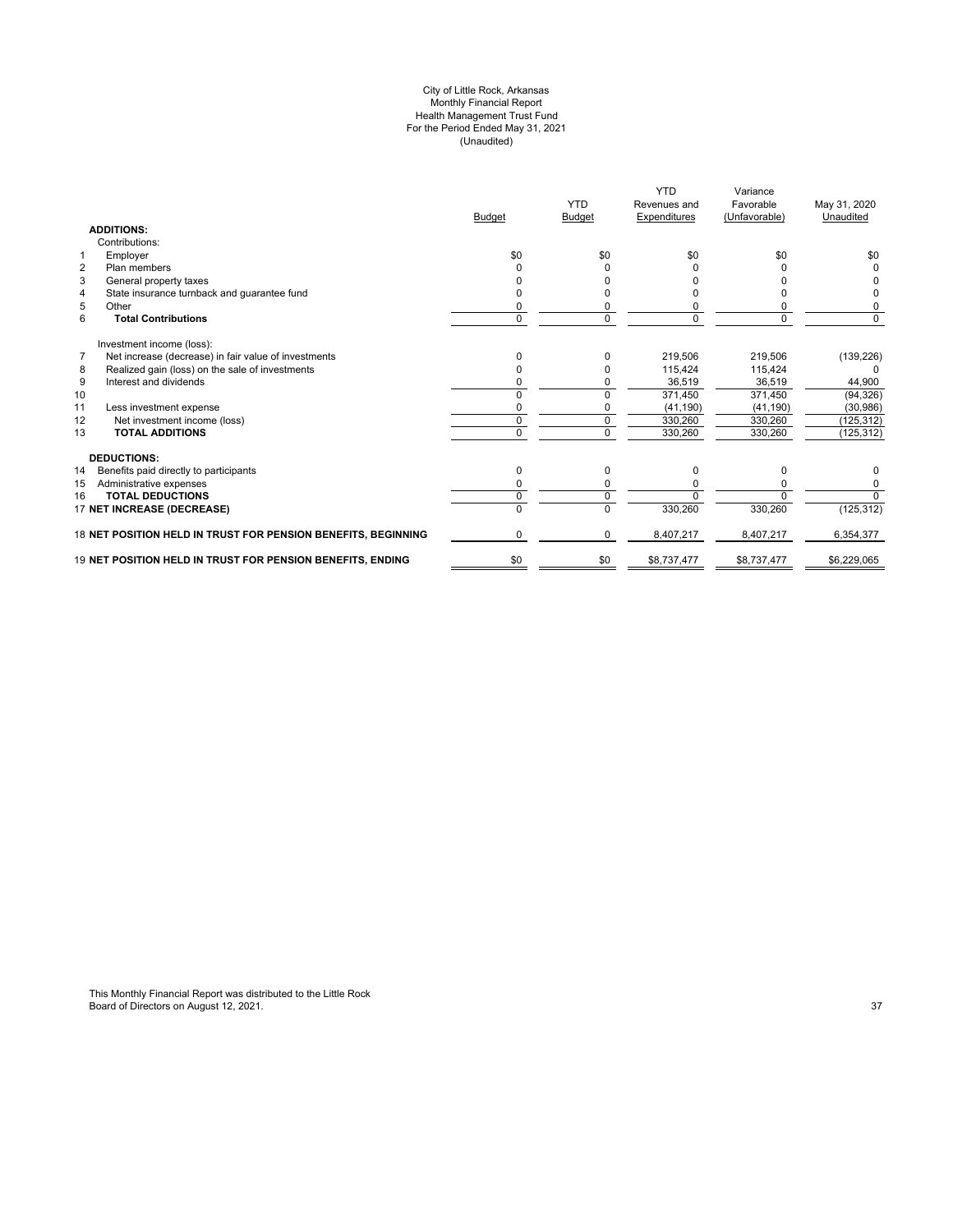#### City of Little Rock, Arkansas Monthly Financial Report Courts Trust Fund For the Period Ended May 31, 2021 (Unaudited)

|                                                               | <b>Budget</b> | <b>YTD</b><br><b>Budget</b> | <b>YTD</b><br>Revenues and<br>Expenditures | Variance<br>Favorable<br>(Unfavorable) | May 31, 2020<br>Unaudited |
|---------------------------------------------------------------|---------------|-----------------------------|--------------------------------------------|----------------------------------------|---------------------------|
| <b>ADDITIONS:</b>                                             |               |                             |                                            |                                        |                           |
| Contributions:                                                |               |                             |                                            |                                        |                           |
| Employer<br>1                                                 | \$0           | \$0                         | \$0                                        | \$0                                    | \$0                       |
| $\overline{2}$<br>Plan members                                |               |                             |                                            |                                        |                           |
| 3<br>Other                                                    |               | <sup>0</sup>                | 1,075,250                                  | 1,075,250                              | 0                         |
| <b>Total Contributions</b><br>4                               | $\Omega$      | $\Omega$                    | 1,075,250                                  | 1,075,250                              | 0                         |
| Investment income (loss):                                     |               |                             |                                            |                                        |                           |
| 5<br>Net increase (decrease) in fair value of investments     |               |                             |                                            |                                        |                           |
| 6<br>Realized gain (loss) on the sale of investments          |               |                             |                                            |                                        |                           |
| Interest and dividends<br>$\overline{7}$                      |               |                             | 1,269                                      | 1,269                                  |                           |
| 8                                                             |               |                             | 1,269                                      | 1,269                                  | <sup>0</sup>              |
| 9<br>Less investment expense                                  |               |                             | U                                          | $\Omega$                               | 0                         |
| Net investment income (loss)<br>10                            | 0             | $\Omega$                    | 1,269                                      | 1,269                                  | $\mathbf 0$               |
| <b>TOTAL ADDITIONS</b><br>11                                  | U             | $\Omega$                    | 1,076,519                                  | 1,076,519                              | $\Omega$                  |
| <b>DEDUCTIONS:</b>                                            |               |                             |                                            |                                        |                           |
| Benefits paid directly to participants<br>12                  |               |                             |                                            |                                        |                           |
| 13<br>Distributions to other governments                      |               |                             | 1,076,519                                  | (1,076,519)                            |                           |
| 14<br>Administrative expenses                                 |               |                             |                                            |                                        |                           |
| 15<br>Other                                                   |               |                             |                                            |                                        |                           |
| <b>TOTAL DEDUCTIONS</b><br>16                                 |               |                             | 1,076,519                                  | (1,076,519)                            | $\Omega$                  |
| 17 NET INCREASE (DECREASE)                                    |               | $\Omega$                    |                                            |                                        | U                         |
| 18 NET POSITION HELD IN TRUST FOR PENSION BENEFITS, BEGINNING |               | $\Omega$                    | $\Omega$                                   | $\Omega$                               | 0                         |
| 19 NET POSITION HELD IN TRUST FOR PENSION BENEFITS, ENDING    | \$0           | \$0                         | \$0                                        | \$0                                    | \$0                       |
|                                                               |               |                             |                                            |                                        |                           |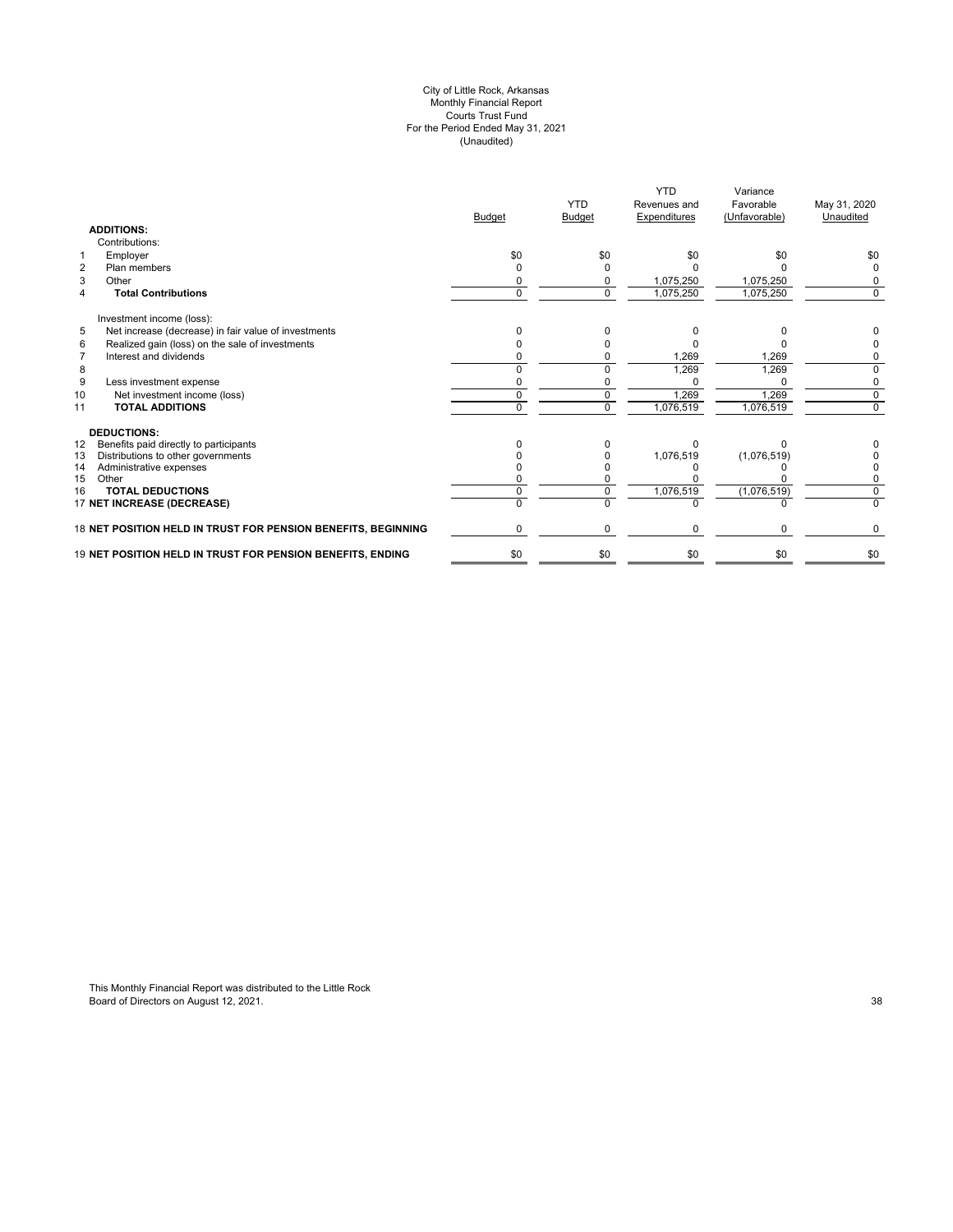# Accounts Payable, Bonds Payable and Other Payables For the Period Ended May 31, 2021

|                                                     | Accounts    | Wages and Benefits | Other       | Deferred     | Deferred  | Revenue Bonds | <b>Total Payables</b> |                         |
|-----------------------------------------------------|-------------|--------------------|-------------|--------------|-----------|---------------|-----------------------|-------------------------|
| Fund                                                | Payable     | Payable            | Payables    | Revenues     | Inflows   | Payable       | Total                 | Encumbrances            |
| 100 General                                         | \$358,531   | \$8,780,337        | \$1,335,097 | \$34,402,739 |           |               | \$44,876,705          | \$1,398,955             |
| 108 General - Special Projects                      | 21,100      |                    |             | 546,070      |           |               | 567,170               | 2,373,401               |
| 110 Seized Money                                    |             |                    | 474,727     |              |           |               | 474,727               | 23,375                  |
| 140 Franchise Fee Collection                        |             |                    |             |              |           |               | $\Omega$              | $\Omega$                |
| 200 Street                                          |             |                    |             | 6,619,701    |           |               | 6,619,701             | 125,065                 |
| 205 Street - Special Projects                       |             |                    |             |              |           |               | $\Omega$              | 1,456,735               |
| 210 Special Projects                                |             |                    |             | 1,881        |           |               | 1,881                 | 238,202                 |
| 220 911                                             |             |                    |             |              |           |               | $\Omega$              | 3,956                   |
| 230 CDBG                                            |             |                    |             |              |           |               | $\Omega$              | 943,148                 |
| 240 HIPP                                            |             |                    |             |              |           |               | $\Omega$              | 170,224                 |
| 250 NHSP                                            |             |                    |             |              |           |               | $\Omega$              | 7,651                   |
| 270 Grants                                          | 228,900     |                    |             | 2,263,419    |           |               | 2,492,319             | 3,954,511               |
| 271 Amerrican Rescue Plan Act                       |             |                    |             | 18,856,701   |           |               | 18,856,701            | $\Omega$                |
| 310 Issuance and Reserve Fund                       |             |                    |             |              |           |               | $\Omega$              | $\Omega$                |
| 323 2012 Library Improvement Bonds                  |             |                    |             |              |           |               | $\Omega$              | $\Omega$                |
| 324 2015 Library Improvement Bonds                  |             |                    |             |              |           |               | $\Omega$              | $\Omega$                |
| 325 Short Term Financing Capital Improvements       |             |                    |             |              |           |               | $\Omega$              | 1,695,694               |
| 326 2012-2021 Capital Project Fund                  |             |                    |             |              |           |               | $\Omega$              | 10,158,004              |
| 330 2013 Capital Improvement Bond                   |             |                    |             |              |           |               |                       |                         |
| 331 2018 Capital Improvement Bond                   | 400,208     |                    |             |              |           |               | 400,208               | 12,015,146              |
| 351 TIF #1 2014 Capital Improvement Bond            |             |                    |             |              |           |               | $\Omega$              | $\Omega$                |
| 352 TIF - Port Authority                            |             |                    |             | 152,689      |           |               | 152,689               | $\Omega$                |
| 370 2018 Hotel Gross Receipts Tax                   |             |                    |             |              |           |               | n                     | $\mathbf 0$             |
| 505 2009 Parks & Rec Debt Service Fund              |             |                    |             |              |           |               | $\Omega$              | $\Omega$                |
| 506 2007 Infrastructure Debt Service                |             |                    |             |              |           |               |                       | $\mathbf 0$             |
| 509 2002 CIP Jr. Lien Bonds                         |             |                    |             |              |           |               |                       | $\Omega$                |
| 523 2012 Library Improvement Bonds Debt Service     |             |                    |             | 4.151.962    |           |               | 4,151,962             | $\mathbf 0$<br>$\Omega$ |
| 524 2015 Library Improvement Bonds Debt Service     |             |                    |             |              |           |               |                       | $\Omega$                |
| 530 2013 Improvement Bonds Debt Service Fund        |             |                    |             | 13,822,889   |           |               | 13,822,889            | 0                       |
| 540 2017 Capital Improvement Refunding Revenue Bond |             |                    |             |              |           |               | $\Omega$              |                         |
| 551 TIF #1 2014 Cap Improvement Bond Debt Service   |             |                    |             | 959,098      |           |               | 959,098               | 0                       |
| 560 2017 Library Refunding Bond Fund                |             |                    |             | 4,151,962    |           |               | 4,151,962             | $\Omega$                |
| 570 2018 Hotel Gross Receipts Tax Debt Service      |             |                    |             |              |           |               | $\Omega$              | $\mathbf 0$             |
| 600 Fleet                                           |             | 523,138            |             |              | 211,265   |               | 734,403               | $\Omega$                |
| 601 Vehicle Storage Facility                        | 2,052       | 119,025            |             | 106,237      | 35,210    |               | 262,524               | $\Omega$                |
| 603 Waste Disposal                                  | 10,404      | 708,899            | 7,769,743   |              | 281,688   | 325,000       | 9,095,735             | $\Omega$                |
| 612 Rivermarket Garage Fund                         |             |                    | 124,603     | 1,790        |           | 5,660,000     | 5,786,393             | $\Omega$                |
| 800 Police Pension                                  |             |                    |             |              |           |               | $\Omega$              | $\Omega$                |
| 801 Fire Pension                                    |             |                    |             |              |           |               | $\Omega$              | $\Omega$                |
| 803 Non-Uniform Defined Benefit                     |             |                    |             |              |           |               | $\Omega$              | $\Omega$                |
| 804 Non-Uniform Defined Contribution                |             |                    |             |              |           |               | $\Omega$              | $\Omega$                |
| 805 401 (a) Pensions                                |             |                    |             |              |           |               |                       | $\Omega$                |
| 806 Health Management Trust Fund                    |             |                    |             |              |           |               |                       | $\Omega$                |
| 807 2014 DB Plan                                    |             |                    |             |              |           |               | $\Omega$              | $\Omega$                |
| 850 Courts                                          | 34,434      |                    | 56,267      |              |           |               | 90,702                | $\Omega$                |
| 940 Accounts Payable Clearing Fund                  | 26,291      |                    |             |              |           |               | 26,291                | 0                       |
| Totals                                              | \$1,081,922 | \$10,131,400       | \$9,760,438 | \$86,037,137 | \$528,163 | \$5,985,000   | \$113,524,059         | \$34,564,066            |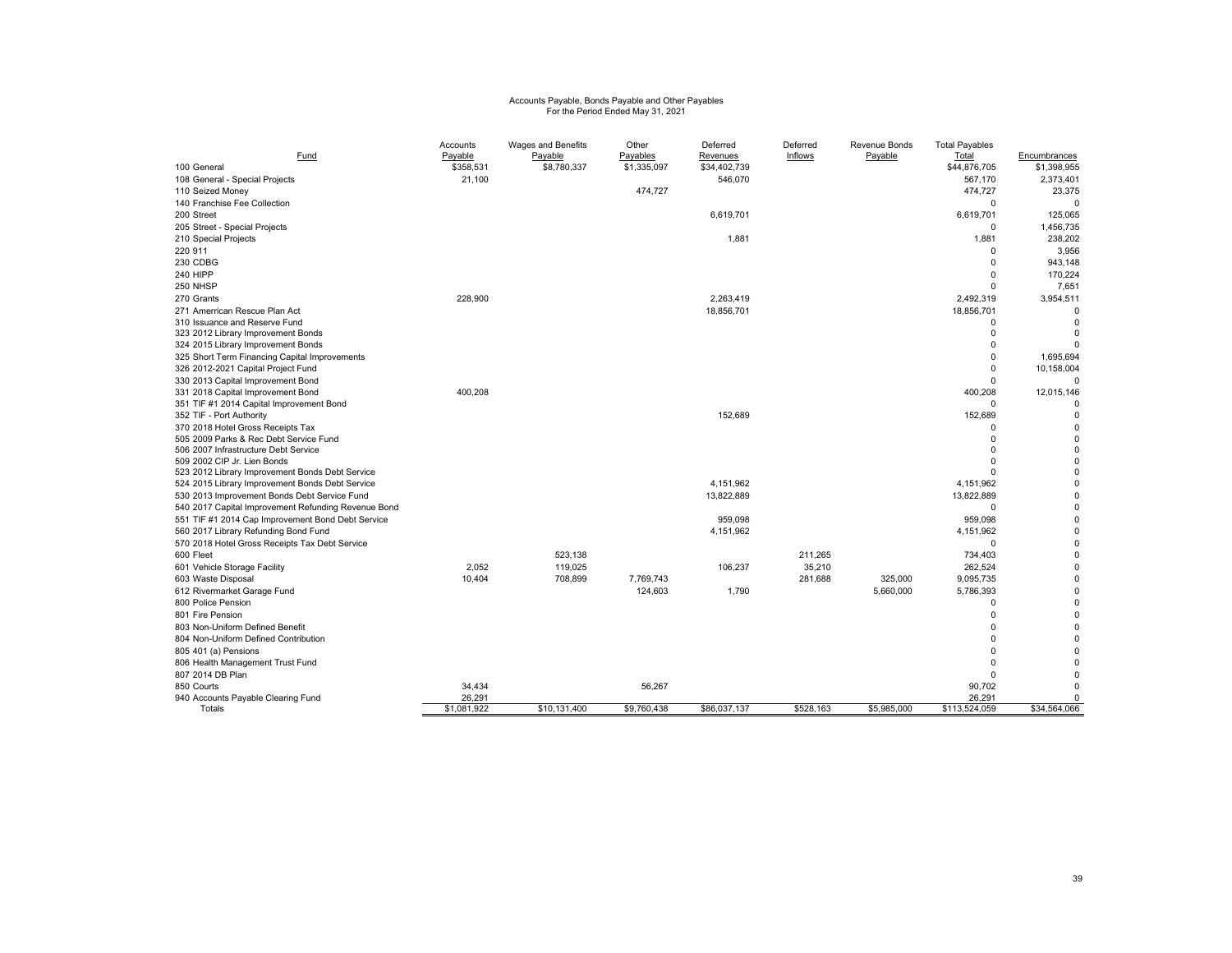# **SUMMARY OF BOND INDEBTEDNESS For the Period Ended May 31, 2021**

| <b>GENERAL OBLIGATION DEBT</b>                                        | <b>TRUSTEE</b>                                 | <b>ORIGINAL</b><br><b>AMOUNT</b> | <b>MATURITY</b><br><b>DATE</b> | <b>INTEREST</b><br><b>RATE</b> | <b>PRINCIPAL</b><br><b>BALANCE AT</b><br>12/31/2020 | <b>BONDS</b><br><b>ISSUED</b><br>2021 | <b>PRINCIPAL</b><br><b>PAID IN</b><br>2021 | <b>BONDS</b><br><b>RETIRED</b><br>2021 | <b>PRINCIPAL</b><br><b>BALANCE AT</b><br>5/31/2021 | <b>INTEREST</b><br><b>PAID IN</b><br>2021 |
|-----------------------------------------------------------------------|------------------------------------------------|----------------------------------|--------------------------------|--------------------------------|-----------------------------------------------------|---------------------------------------|--------------------------------------------|----------------------------------------|----------------------------------------------------|-------------------------------------------|
| 2013 Limited Tax Capital Improvement                                  | First Security Bank (Paying Agent & Registrar) | \$58,105,000                     | 4/1/2033                       | 1.00% - 5.00%                  | \$1,325,000                                         | \$0                                   | \$1,325,000                                | \$0                                    | \$0                                                | \$33,125                                  |
| 2014 Tax Increment Improvement Bonds (Redevelopment Dist Regions Bank |                                                | 2,615,000                        | 3/1/2036                       | 6.00%                          | 2,035,000                                           |                                       |                                            | 550,000                                | 1,485,000                                          | 61,050                                    |
| 2015 Library Construction and Refunding Bonds                         | Regions Bank (Paying Agent & Registrar)        | 36,620,000                       | 3/1/2038                       | $2.05\% - 4.00\%$              | 26,310,000                                          |                                       | 1,335,000                                  | 2,125,000                              | 22,850,000                                         | 406,788                                   |
| 2017 Library Construction and Refunding Bonds                         | Regions Bank (Paying Agent & Registrar)        | 15,925,000                       | 3/1/2027                       | 1.50% - 5.00%                  | 9,200,000                                           |                                       | 1,655,000                                  | 2,345,000                              | 5,200,000                                          | 155,919                                   |
| 2018 Limited Tax Capital Improvement                                  | First Security Bank (Paying Agent & Registrar) | 43,475,000                       | 4/1/2028                       | 2.375% - 5.00%                 | 26,535,000                                          | 0                                     | 2,390,000                                  | 9,685,000                              | 14,460,000                                         | 477,500                                   |
| <b>REVENUE BONDS</b>                                                  |                                                |                                  |                                |                                |                                                     |                                       |                                            |                                        |                                                    |                                           |
| 2003 Capital Improvement and Refunding-Parking Projects               | U.S. Bank                                      | 11,855,000                       | 7/1/2028                       | 1.50% - 5.30%                  | 5,660,000                                           | 0                                     | 0                                          |                                        | 5,660,000                                          | 149,524                                   |
| 2007 Waste Disposal Revenue Bond                                      | Citizens Bank                                  | 3,400,000                        | 5/1/2022                       | 5.30% - 5.87%                  | 630,000                                             | $\Omega$                              | 305,000                                    |                                        | 325,000                                            | 18,113                                    |
| 2017 Capital Improvement and Refunding Revenue Bonds                  | <b>First Security Bank</b>                     | 17,875,000                       | 10/1/2033                      | $2.00\% - 5.00\%$              | 15,180,000                                          | 0                                     |                                            |                                        | 15,180,000                                         | 291,450                                   |
| 2018 Hotel Gross Receipts Tax Bonds (Arts Center Bonds)               | First Security Bank (Paying Agent & Registrar) | 32,570,000                       | 12/1/2048                      | $3.00\% - 5.00\%$              | 31,590,000                                          | $\Omega$                              |                                            |                                        | 31,590,000                                         | $\Omega$                                  |
| <b>TEMPORARY NOTE</b>                                                 |                                                |                                  |                                |                                |                                                     |                                       |                                            |                                        |                                                    |                                           |
| 2016 1st Temporary Note                                               | Banc of America Public Capital Corp.           | 4,525,000                        | 6/10/2021                      | 1.54%                          | 932.734                                             | 0                                     |                                            |                                        | 932.734                                            |                                           |
| 2016 2nd Temporary Note                                               | Relyance Bank                                  | 4,603,000                        | 12/22/2021                     | 1.85%                          | 954,657                                             | $\Omega$                              |                                            |                                        | 954,657                                            |                                           |
| 2017 Temporary Note                                                   | Signature Public Funding                       | 5,250,000                        | 8/8/2022                       | 1.81%                          | 2,156,727                                           | 0                                     |                                            |                                        | 2,156,727                                          |                                           |
| 2019 Temporary Note                                                   | <b>Centennial Bank</b>                         | 5,650,000                        | 8/24/2024                      | 2.25%                          | 4,569,980                                           | $\mathbf 0$                           |                                            |                                        | 4,569,980                                          | $\Omega$                                  |
| <b>Grand Total</b>                                                    |                                                | \$242,468,000                    |                                |                                | \$127,079,098                                       | \$0                                   | \$7,010,000                                | \$14,705,000                           | \$105,364,098                                      | \$1,593,469                               |